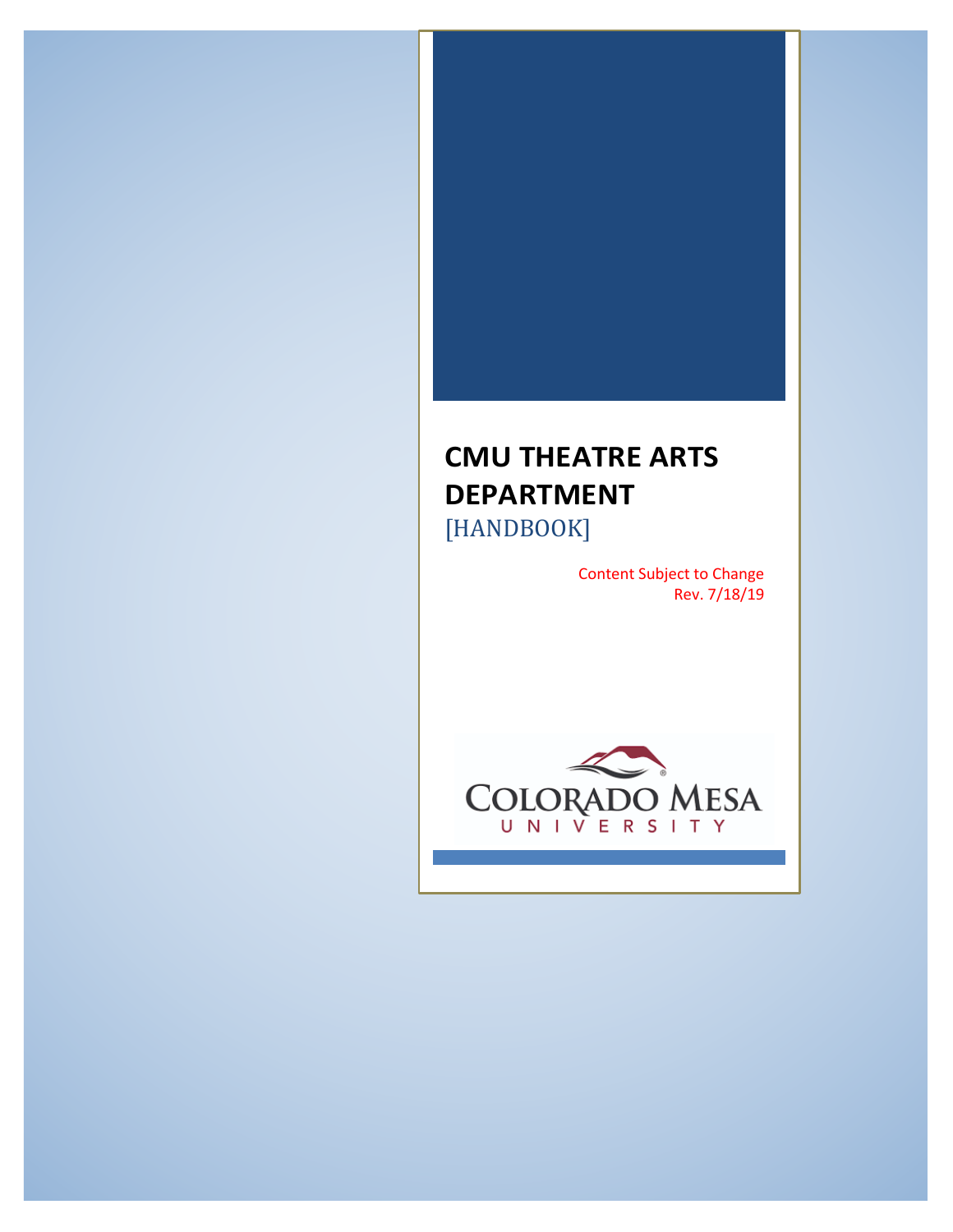# Contents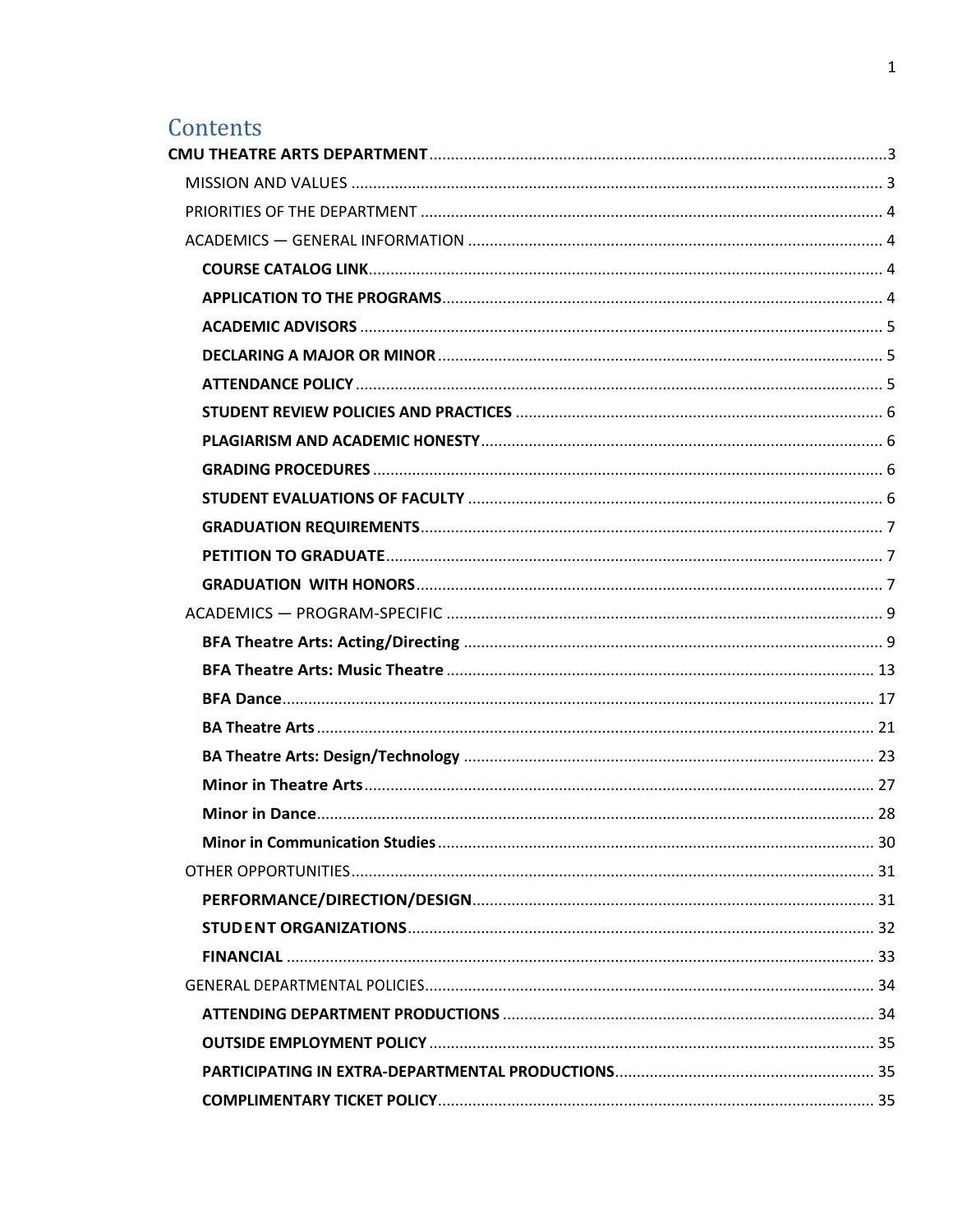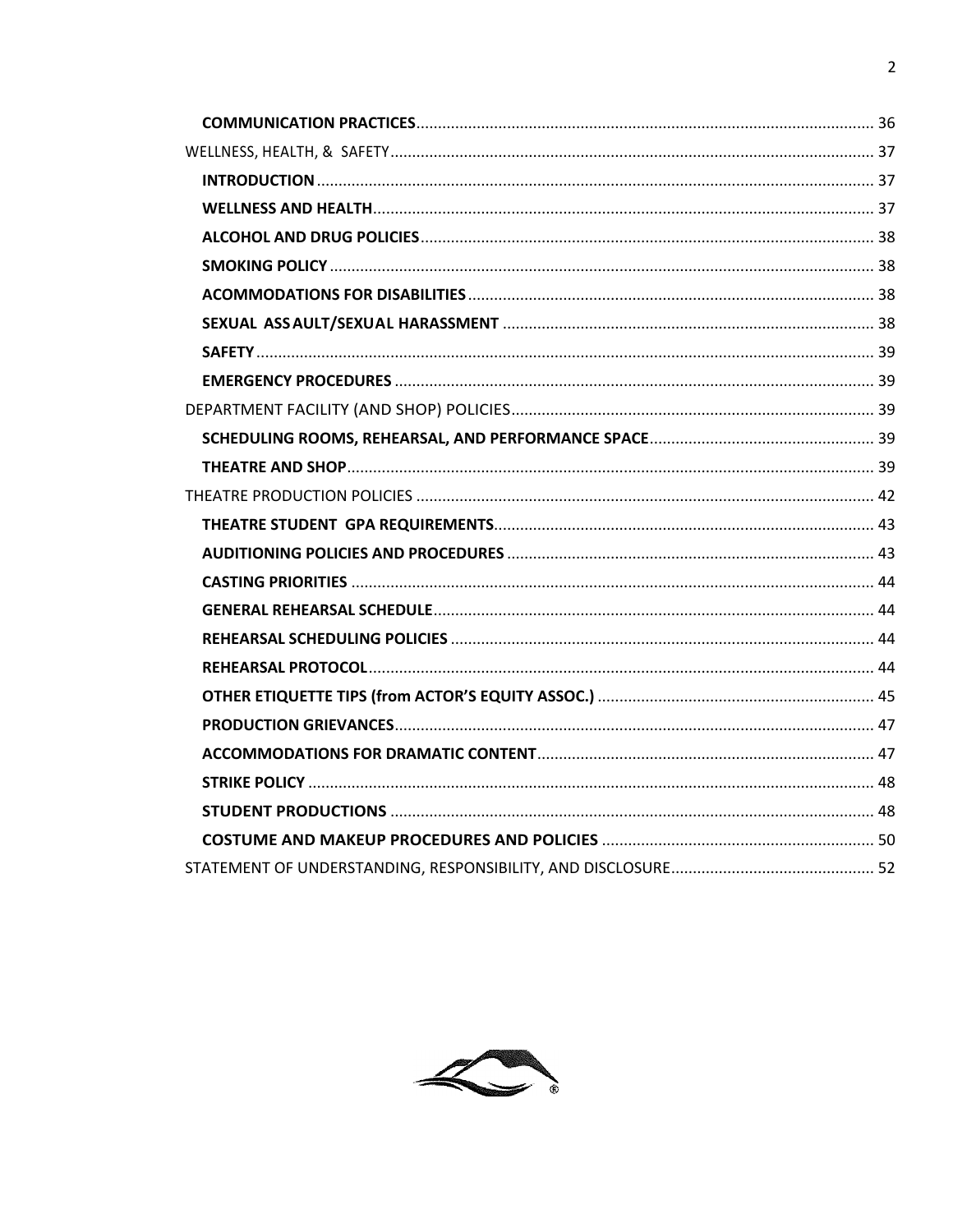# **COLORADO MESA** U N I V E R S I T Y

# **CMU THEATRE ARTS DEPARTMENT**

# MISSION AND VALUES

We are committed to an educational experience that focuses on techniques of self-expression, while asking thought provoking questions and creating engaging art.

> **Rigor** the quality or condition of being highly detailed, accurate, and thorough

> > **Collaboration** the act of working with others to produce or create

**Diversity** the inclusion of divergent ideas and individuals

**Integrity** the condition of being unimpaired and uncorrupted, whole, and lacking no parts

> **Passion** an intense and driving devotion or conviction

**Communication** the free imparting and exchanging of information and ideas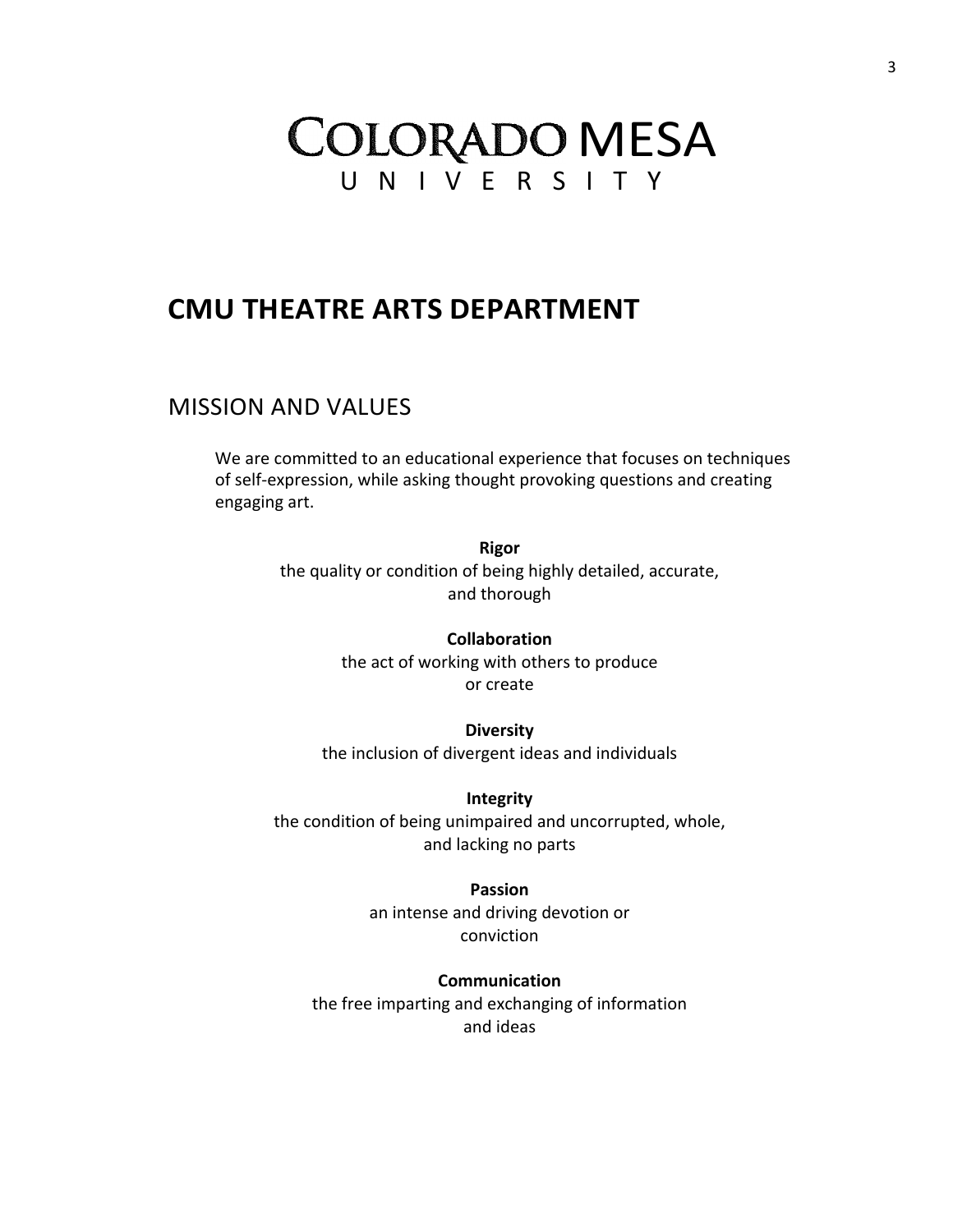# PRIORITIES OF THE DEPARTMENT

## 1. Coursework

- 2. Academic progress that sufficiently allows the student to graduate with Bachelor of Arts Degree in five years.
- 3. CMU Mainstage Productions (two musicals, two plays, and two dance concerts).
- 4. Experimental Theatre Productions
- 5. Student Society/Dance Society productions, student recitals and faculty approved work, etc.
- 6. Extracurricularactivitiessuchasmusicevents,non-departmental sponsored clubs and organizations, and student government positions.
- 7. Community and off-campus theatre work

# ACADEMICS — GENERAL INFORMATION

## **COURSE CATALOG LINK**

https://catalog.coloradomesa.edu/

## **APPLICATION TO THE PROGRAMS**

All incoming freshmen or transfer students must audition to be considered for scholarships and to gain admission into the Bachelor of Arts and Bachelor of Fine Arts programs in Acting/Directing, Music Theatre, and Dance. Although it is not required, Design/Technology students are strongly encouraged to interview for admission and scholarship consideration. Specific audition requirements are detailed under that program area.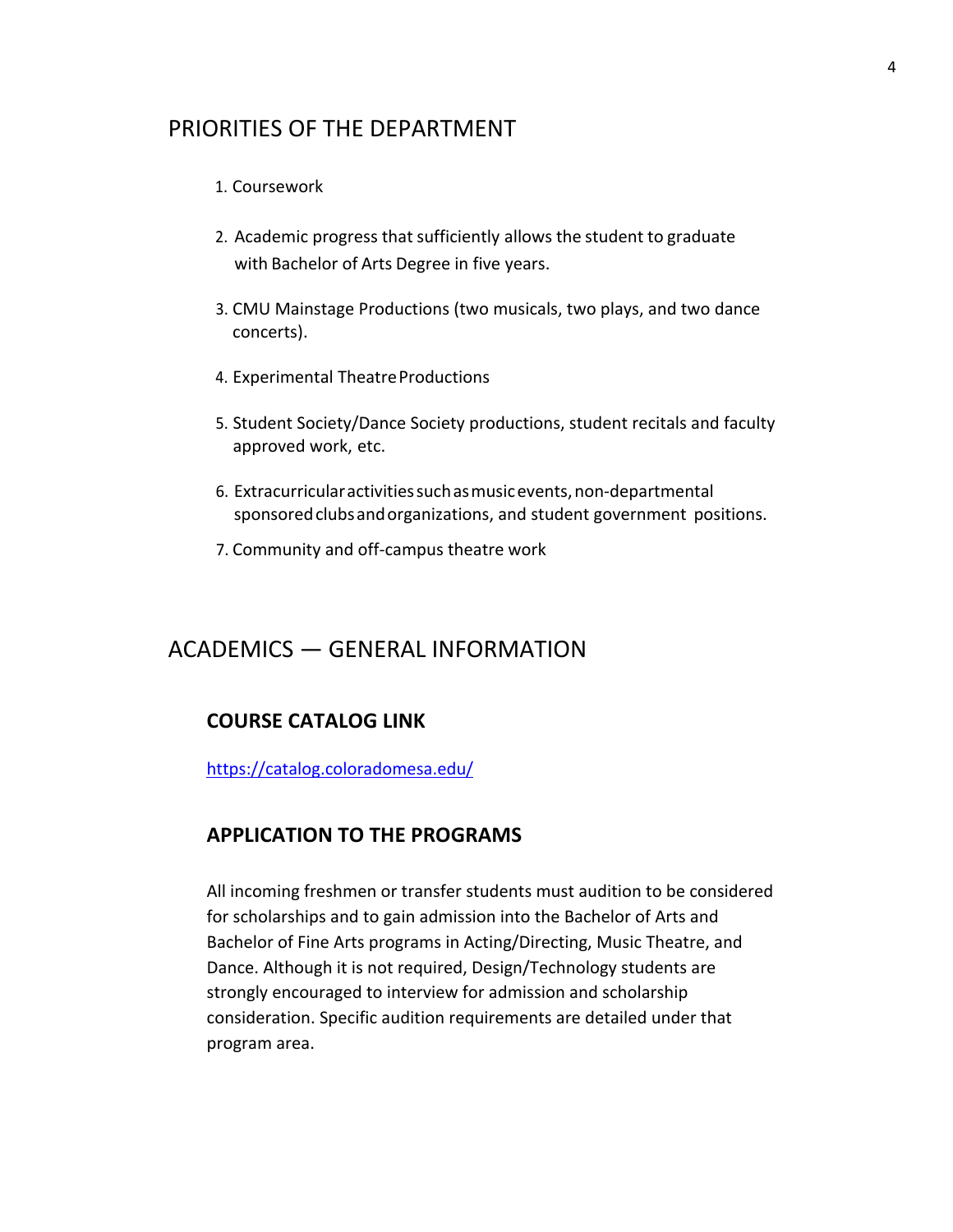## **ACADEMIC ADVISORS**

We pride ourselves on our ability to provide individual attention. Each member of the faculty invites students to discuss matters pertinent to course content, grades, performance and any other matters concerning this program. Upon entrance to CMU and declaration of a major, the student will be assigned an advisor to offer assistance in formulating a plan of study and to help answer questions. Should the student desire a specific faculty member as an advisor, he or she may request a transfer of advisor within their discipline (see departmental administrative assistant). All interdisciplinary major students must also consult with the area coordinators of each discipline.

All students should:

- Consult with their advisor each semester prior to registration to select the appropriate courses in which to enroll.
- Take courses designated in their program sheets as they are offered and in sequence.

## **DECLARING A MAJOR OR MINOR**

It is important to officially declare a major within the Department of Theatre Arts within one of the following concentrations: BFA Acting/Directing, BFA Music Theatre, BFA Dance, BA Design/Technology or BA Theatre Arts) since departmental funding and scholarships are based upon the number of official majors.

Eligibility for departmental scholarships is dependent upon a student being OFFICIALLY listed as a major or minor within the department, and faculty make nominations for scholarships award and additional outside scholarships only from the major/minors list.

## **ATTENDANCE POLICY**

According to departmental policy, professors may allow no more than one week's worth of unexcused absences per semester. Specific stricter attendance policies per course are at the discretion of the professor.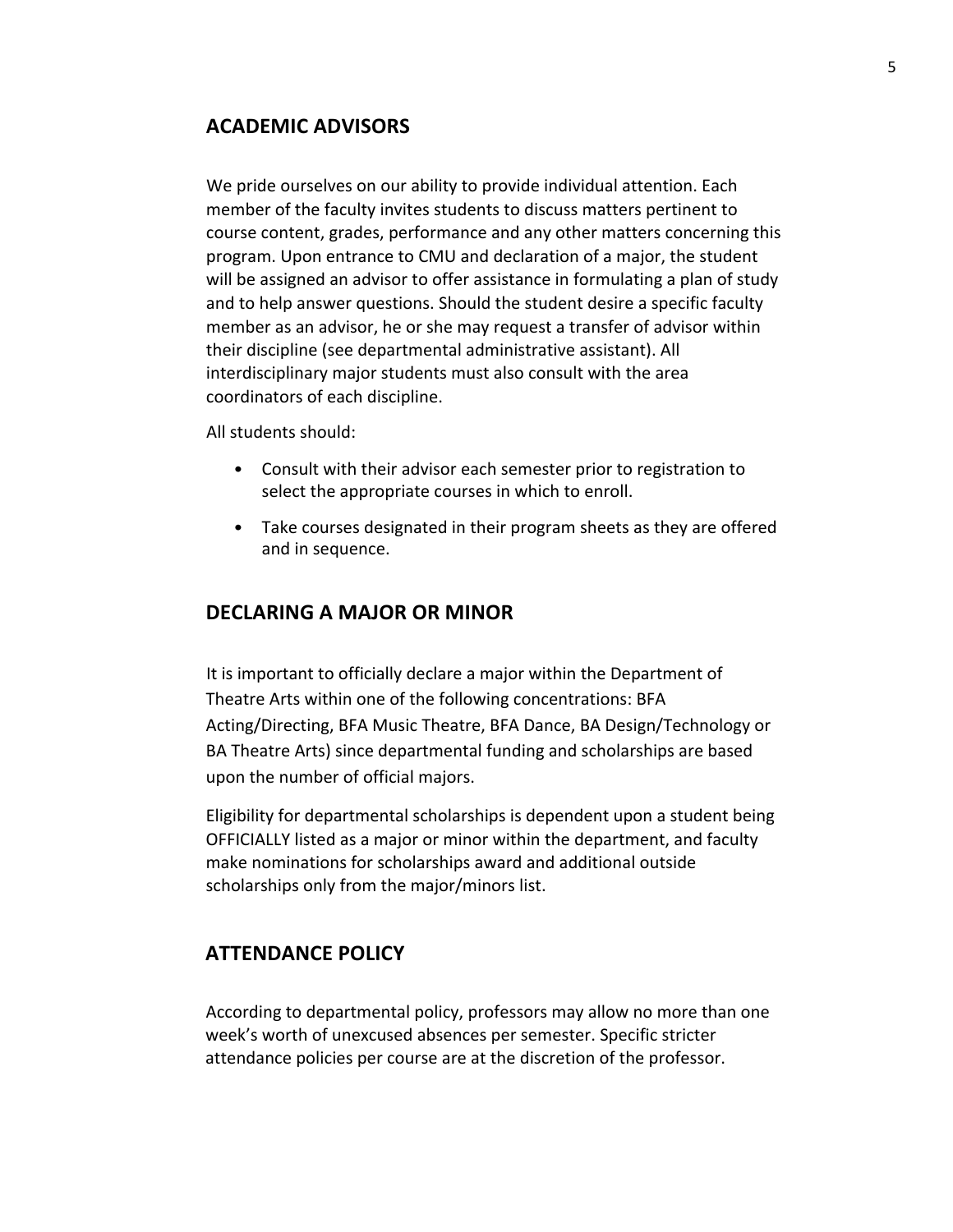## **STUDENT REVIEW POLICIES AND PRACTICES**

In order to meet Colorado state policy to evaluate and document student learning potential; in order to help prepare students for the professional fields; and in order that the faculty and students can both be held accountable to each other, the program has instituted the Student Review. Annually each concentration holds a review process for certain of its majors (to be determined by faculty). For Individual review requirements and processes consult that Program's information section.

## **PLAGIARISM AND ACADEMIC HONESTY**

Academic dishonesty is the intentional act of fraud, in which an individual seeks to claim credit for the work and efforts of another or uses unauthorized material or fabricated information in any academic exercise. Academic dishonesty also includes, but is not limited to: (1) Forgery/fabrication/ falsification/plagiarism of academic documents; (2) Intentionally impeding or damaging the academic work of others; (3) Assisting others in acts of academic dishonesty; Cheating in the classroom; (5) Unauthorized attendance; (6) Multiple submissions; and (7) Unauthorized collaboration. Any academic misconduct may be reported to the Department Head and Office of Academic Affairs and may result in a failing grade, suspension, or dismissal. These policies are outlined at: Student Code of Conduct and Conduct System.

## **GRADING PROCEDURES**

Each instructor establishes grading and attendance policies for each course per both the CMU Student Handbook and the CMU Professional Staff Handbook.

## **STUDENT EVALUATIONS OF FACULTY**

Student evaluation of faculty takes place once each semester. The faculty member delivers the evaluation forms to the classes and, after they have been filled out, an elected student representative from the class returns them to the main office. These evaluations are very important to the faculty member, as they affect contract, tenure and promotion decisions, and serve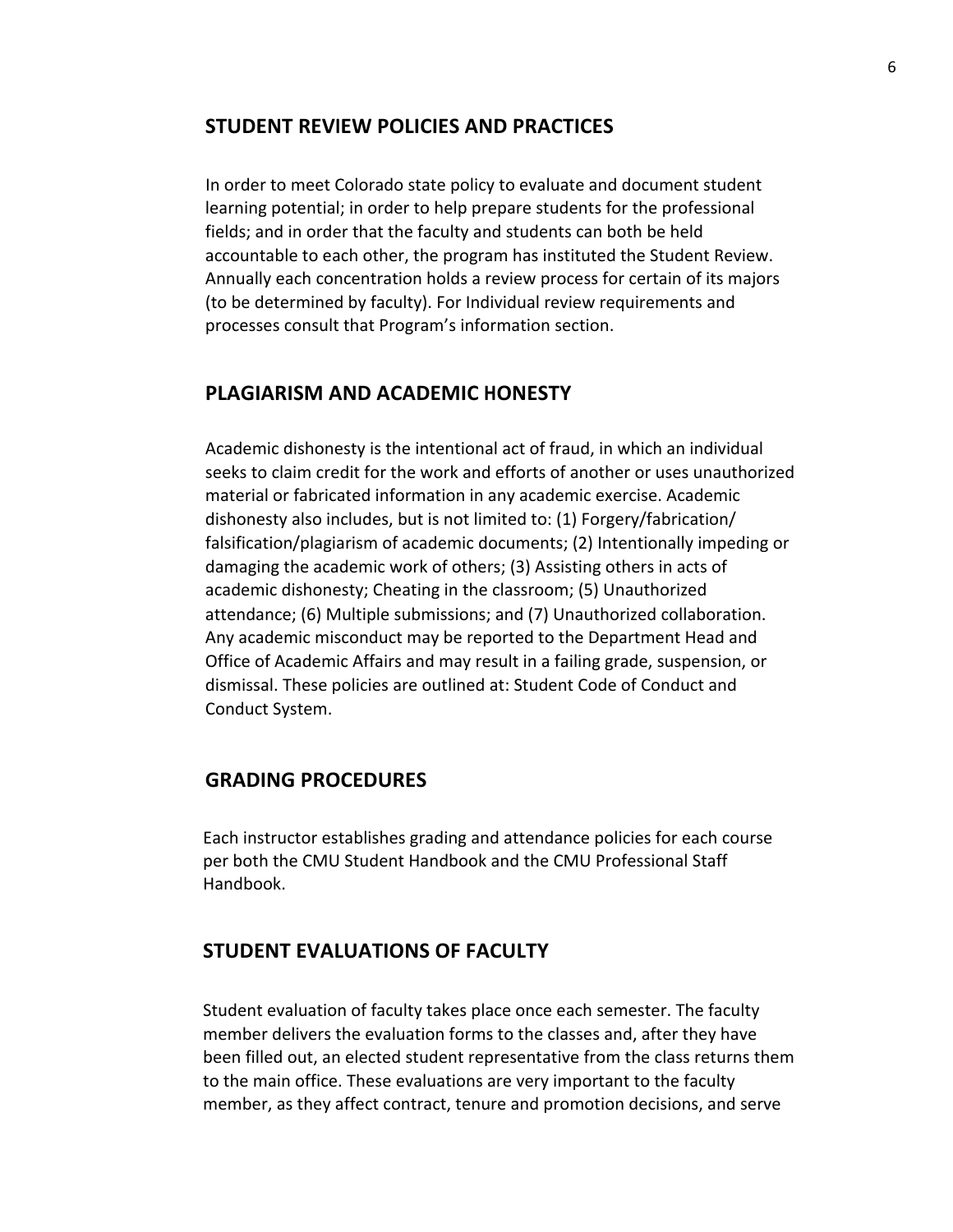as feedback for the professor regarding his/her teaching effectiveness. It is the policy of the Department of Theatre Arts that the instructor being evaluated remains in the space where the students are completing the written evaluation.

## **GRADUATION REQUIREMENTS**

Students are responsible for completing academic requirements as outlined in the catalog in effect at the time of your enrollment. It is in the student's interest to take the courses in the sequence given in the catalog. Should the student change his or her major or areas of concentration, it is the student's responsibility to confirm that he or she can complete the requirements. Not all courses are taught every year. Faculty cannot change sequence or offer independent studies to suit the needs of those who miss the sequence, change majors, or transfer. The ultimate responsibility for progress towards graduation is the student's.

## **PETITION TO GRADUATE**

Students should note that the Petition to Graduate forms must be completed and filed with the CMU Records Office no later than the semester prior to anticipated graduation. Check the deadline date with the registrar's office or the department head. Click on this link for Graduation Information from the Registrar's Office.

## **GRADUATION WITH HONORS**

As a member of the National Collegiate Honors Council, the Academic Honors Program offers highly motivated undergraduates enriched studies in their academic major. Completion of horrors requirements includes opportunities for students to actively engage in more advanced study through coursework and a capstone project that can include research or creative work presented in a scholarly venue. Students completing a program's academic honors requirements are recognized at CMU's Commencement Ceremony. For further information on qualifications and requirements, go to http://www.coIoradomesa.edu/theatre/current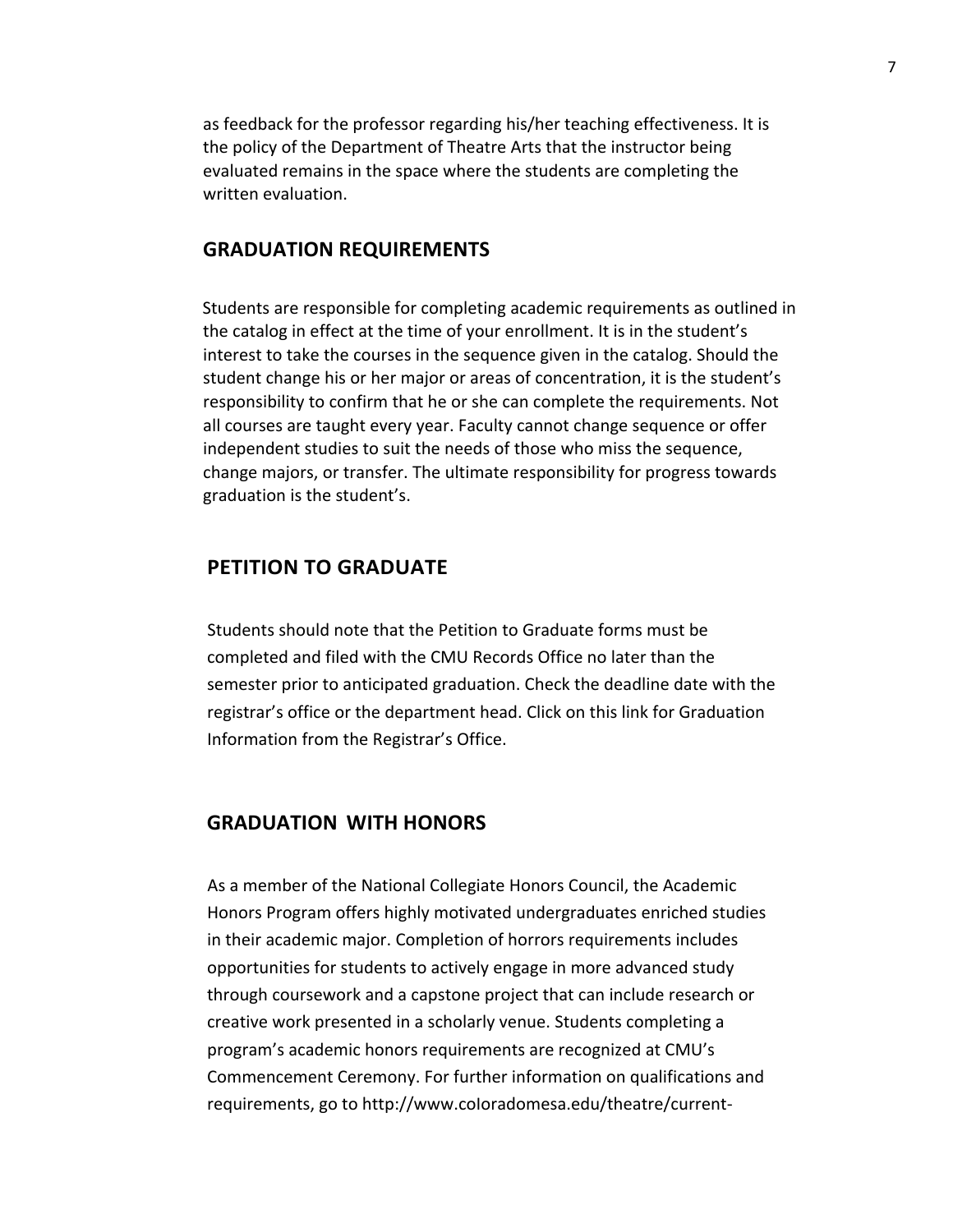students/honors.html.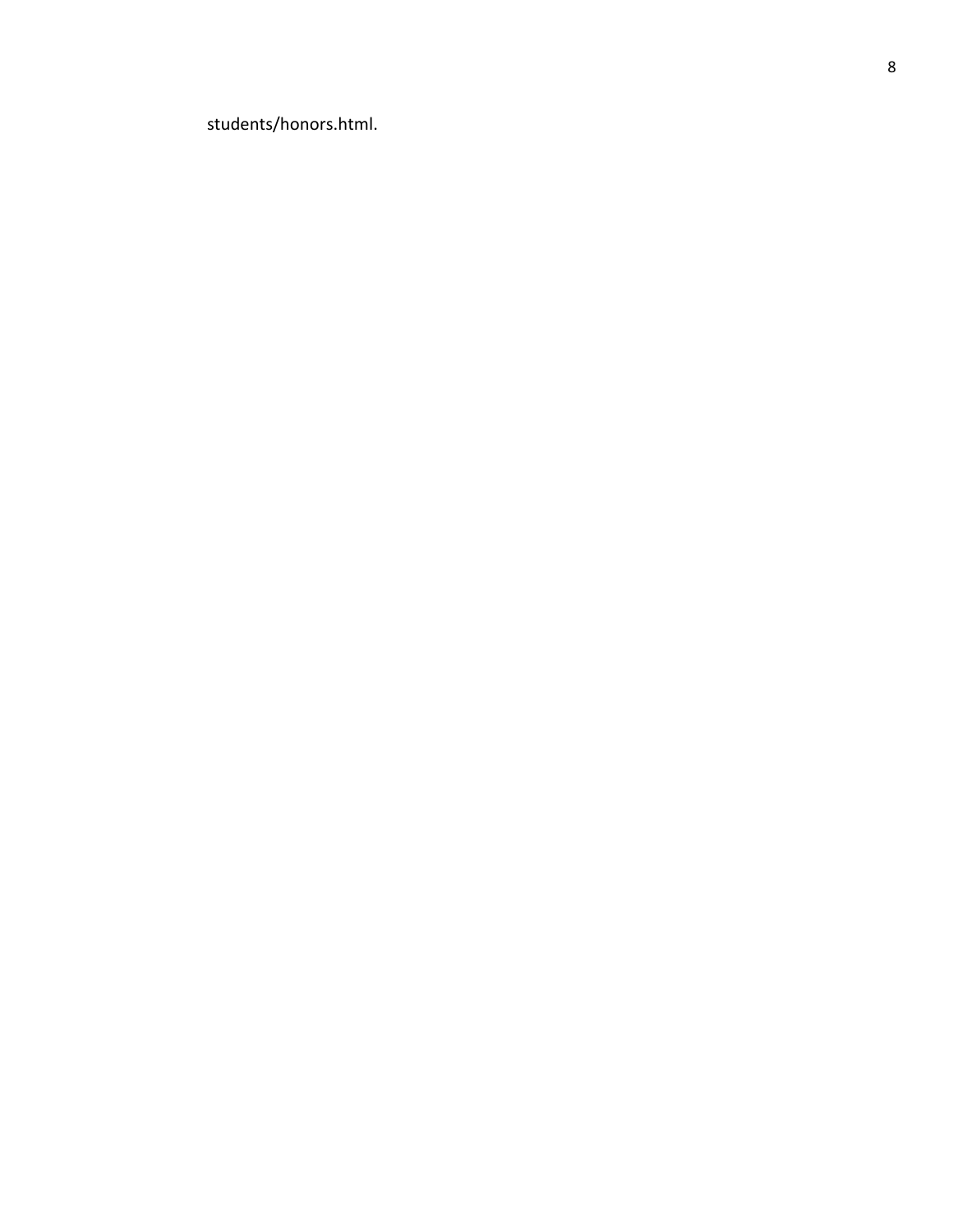# ACADEMICS — PROGRAM-SPECIFIC

## **BFA Theatre Arts: Acting/Directing**

#### **Program Description**

CMU's Acting/Directing Bachelor of Fine Arts program offers rigorous conservatory style training within a well-rounded liberal arts education at an affordable public school price.

The program is designed to prepare young theatre artists for the fastpaced, challenging, and ever-changing world of stage, television, film, and more.

The program is led by a dynamic faculty composed of current and former Artistic Directors, Actors, Singers, Designers, and Dancers with deep connections to top industry professionals from coast to coast.

Acting/Directing students at CMU can expect a full sequence of Stanislavski-based acting classes, in addition to training in Shakespeare, voice, speech, acting for the camera, script analysis, movement, stage combat, make-up, dance, and more. Unlike many other undergraduate programs, CMU also offers students the opportunity to not only take directing classes, but also direct full productions as part of the performance season. The program is large enough to tackle ambitious projects, and yet small and flexible enough to tailor to students' particular needs. Classes are intimate, with a small student to faculty ratio, allowing for significant individual attention, and each season's productions are picked specifically for the current class of students.

Opportunities to perform begin immediately in the freshman year in any of the dozens of annual productions.

Upon completion of the program, students with a BFA from CMU will have the skills, knowledge, and confidence necessary to either gain admittance to top graduate programs, or to directly enter the profession.

#### **Auditioning for the Program**

### **Written Requirements**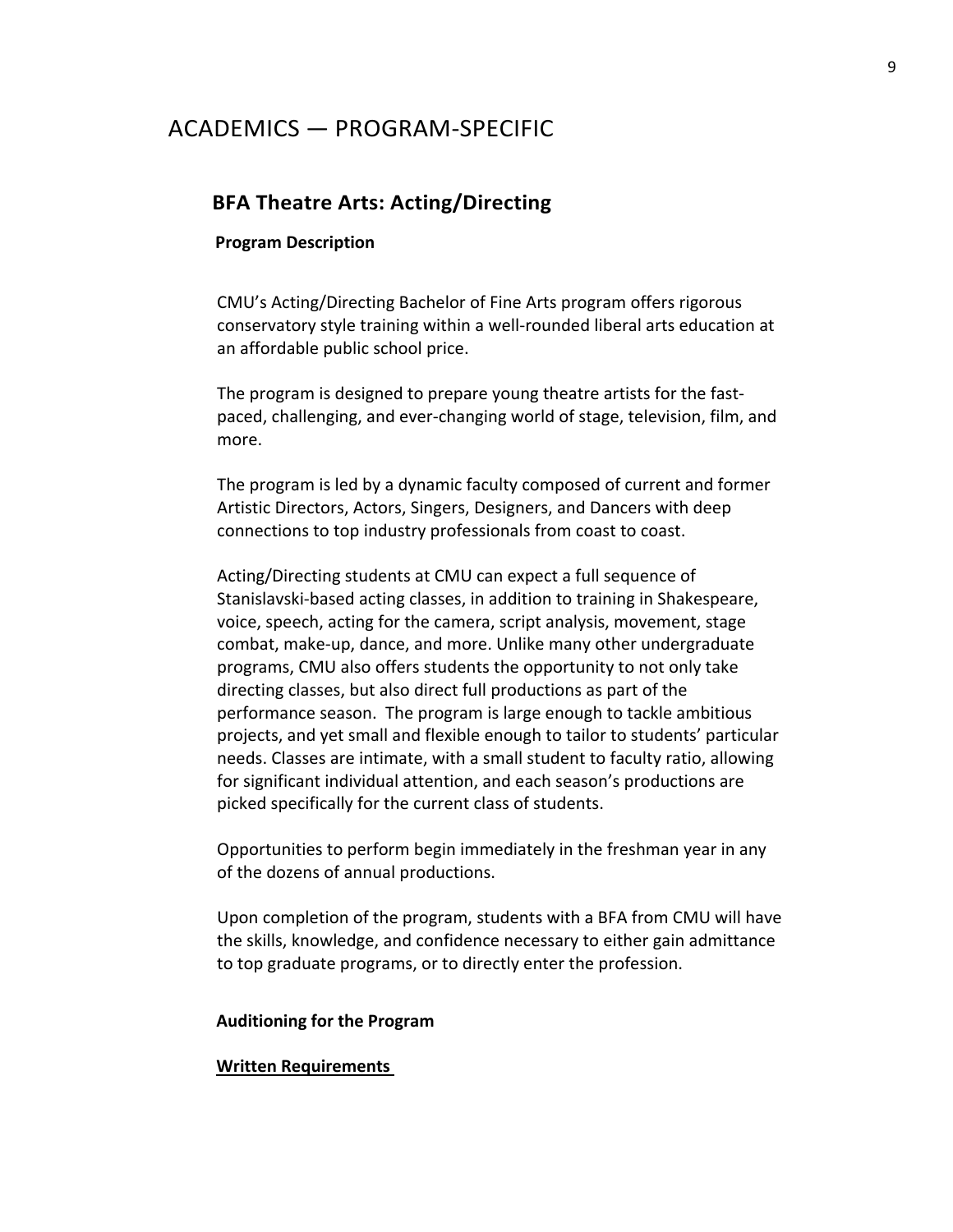- \*\*Please do not staple or bind these documents.\*\*
- AUDITION APPLICATION—Completed application must be received by the Department of Theatre Arts within one week of your audition date.
- The audition application form can be completed online: http://www.coloradomesa.edu/theatre/auditions.html
- RESUME— Applicants must submit a resume which details any training and experience you have in theatre, music, and/or dance. Please attach as a PDF file. Examples of resume formats can be found here: http://www.ace-your-audition.com/acting-resume-samples.html
- HEADSHOT—Please attach a recent headshot. A senior photo or any clear portrait photograph is acceptable. Please also bring one HARD COPY of the headshot and resume to the audition. These will not be returned.
- TRANSCRIPT— An official high school transcript is required by the Department of Theatre Arts for all incoming students. (This is in addition to one required by the CMU Admissions Office.) Transfer students must provide transcripts from all colleges attended. Bring copies with you to the morning meeting before your audition. Please do not staple or bind these documents. These materials will not be returned.

## **Performance Requirements**

• ACTING—Prepare two contrasting monologues not exceed 3 minutes in combined length. The monologues must be memorized and can be from any source, although plays are preferred. Tip—the best audition monologues are not "stories". Look for monologues in which a person is speaking to another specific person with the intent of changing them or getting something from them.

## **Program Sheets**

## **2018-2019**

https://www.coloradomesa.edu/academic-program-sheets/documents/1819/bfatheatre-arts-acting-directing-1819.pdf

## **Older Program Sheets**

See https://www.coloradomesa.edu/academic-program-sheets/index.html

## **Sophomore Review**

All students in the BFA-A/D program will present a sophomore review. This review will take place at the approximate half-way point in a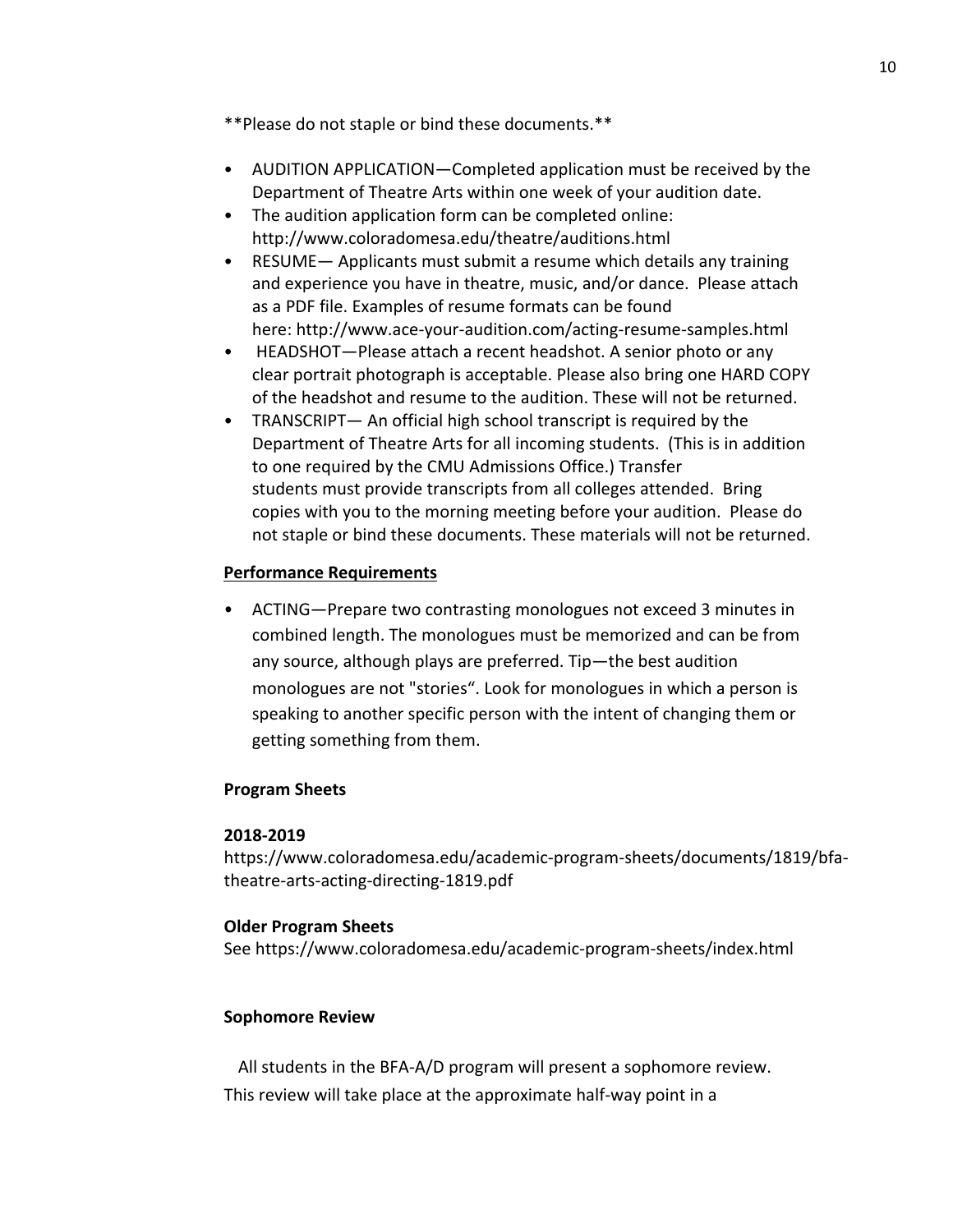student's time in the program. For students who begin their training at CMU, this will happen toward the end of the Spring semester of the sophomore year. For transfer students, this will happen toward the end of the Spring semester of their first year in the program.

These reviews are approximately twenty minutes in length and are conducted by the entire performance faculty. BFA-A/D students must prepare five monologues for performance, and submit an up-to-date headshot and resume. The student will choose one monologue and the faculty will choose the second monologue for the student to perform. The faculty will then offer critiques of the students demonstrated work and feedback on progress towards the BFA.

#### **Audition and Performance Requirements**

All Acting/Directing majors MUST audition for every departmental production and accept the role if cast. This includes both mainstage and student directed productions. All freshman, sophomore, and 1st year transfer students are also required to audition for directing class one acts.

Students wishing to be excused from consideration for a particular show must make their request in writing to their area head prior to the audition date. A request does not guarantee and exemption.

A/D students not cast in mainstage productions are required to participate in technical positions as assigned.

Failure to comply by these requirements will result in ineligibility the following semester.

#### **Senior Capstone**

The completion of the BFA-A/D degree is marked by a Senior Capstone project to be performed during the "Senior Capstone Festival" at the end of the Spring semester of the senior year. The capstone is unique to each student, and can include combinations of monologues and scenes (acted or directed) of scripted or original work.

#### **Probation**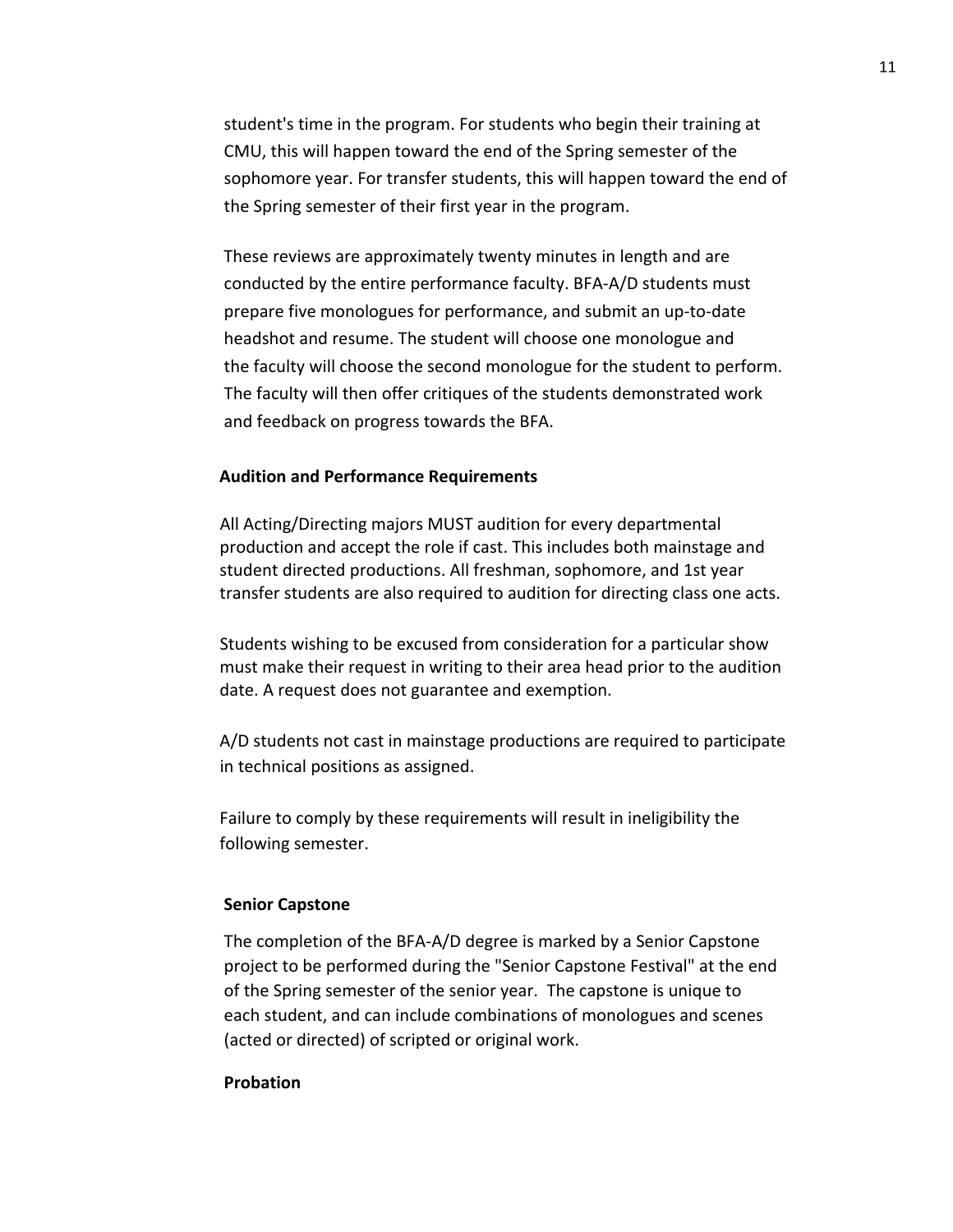If a BFA student earns a GPA of less than 2.8 in any semester, that student will be placed on probation for the entirety of the following semester. If the student earns higher than a 2.8 in the probationary semester, their probation will be lifted. If the students fails to earn a 2.8 or better during the probationary semester, the students will forfeit their BFA status as well as any departmental scholarships.

A student placed on probation 3 times will forfeit BFA status and any departmental scholarships.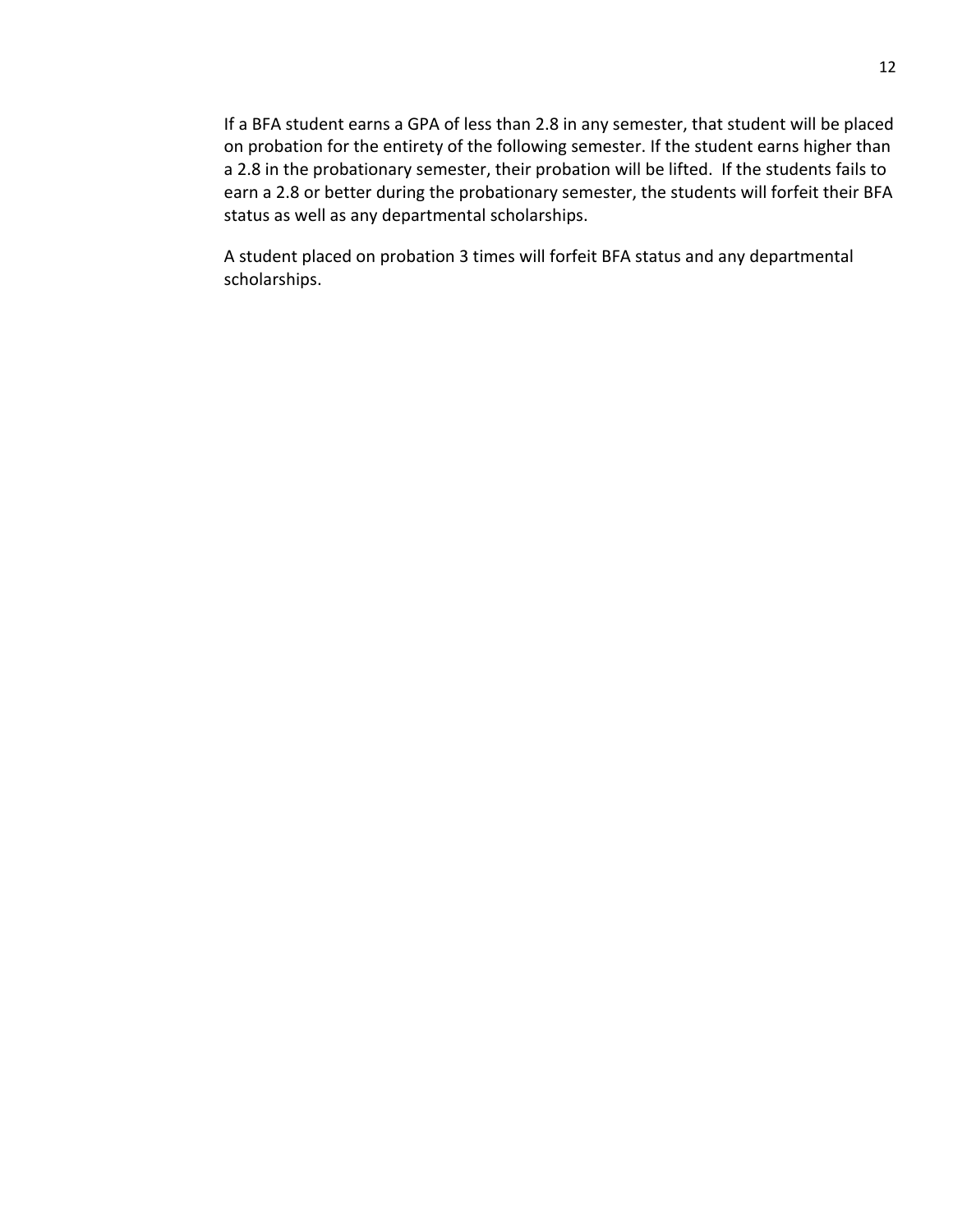## **BFA Theatre Arts: Music Theatre**

## **Program Description**

The BFA-Music Theatre program focuses on providing strong, balanced technical foundations in dance, music, and theatre. This approach is to develop "triple threats" to enhance the young performer's potential for an exciting career in musical theatre. Students begin training with music theory, ear training, and private voice instruction; Acting I and Contemporary Scenework; and dance courses in jazz, tap, and ballet. After completing these important foundational courses, students move on to the "music theatre track", a collection of courses intended to bring the multiple disciplines into cooperation with each other.

To complement technique courses, students also participate in a wide variety of performance related assignments which include the "Theatre and Dance Season" (2 musicals, 2 plays, 2 dance concerts) as well as experimental theatre productions, student-directed theatrical and dance performances, two yearly one-act festivals, and technical crew assignments. The Music Theatre concentration offers highly personalized instruction from skilled professors who are seasoned performers, coaches, directors, teachers, and technicians; working graduates cite this as the prime reason for their success in gaining employment in both local and national venues. Music Theatre graduates work on Broadway, Off-Broadway, in National Broadway tours, Regional Theatres, dinner theatres, cruise ships, CCM-related professions, and with Disney and Universal Studios.

## **Auditioning for the Program**

### **Training and Preparation Requirements**

Students wishing to study Musical Theatre at Colorado Mesa University should have training and experience in musical theatre techniques and production including (but not limited to) skills in music sight-reading, dance training, singing experience, and dramatic training.

### **Written Requirements**

• AUDITION APPLICATION—Prospective students wishing to attend one of our on-campus audition dates or to submit an audition video must complete our on-line audition application. When submitted, the application must include an attached headshot and resume. If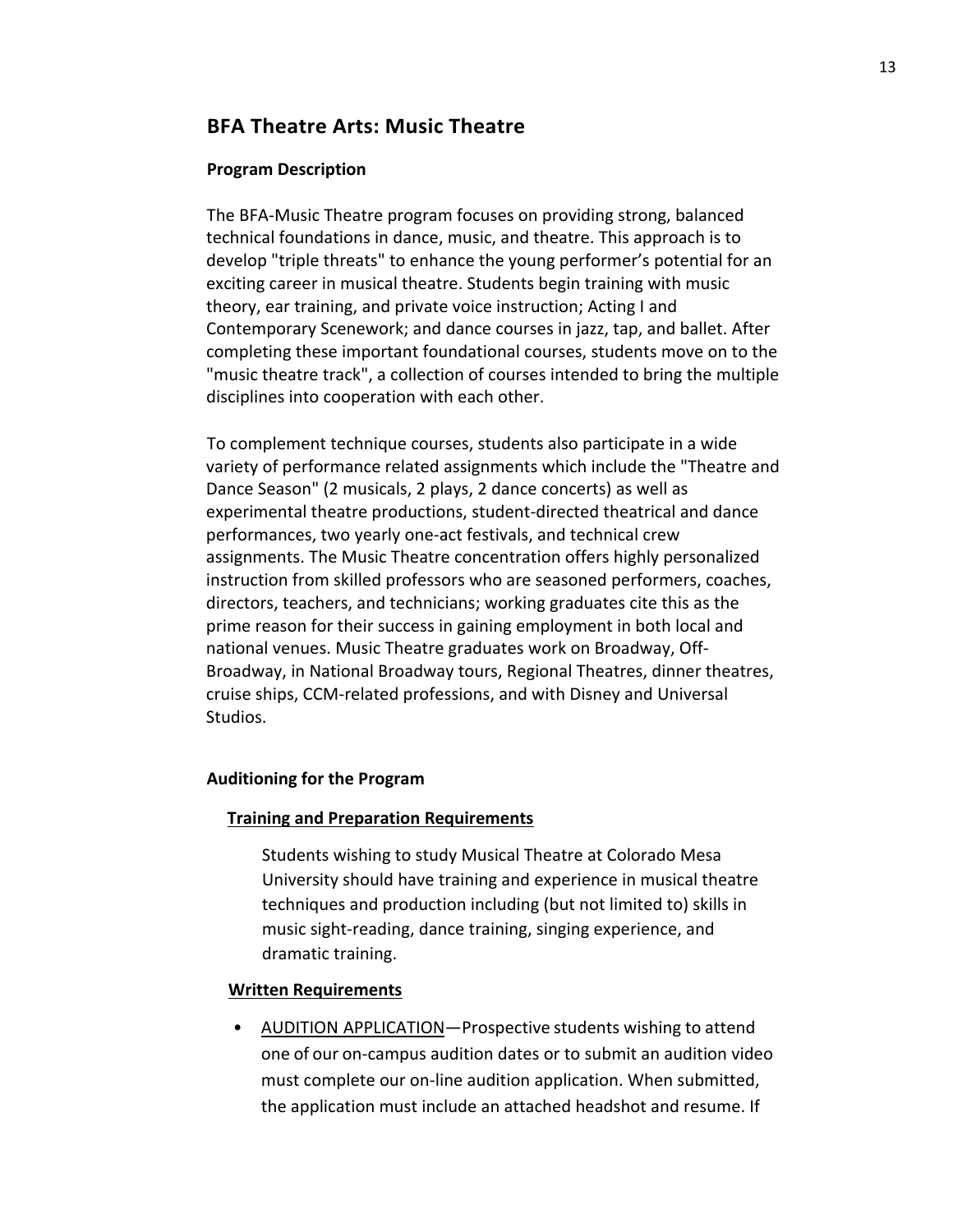auditioning via video, a link to the video must be included on the form. Follow this link for the application: www.coloradomesa.edu/theatre/auditions.html

- RESUME and HEADSHOT—Applicants must submit a resume which details any training and experience you have in theatre, music, and/or **dance. Resume and headshots should be submitted with the on-line audition application.**
- TRANSCRIPT— An official high school transcript is required by the Department of Theatre Arts for all incoming students. (This is in addition to one required bythe Admission Office.) Transfer students must provide transcripts from all colleges attended. **Bring copies with you to the morning check-in on the day of your audition.**  Please do not staple or bind these documents. These materials will not be returned.

## **Performance Requirements**

- MUSIC Prepare two 16-bar selections from the musical theatre repertoire. One selection must be from the Golden Age or earlier (written before 1965). Both songs must be memorized. The songs should be contrasting in style; we recommend one up- beat and one ballad. Auditioners must bring their own sheet music; an accompanist will be provided. Auditioners may not sing a *capella* or with recorded accompanist.
- ACTING Prepare one monologue from a play (not from a movie or a book of monologues). The monologue may not exceed 1/ minutes in length. The monologue must be memorized.
- DANCE—Most on-campus audition days will include a dance audition. Auditioners will dress in appropriate movement attire and learn a combination from one of our dance faculty. The dance call portion of the audition is for class placement; acceptance into the BFA-MT program will not be based on the results of the dance call.

#### **Program Sheets**

#### **2018-2019**

https://www.coloradomesa.edu/academic-program-sheets/documents/1819/bfa-theatre-artsmusic-theatre-1819.pdf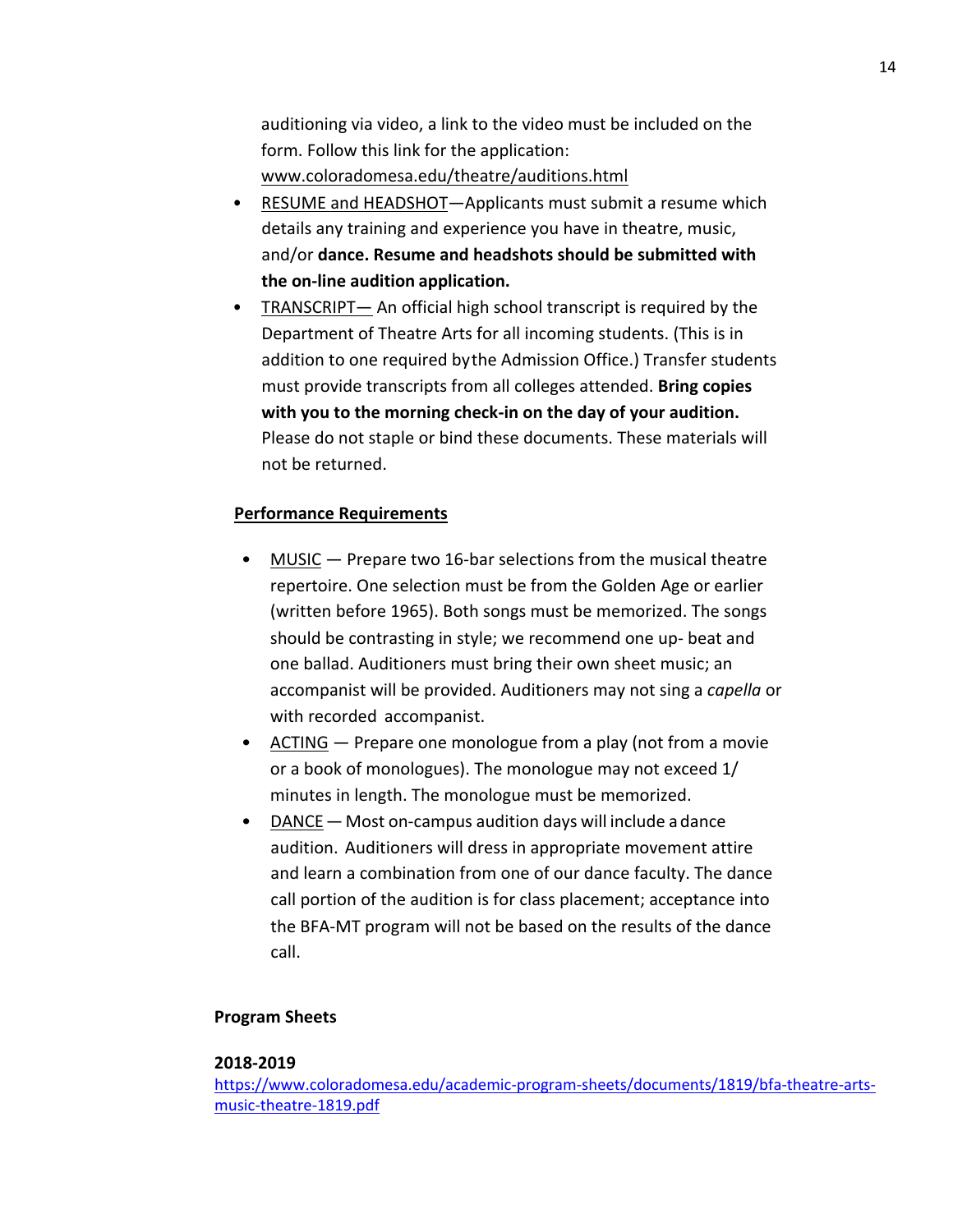#### **Older Program Sheets**

See https://www.coloradomesa.edu/academic-program-sheets/index.html

#### **Sophomore Review**

All students in the BFA-MT program will present a sophomore review. This review will take place approximately at the half-way point in a student's time in the program. For students who begin their training at CMU, this will happen toward the end of the Spring semester of the sophomore year. For transfer students, this will happen toward the end of the Spring semester of their first year in the program.

Sophomore reviews are approximately twenty minutes in length and are with the A/D and MT faculty. BFA-MT students must prepare one song and five monologues for performance.

Students must bring one copy of a typed repertoire sheet that includes titles, show of origin, and playwright/composer/Iyricist for all prepared selections. The student will perform their song selection at the beginning of the review, and then the faculty will choose one or two ofthe monologues for performance. The remainder of the review time will be spent receiving critiques from each of the present faculty members.

#### **Audition and Performance Requirements**

BFA-Music Theatre majors MUST audition for every departmental production and accept the role if cast. This includes both the "Theatre and Dance Season" (mainstage musicals, plays, and dance concerts) and student-directed experimental theatre productions. All freshman, sophomore, and  $1<sup>st</sup>$  year transfer students are required to audition for the directing class' one-acts.

Failuretoauditionwillresultinthestudentbeingineligibleforrolesthe followingsemester. Ifnotcast inthemainstage productions, Acting/ DirectingandMusical Theatremajors arerequired toparticipate in technical positions asassigned. Failure to complete any typeofproduction assignment will result in the student being ineligible for roles the following semester.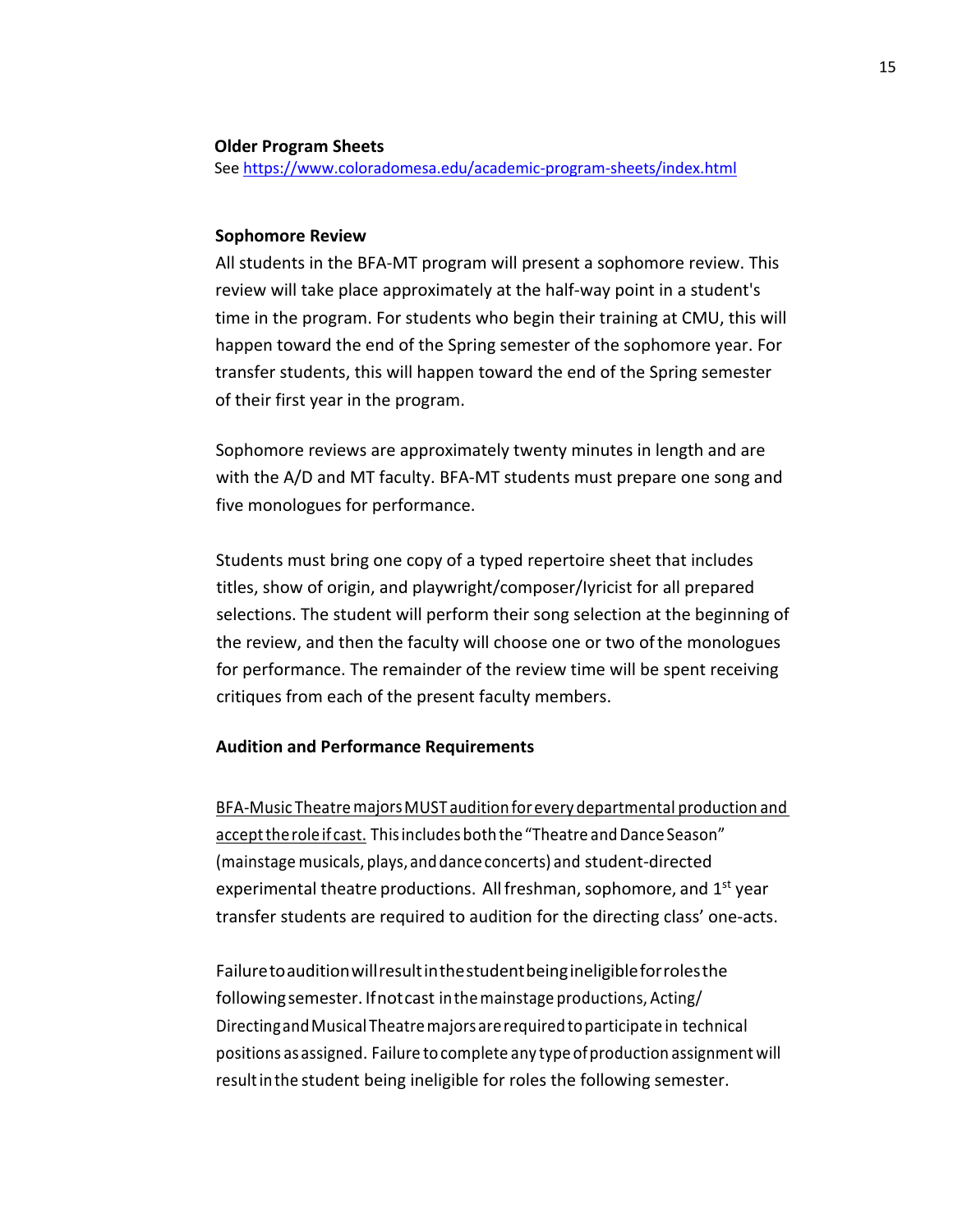## **Senior Capstone**

To complete the BFA-MT degree, all students must create and perform a one-person cabaret to be performed during the "Senior Capstone Festival" at the end of the Spring semester of the senior year. The process of creating cabarets begins in THEA 355: Music Theatre Repertoire and concludes in THEA 494: Performance Seminar. The cabaret must include the following elements:

- Six solo songs. These solo songs must represent at least three of the four major eras of the music theatre repertoire - Operetta, Musical Comedy, Golden Age, Contemporary. The songs may also include selections from CCM styles.
- One ensemble song. Each student must perform in at least one ensemble (duet, trio, or larger) during the cabaret semester. This song may be performed as part of another student's cabaret.
- The cabaret must include original segues where the performer speaks directly to the audience. The theme of the cabaret must answer the question "Who am I as an artist right now?"

## **Probation**

If a BFA student earns a GPA of less than 2.8 in any semester, that student will be placed on probation for the entirety of the following semester. If the student earns higher than a 2.8 in the probationary semester, their probation will be lifted. If the students fails to earn a 2.8 or better during the probationary semester, the students will forfeit their BFA status as well as any departmental scholarships.

A student placed on probation 3 times will forfeit BFA status and any departmental scholarships.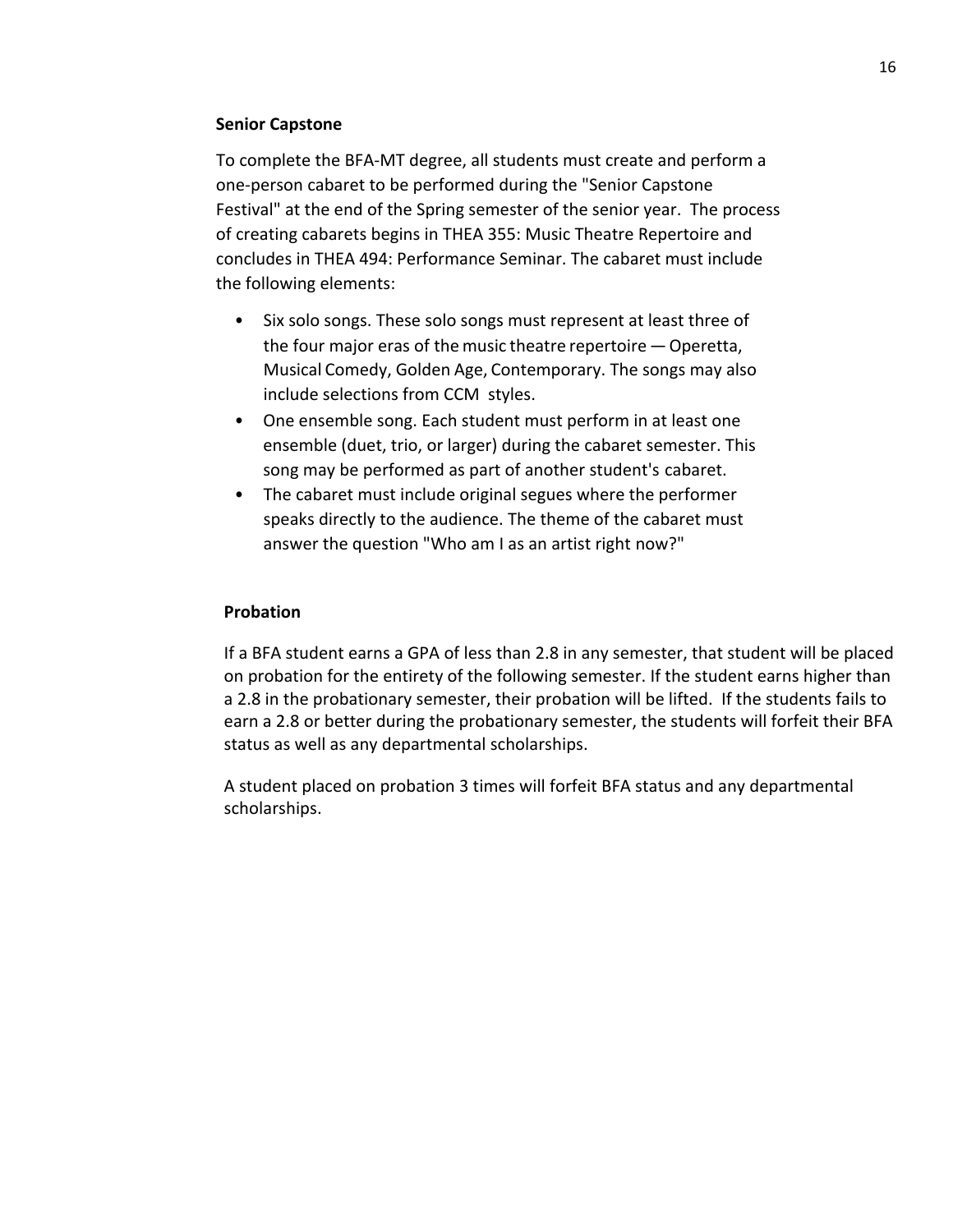## **BFA Dance**

#### **Program Description**

The Department of Theatre Arts offers one of the most successful training degree programs in Colorado. The Bachelor of Fine Arts in Dance is focused on helping students acquire a sound understanding of the performing arts.

Dance at CMU is thriving, with an array of dance styles, performance opportunities and travel. Equal emphasis is placed on Modern, Jazz, Ballet and Tap with course offerings from beginner to advanced levels. Other courses include Hip Hop, Ballroom, Dance Composition, Improvisation, Pedagogy, Dance History and Philosophy, Music Analysis, Healthy Dancer and Repertory Performance. Dance at Colorado Mesa University features courses with an emphasis on physical inquiry and cultural relevance in diverse dance forms with faculty that value anal teach methods of embodied awareness, strong technical foundation, and performance as a practice.

The faculty members have professional backgrounds across multiple forms of dance. With four dance concerts a year, Colorado Mesa University faculty and students choreograph and invite visiting guest artists from the professional dance worId. Students annually travel to American College Dance Association conferences, and engage in local and state outreach.

The BFA in Dance is constructed to help students meet the rigorous demands of a professional dance career and provide a strong foundation and practical experience for future dance artists. With smaller class sizes, students are given the personal attention andmentorship that will better prepare them for careers in the field of dance.

#### **Auditioning for the Program**

#### **Training and Preparation Requirements**

Students wishing to study Dance at Colorado Mesa University should have training and experience in dance techniques and production including (but not limited to) skills in ballet, jazz, modern, tap, hip hop, improvisation, choreography and composition.

#### **Audition and Performance Requirements**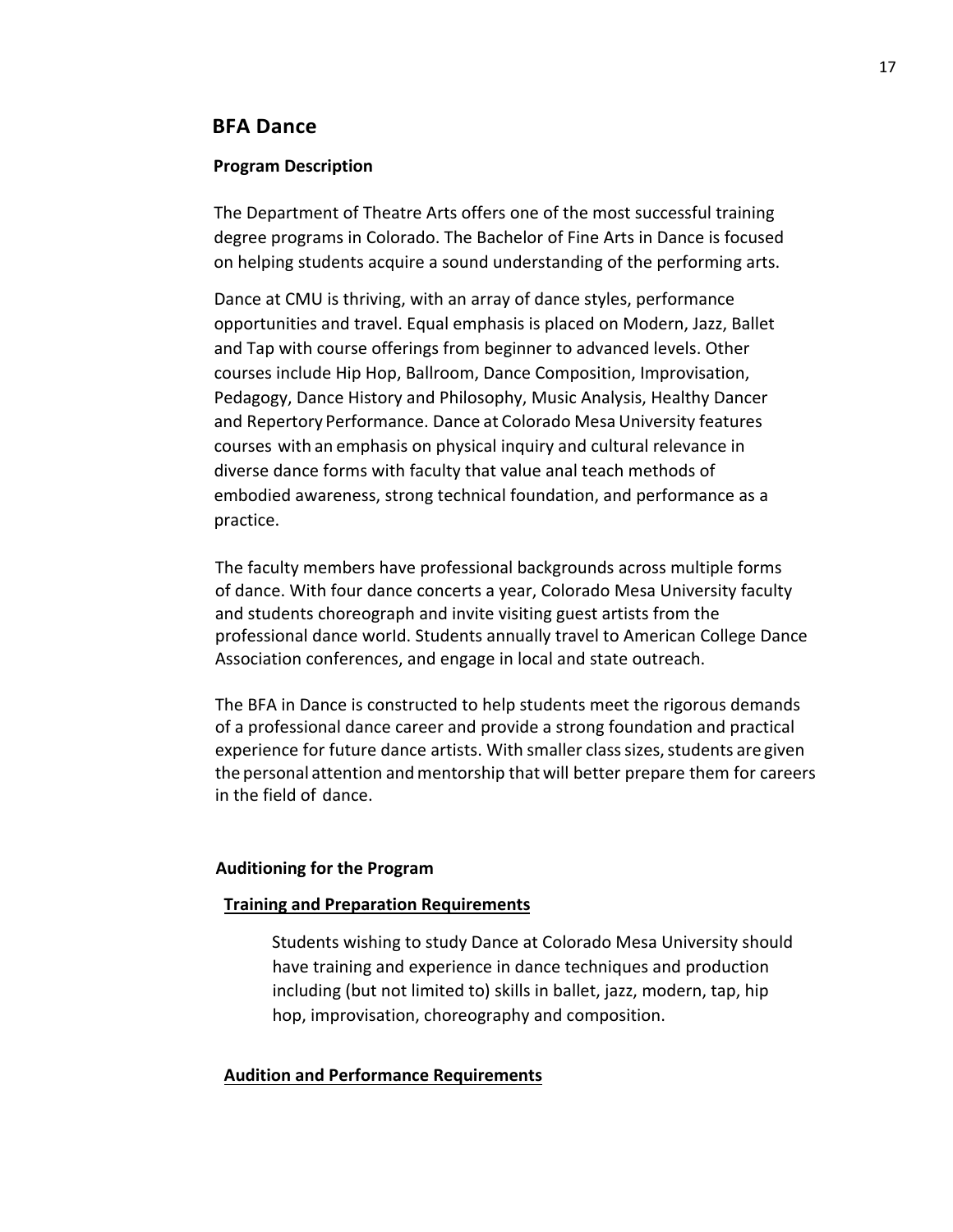- Dance majors must audition for every Faculty produced dance concert. Auditions take place the weekend before each semester begins.
- If not cast in the Faculty produced dance concert, dance majors are required to participate by offering another service (i.e. tech crew, strike, concessions, publicity, costume, and any additional duties as needed).
- Dance majors are required to meet for Company Class every Friday from 3:30-5:30pm throughout the academic year.
- Dance majors must be enrolled in at least one dance technique class every semester.
- In order to receive performance opportunities within Fall and/or Spring semester, dance majors must be enrolled in at least one dance technique class during that semester.

## **Program Sheets**

## **2018-2019**

https://www.coloradomesa.edu/academic-program-sheets/documents/1819/bfa-dance-1819.pdf

### **Older Program Sheets**

See https://www.coloradomesa.edu/academic-program-sheets/index.html

## **Sophomore Review**

All students in the BFA-Dance program will present a sophomore review. This review will take place approximately at the half-way point in a student's time in the program. For students who begin their training at CMU, this will happen toward the end of the Spring semester of the sophomore year. For transfer students, this will happen toward the end of the Spring semester of their first year in the program. Information regarding the requirements and scheduling sophomore review will be sent by faculty before the end of the Spring semester.

## **Probation**

If a BFA student earns a GPA of less than 2.8 in any semester, that student will be placed on probation for the entirety of the following semester. If the student earns higher than a 2.8 in the probationary semester, their probation will be lifted. If the students fails to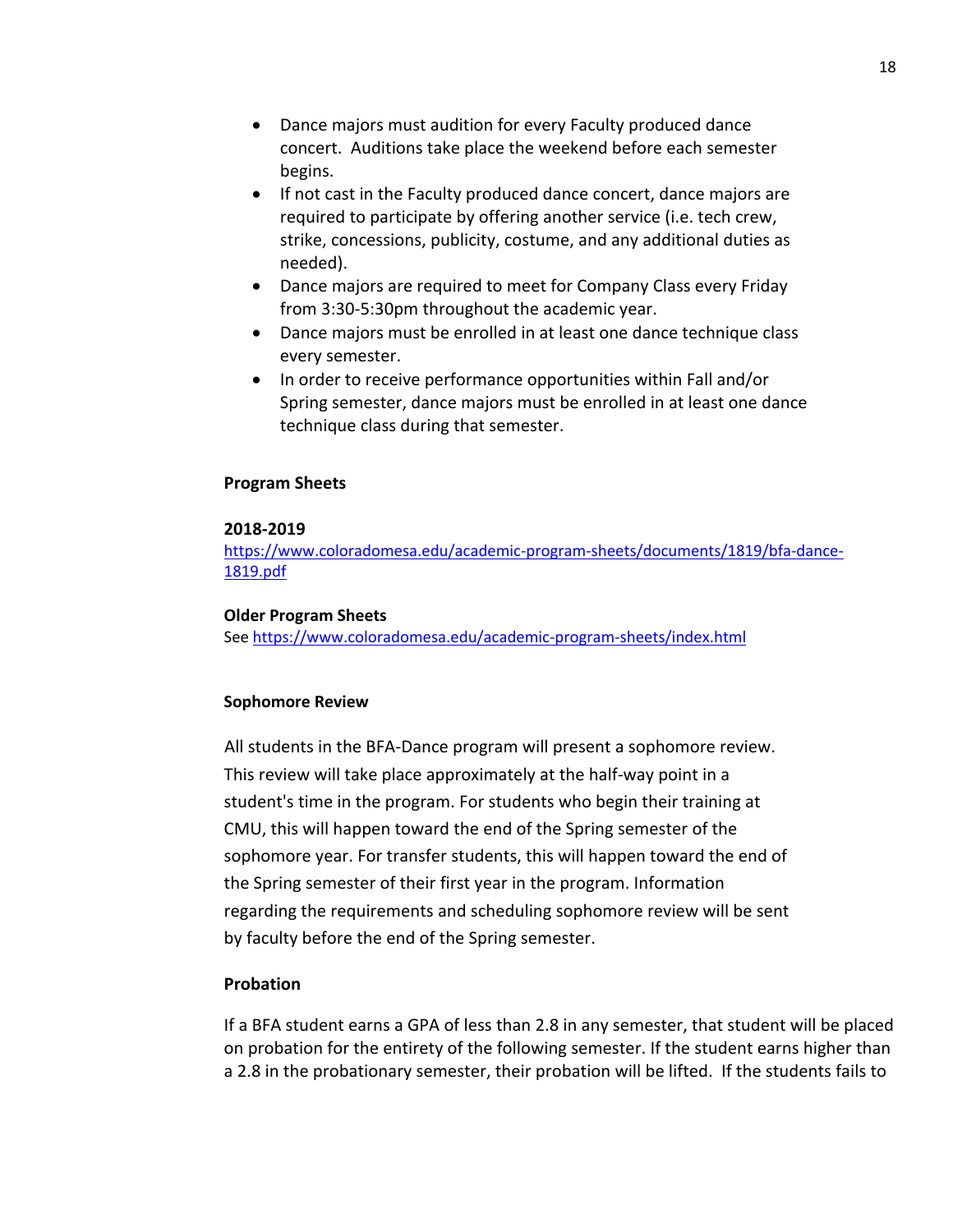earn a 2.8 or better during the probationary semester, the students will forfeit their BFA status as well as any departmental scholarships.

A student placed on probation 3 times will forfeit BFA status and any departmental scholarships.

## **Dance Class Etiquette**

- Students should enter properly dressed and actively participate everyday within the course with respect for the space, the art of dance, the instructor, and fellow students.
- Talking should be kept to a minimum, unless the class is working on a group assignment.
- Students are expected to maintain a positive attitude and be supportive of fellow students at-all-times.
- Students will learn how to maintain performance groups and Ensembles throughout the class.
- Sitting is not acceptable. If sitting due to an injury, students must communicate the reason to faculty immediately as well as provide detailed written documentation in regards to the injury.
- In the event a student gets injured (both on or off campus) or is unable to fully physically participate in classes, practice and rehearsals for any reason, students are to immediately notify all dance faculty.
- If a student does not physically participate in their daily technique class, they are not allowed to participate in practice, rehearsal or performances on that day.

## **Level Placement Requirements**

Students are expected to participate in a dance placement class. The faculty will evaluate your technique, incorporation of choreographic intent, performance, acting/ communication skills, and potentialforgrowth. Bring clothingandfootwearappropriatefortherespectivedancetechnique.

## **Faculty Produced Dance Concerts**

Each semester the dance program stages one Faculty produced dance concert. Any student may audition for these concerts. Auditions take place the weekend before each semester begins. These formaldanceconcerts,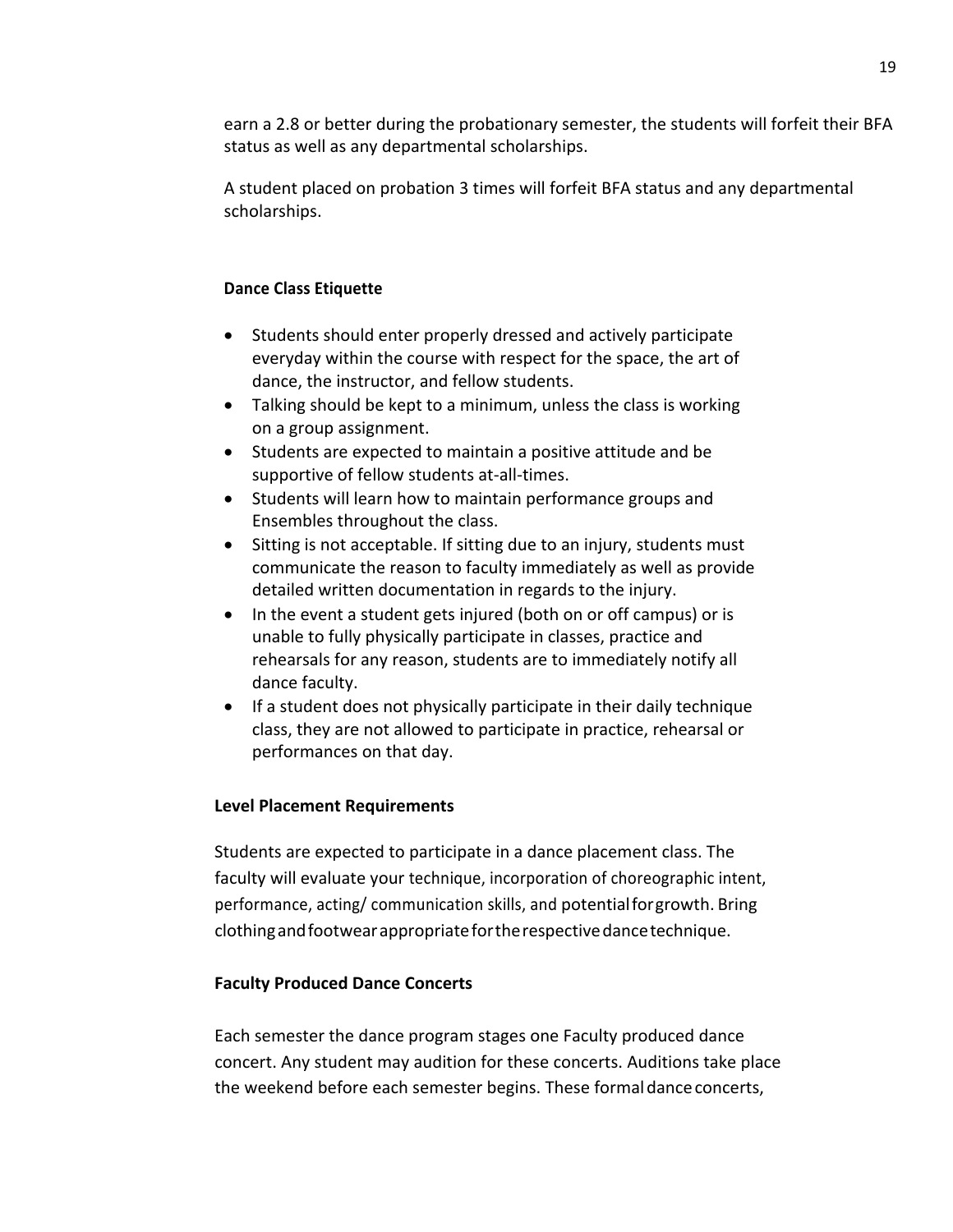feature choreography by guest artists and faculty. All dance majors are required to audition for these concerts and may receive Dance Performance credit.

To be eligible to perform in the Faculty produced concert, students must:

- Be enrolled in a technique course
- Attend Company Class each Friday unless given permission by the Dance Program Director.
- Attend all production-week rehearsals and post-show strike.
- *Failure to comply with these rules may result in removal from the cast.*

## **Dance Society Performances**

Each semester The Dance Society, a student organization, will produce an informal dance concert that is entirely student produced. The performance venue will be determined by faculty each semester. Alldance students are encouraged, but not required to audition and/or choreograph.

## **Criteria for Student Choreographers**

- Choreographers must be declared dance majors or obtain special permission from the Dance Faculty.
- Choreographers must be sophomore classification or higher.
- Transfer students must complete one full semester before they are eligible to choreograph.
- Choreographers must be enrolled in Choreography Practicum and attend regular meetings with the course faculty member.
- Choreographers must attend the dance concert auditions.
- Choreographers must uphold all casting and rehearsal rules set by faculty.
- Choreographers must audition their piece for consideration at the specified time.
- Choreographers must submit written documentation as requested by faculty.
- Choreographers must attend all production week rehearsals and meetings.
- ChoreographersmustbeindirectcommunicationwiththeDanceConcert FacultyDirectorregarding all technical aspects.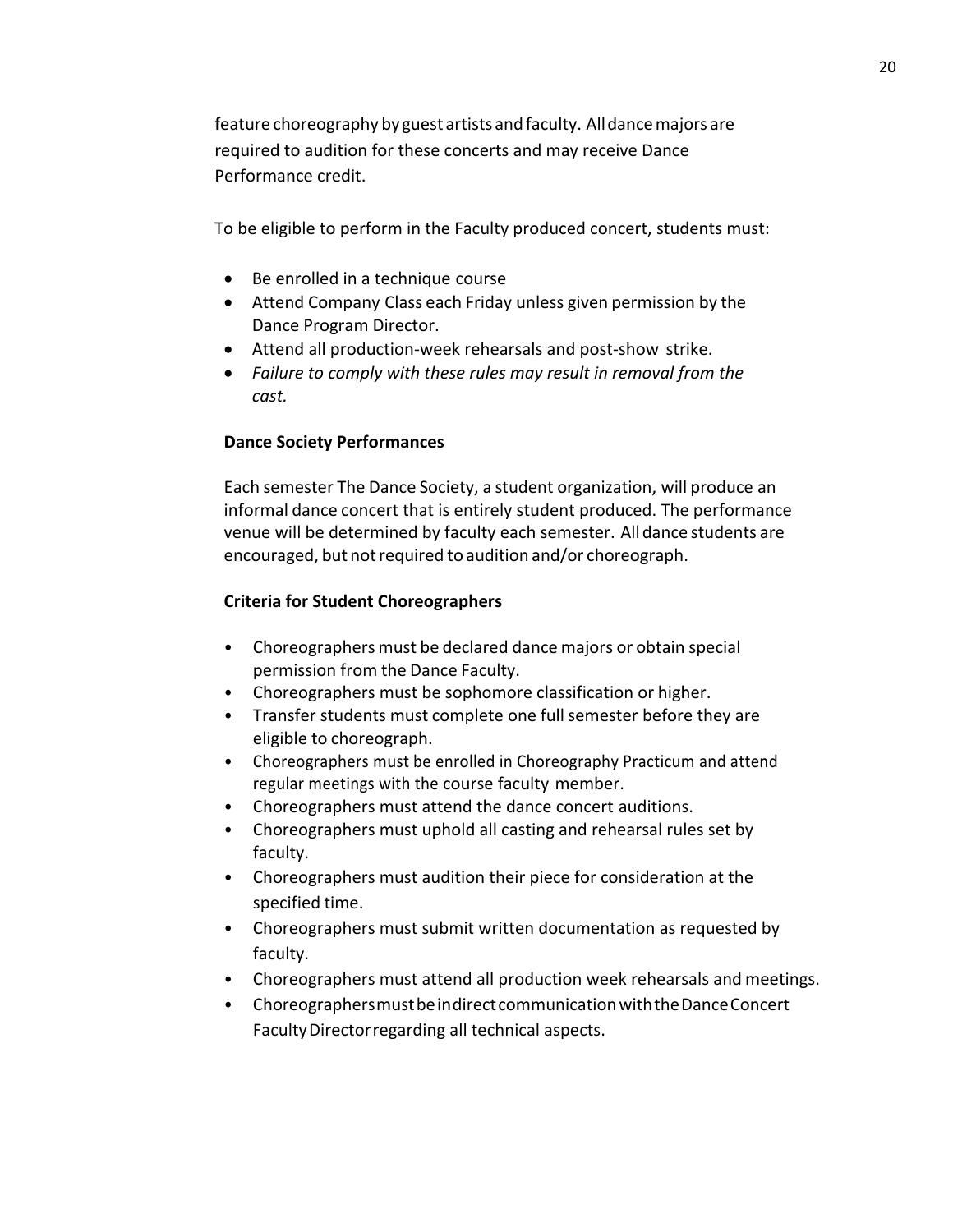## **BA Theatre Arts**

#### **Program Description**

The BA in Theatre Arts primary goal is to encourage general study and exposure to the art form while preparing students for theatrical careers outside of performance or design/technology; such as producing, arts administration, teaching, dramaturgy, and playwriting. Beginning with the first semester, students follow a curriculum that offers a grounding in the fundamentals while allowing the flexibility to focus or move between dance, theatre, musical theatre or design/technology options. The degree is designed for the student that is interested in all facets of Theatre.

#### **Auditioning for the Program**

No Audition is required. Those interested in a BA degree should email the department head, Mo LaMee at mlamee@coloradomesa.edu to request a short interview.

#### **Program Sheets**

#### **2018-2019**

https://www.coloradomesa.edu/academic-program-sheets/documents/1819/ba-theatrearts-1819.pdf

#### **Older Program Sheets**

See https://www.coloradomesa.edu/academic-program-sheets/index.html

#### **Sophomore Review**

BA students are not required to undergo a sophomore review. However, any BA student may request specific feedback about their progress at any time from the relevant faculty.

#### **Audition and Performance Requirements**

BA students are expected to be involved in the mainstage and student directed seasons in whatever capacity is appropriate to their focus. When not participating as a performer, the BA student is expected to participate in technical positions as assigned.

Failure to comply by these requirements will result in casing/work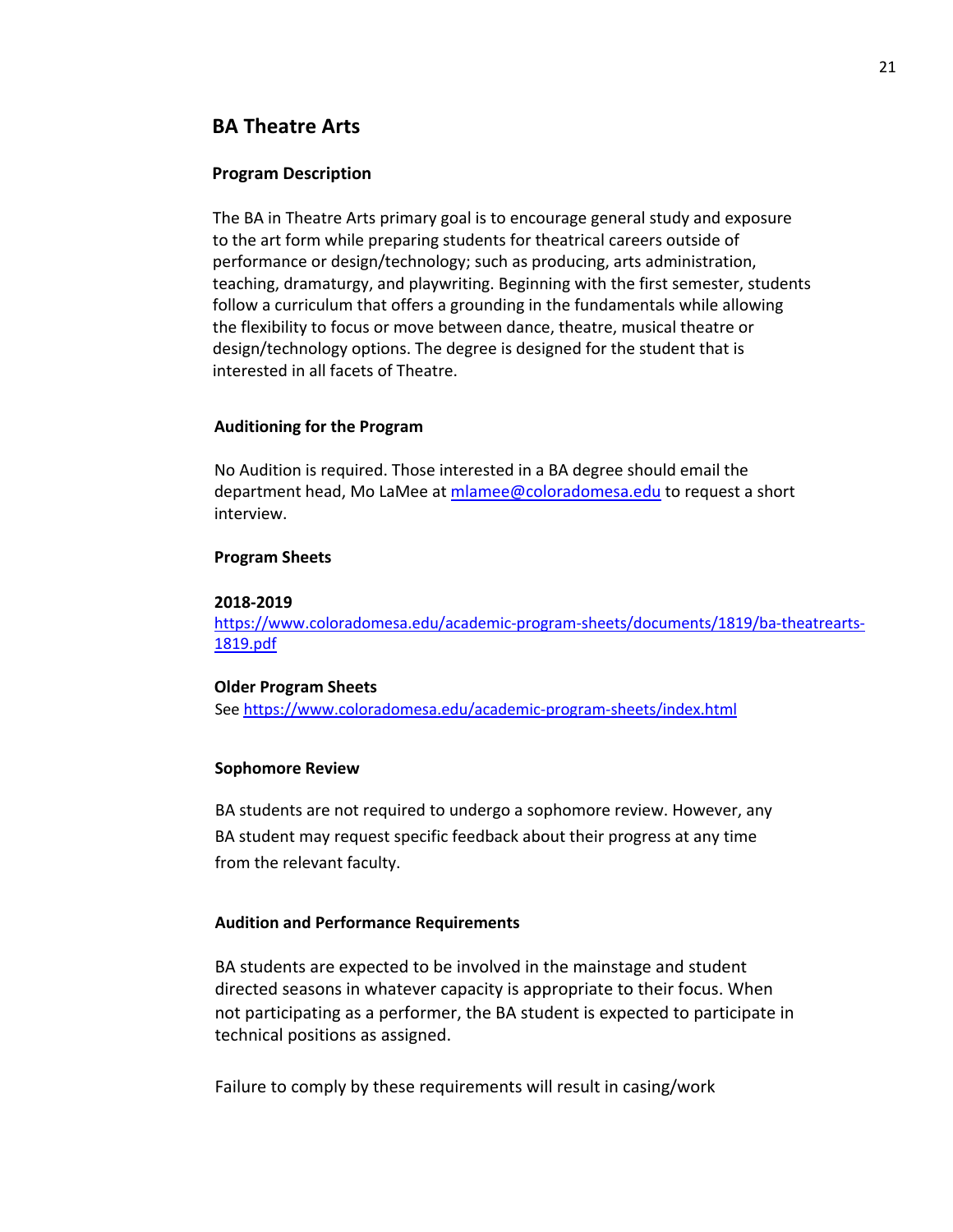assignment ineligibility the following semester.

#### **Senior Capstone**

The completion of the BA Theatre Arts degree is marked by a Senior Capstone project to be performed or presented during the "Senior Capstone Festival" at the end of the Spring semester of the senior year. The capstone is unique to each student, and can feature a variety of material, depending on the student's area or areas of focus.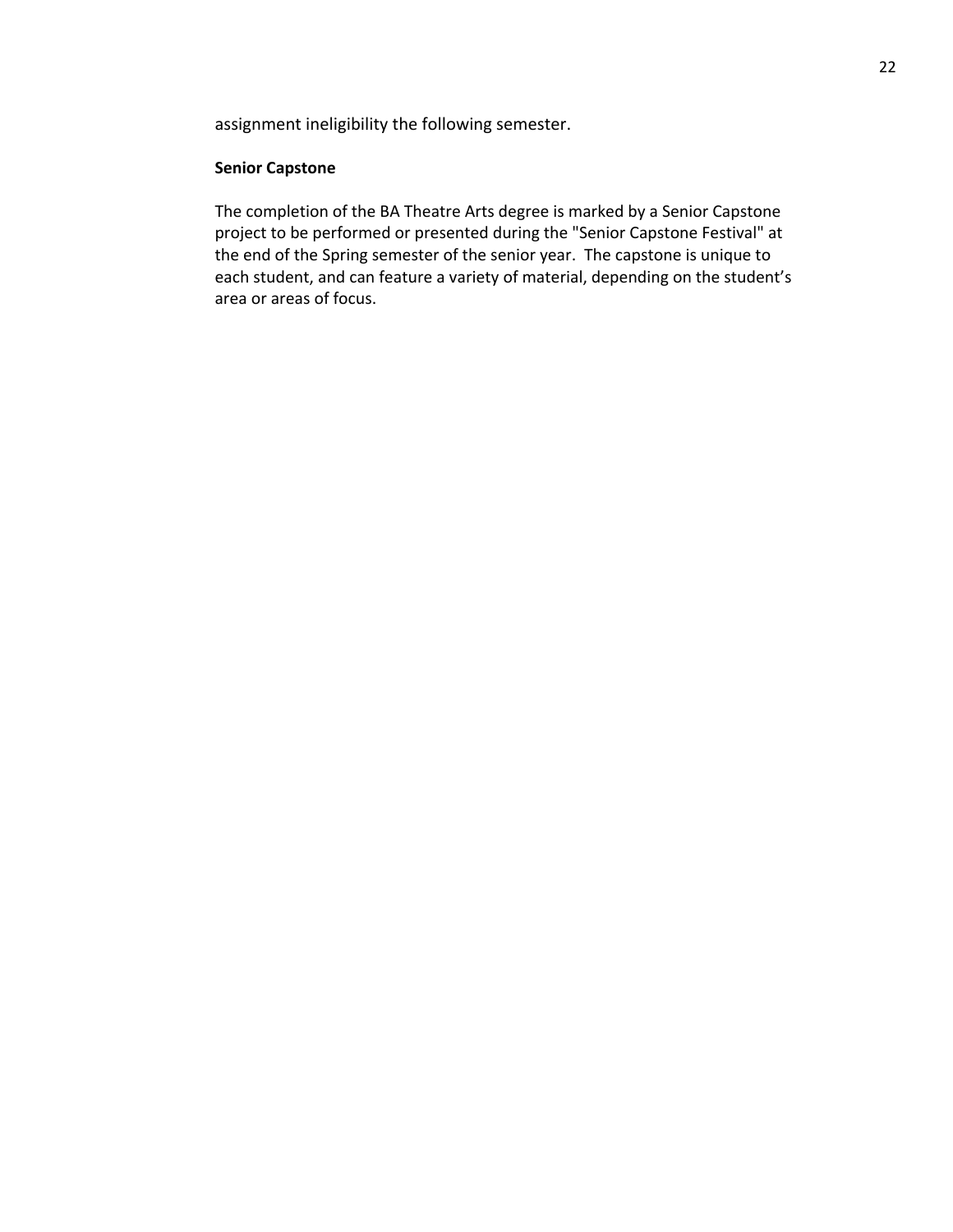# **BA Theatre Arts: Design/Technology**

## **Program Description**

The Design/Technology concentration exposes students to the visual and technical aspects of Theatre, including Costume, Lighting, Sound, Scenery and Stage Management. The first year centers on courses that develop aesthetic sensitivity and technical proficiency. Subsequent years are devoted to studio work that continues to develop a student's visual storytelling, creative problem solving and collaborative processes.

Coursework focuses on the development of the student as a whole theatre professional, whether they lean toward technology or design areas, and will include classroom and hands-on production experiences in drafting, rendering, scenic and costume construction and craft work, and other methods of communicating, collaborating and contributing to the theatrical production process. The program culminates in a final design or technology project during the fourth year.

## **Auditioning for the Program**

## **Training and Preparation Requirements**

Students wishing to study Design Technology at Colorado Mesa University should have training and experience in backstage/technical elements (i.e. Sound, Lighting, Costuming, Scenic Construction, Properties, Stage Management, Run Crew, or Painting, just to name a few).

## **Written Requirements**

- AUDITION APPLICATION—Prospective students wishing to attend one of our on-campus audition dates or to submit an audition video must complete our on-line audition application. When submitted, the application must include an attached resume. Follow this link for the application: www.coloradomesa.edu/theatre/auditions.html
- RESUME—Applicants must submit a resume which details any training and experience you have in theatre design/technology. Resume should be submitted with the on-line **audition application.**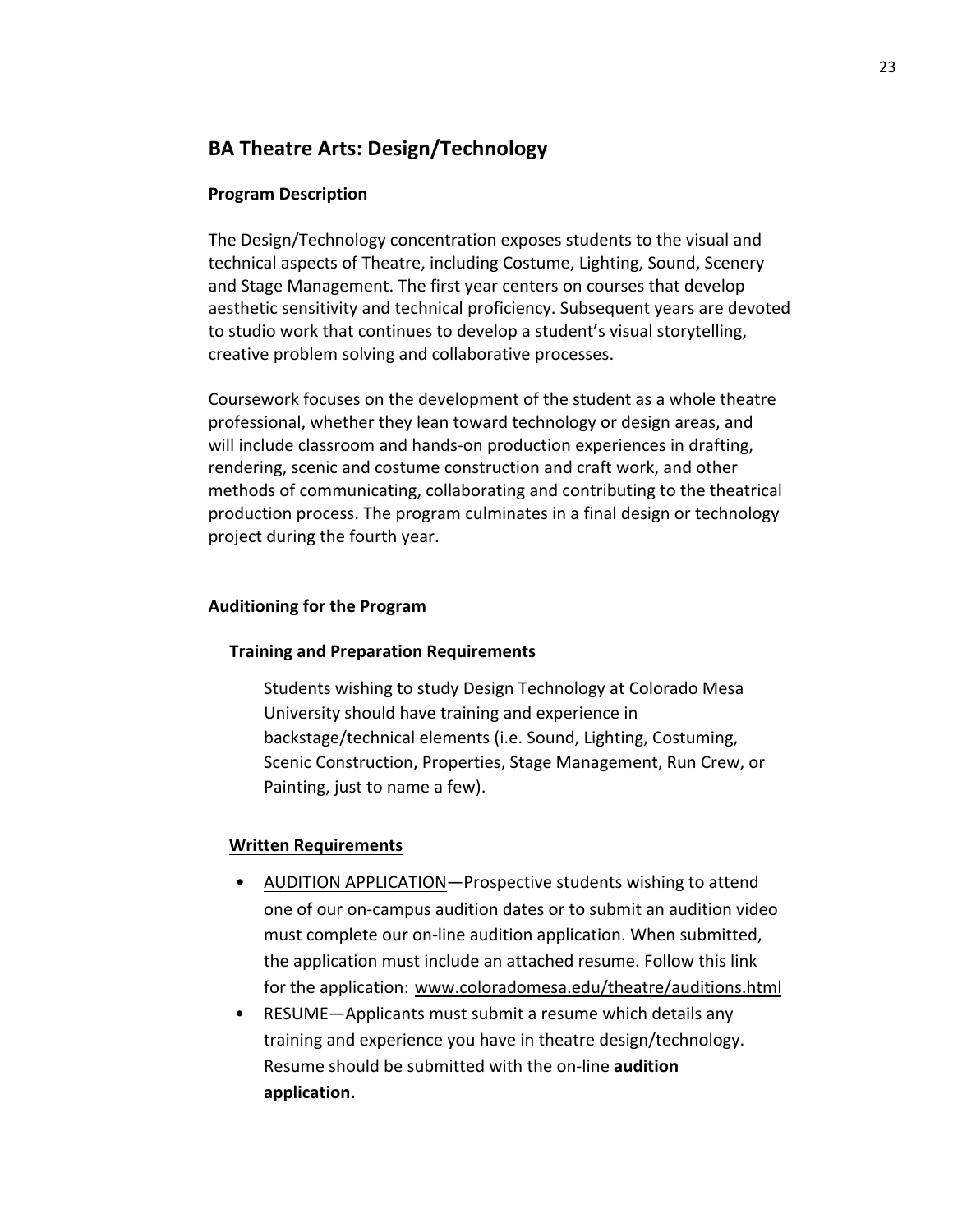• TRANSCRIPT— An official high school transcript is required by the Department of Theatre Arts for all incoming students. (This is in addition to one required by the Admission Office.) Transfer students must provide transcripts from all colleges attended. **Bring copies with you to the morning check-in on the day of your audition.**  Please do not staple or bind these documents. These materials will not be returned.

## **Portfolio Requirements**

• A photographic documentation (portfolio) of your *realized or unrealized* design work. For example, photos or sketches of: a set you designed or built, costumes you designed or built, lighting you designed or hung/focused, or props you are proud of. Label each photo with the production title, date, and venue. You may also include research, thumbnail sketches, drafting of construction elevations, painters elevation, floor plans, light plots or other hard copy documentation, presentational renderings or models. Nontheatrical artwork may also be included. This is like a scrapbook of your representative body of work and may be in paper or digital format.

### **and/or**

• A Stage Managers "bible", or prompt script, with all supporting reports and forms.

## **Program Sheets**

### **2018-2019**

https://www.coloradomesa.edu/academic-program-sheets/documents/1819/ba-theatre-artsdesigntech-1819.pdf

### **Older Program Sheets**

See https://www.coloradomesa.edu/academic-program-sheets/index.html

## **Technical Performance Requirements**

Students will be assigned a variety of positions throughout their tenure to ensure exposure to all facets of the theatre. Upperclassmen may wish to specialize in one area. Although the faculty will make every effort to honor these requests, they reserve the right to assign positions with educational and departmental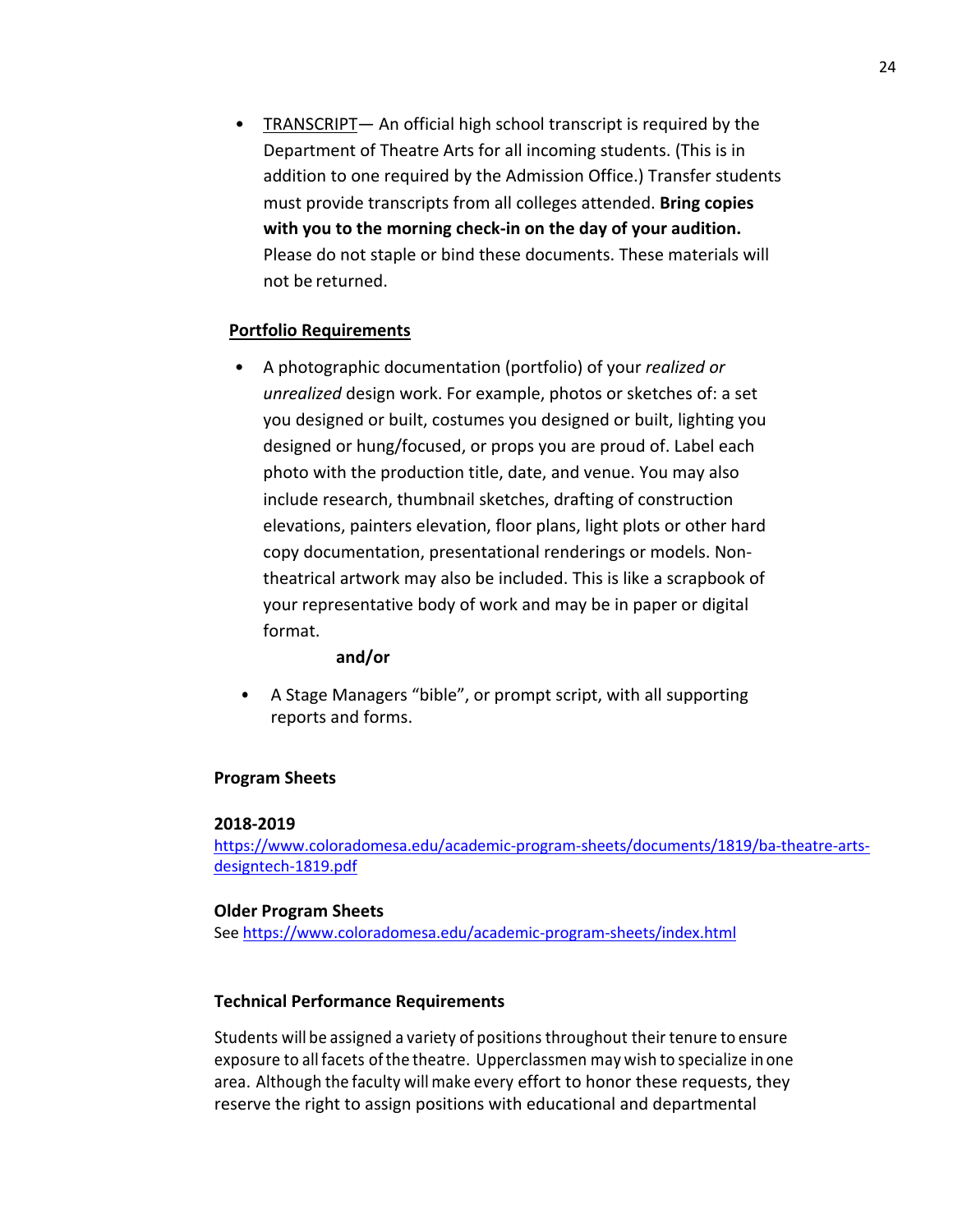needs in mind.

In order to meet their academic requirements, design/technical majors must do one of the following each semester to receive one credit hour (8 required for the degree).

- Serve in a minor production role for two productions (floor or wardrobe crew, spot operator, etc.)
- Serve in one major design or management role for one credit (designer, stage manager, etc.)

### **Annual Review**

All students in the BA  $-D/T$  program will participate in an annual review at the end of Spring Semester. Annual reviews are approximately twenty minutes in length and are with the D/T. Students must prepare and present their resume and portfolio. The remainder of the review time will be spent receiving critiques from each of the present faculty members and setting goals for the upcoming year.

#### **Senior Capstone**

To complete the BA Design/Technology degree, all students must complete a major design, technology, or substantial related research project AND present on it during the Spring Capstone Festival.

- Design/Technology Project: This project may be part of the regular University theatre or dance season or a project of their own design, subject to advisor approval. It should be challenging, substantial and representative of the student's area of interest. Work for this project takes place under one of the Tech Performance Credits or Independent Study, as applicable.
- Presentation: Student will give a 20-minute presentation on their Capstone Project to take place during the Capstone Festival. This presentation may be in the format most suited to the presenter and the project. Additionally, they will provide a display of their portfolio materials, participate in the Colorado Mesa University Student Showcase in April, and complete and report on application to 3 job/internship programs. Preparation for this aspect of the Capstone takes place during THEA 445/446 Senior Tech/Design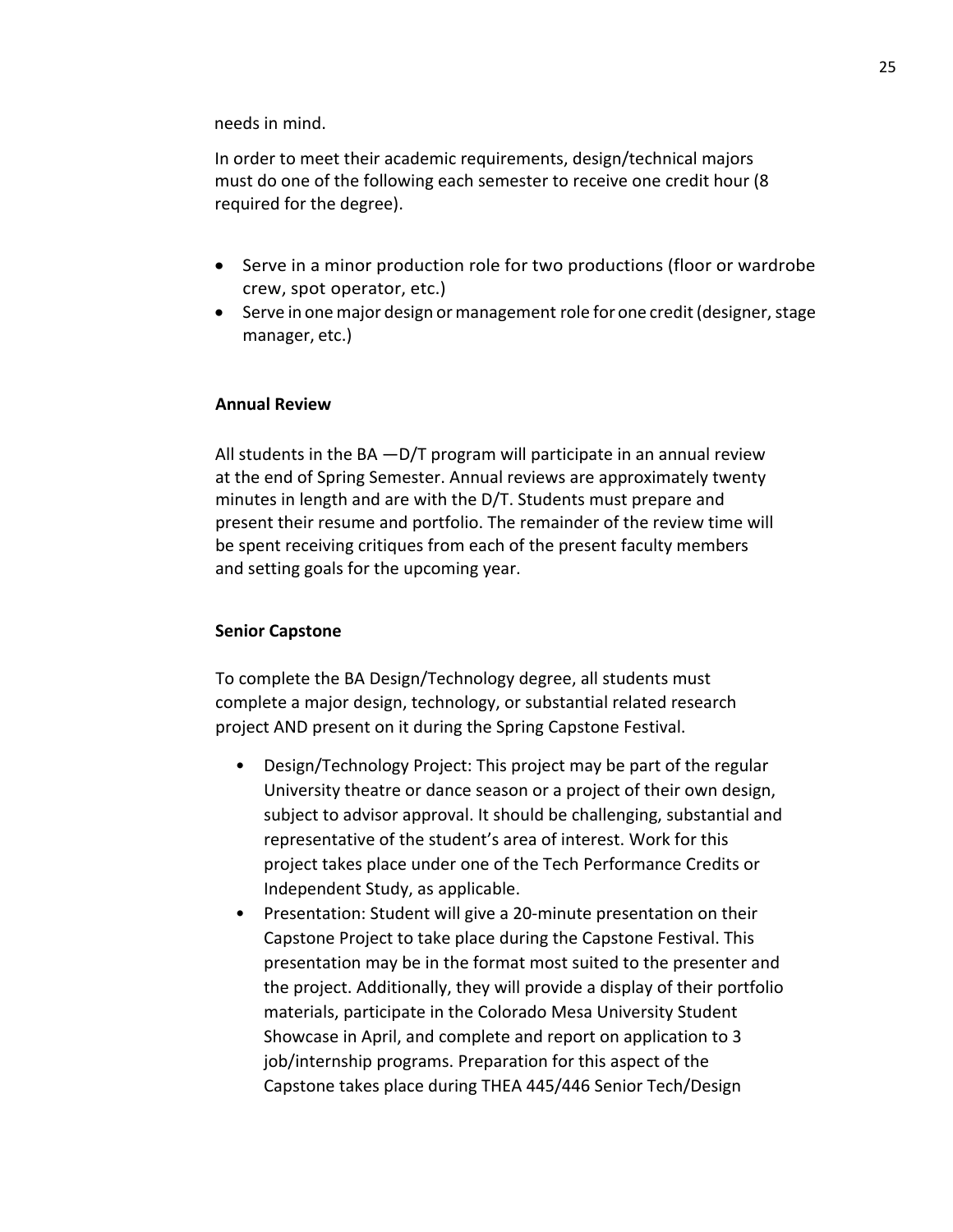Capstone.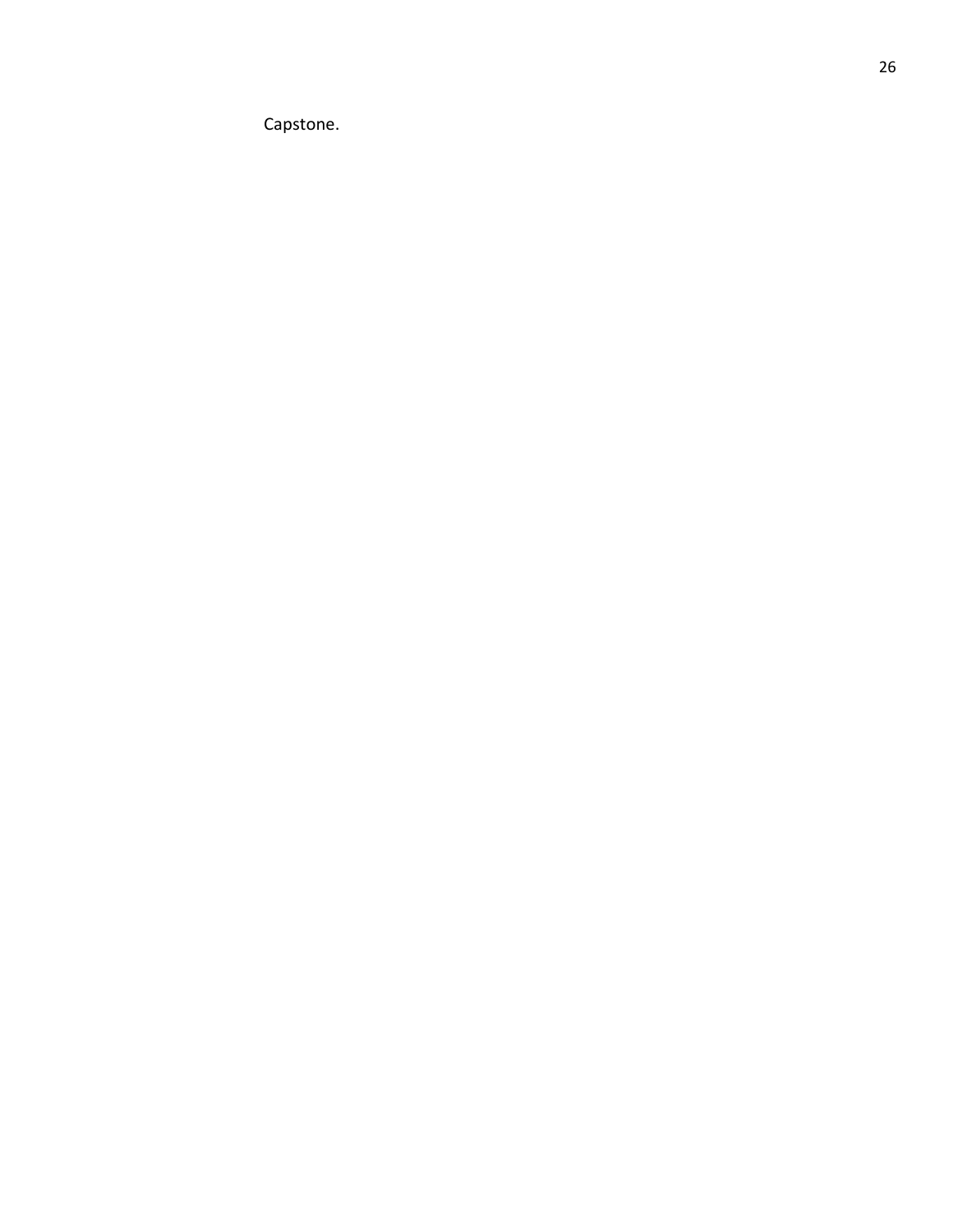## **Minor in Theatre Arts**

### **Program Description**

The Minor in Theatre Arts allows students the flexibility to create an individualized theatre curriculum while also pursuing other interests. Through the Theatre Minor, students may choose from a broad range of courses including: performance, sets, lights, and costume design, theatre history and dramaturgy, stage management, and more. Students who minor in Theatre will also have the opportunity to gain hands on experience by either performing in or working behind the scenes as part of the mainstage season. The Minor requires 22 credit hours from a wide array of courses.

## **Program Sheets**

#### **2018-2019**

https://www.coloradomesa.edu/academic-program-sheets/documents/1819/minor-theatre-1819.pdf

#### **Older Program Sheets**

See https://www.coloradomesa.edu/academic-program-sheets/index.html

### **Audition and Performance Requirements**

Students minoring in Theatre Arts are expected to be involved in the mainstage and student directed seasons in whatever capacity is appropriate to their focus. When not participating as a performer, the Theatre Minor is expected to participate in technical positions as assigned.

Failure to comply by these requirements will result in casing/work assignment ineligibility the following semester.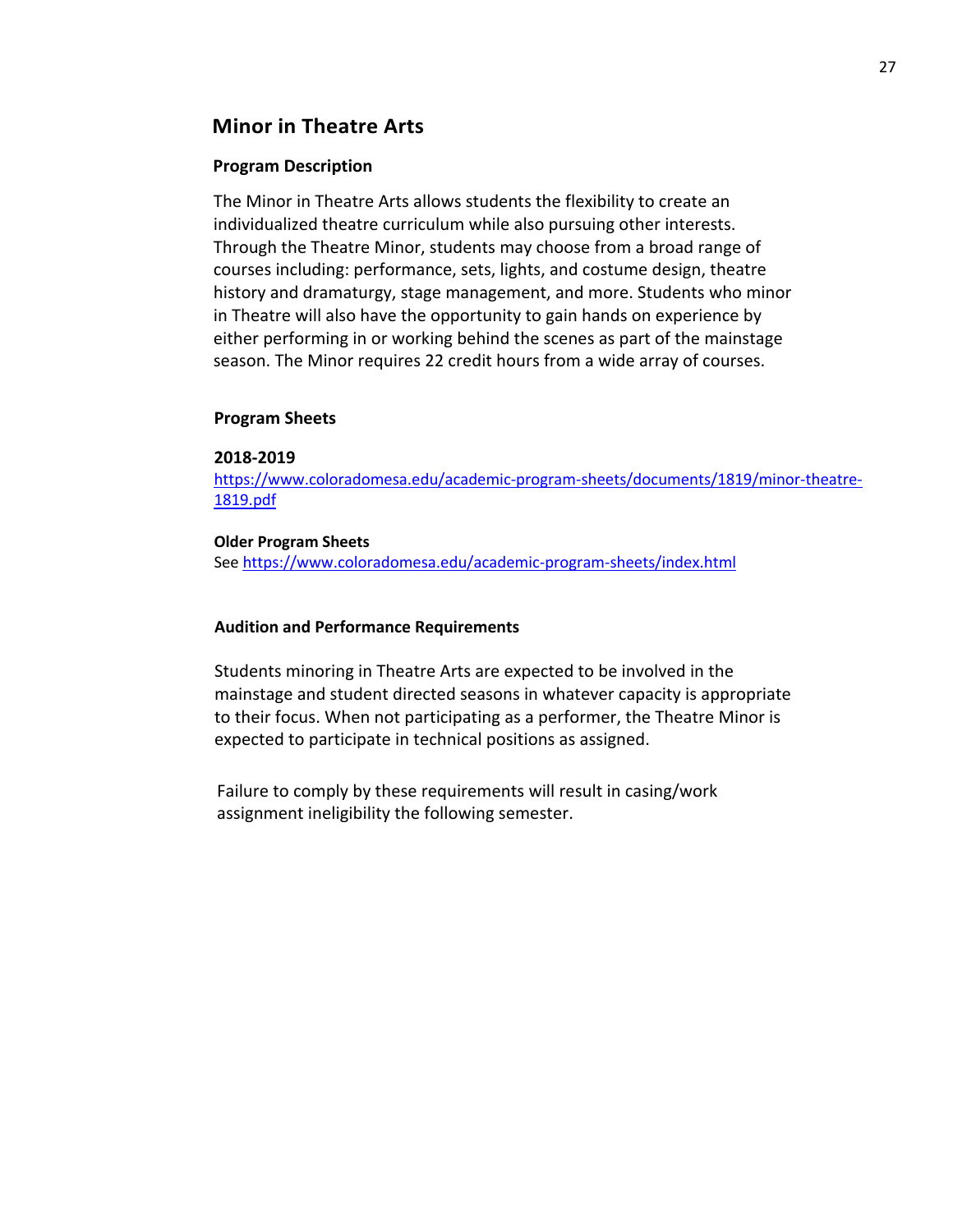## **Minor in Dance**

## **Program Description**

The Department of Theatre Arts offers one of the most successful training degree programs in Colorado. The Minor in Dance is focused on helping students acquire a sound understanding of the performing arts.

Dance at CMU is thriving, with an array of dance styles, performance opportunities and travel. Equal emphasis is placed on Modern, Jazz, Ballet and Tap with course offerings from beginner to advanced levels. Other courses include Hip Hop, Ballroom, Dance Composition, Improvisation, Pedagogy, Dance History and Philosophy, Music Analysis, Healthy Dancer and Repertory Performance. Dance at Colorado Mesa University features courses with an emphasis on physical inquiry and cultural relevance in diverse dance forms with faculty that value and teach methods of embodied awareness, strong technical foundation, and performance as a practice.

The faculty members have professional backgrounds across multiple forms of dance. With foul dance concerts a year, Colorado Mesa University faculty and students choreograph and invite visiting guest artists from the professional dance world. Students annually travel to American College Dance Association, conferences, and engage in local and state outreach.

The Minor in Dance is constructed to help students meet the rigorous demands of a professional dance career and provide a strong foundation and practical experience for future dance artists. With smaller class sizes, students are given the personal attention and mentorship that will better prep them for careers in the field of dance.

### **Requirements for Dance Minors**

- Dance minors must audition for at least two Faculty produced dance concerts. Auditions take place the weekend before each semester begins.
- If not cast in the Faculty produced dance concert, dance minors are required to participate by offering another service (i.e. tech crew, strike, concessions, publicity, costume, and any additional duties as needed).
- Dance minors are strongly encouraged to meet for Company Class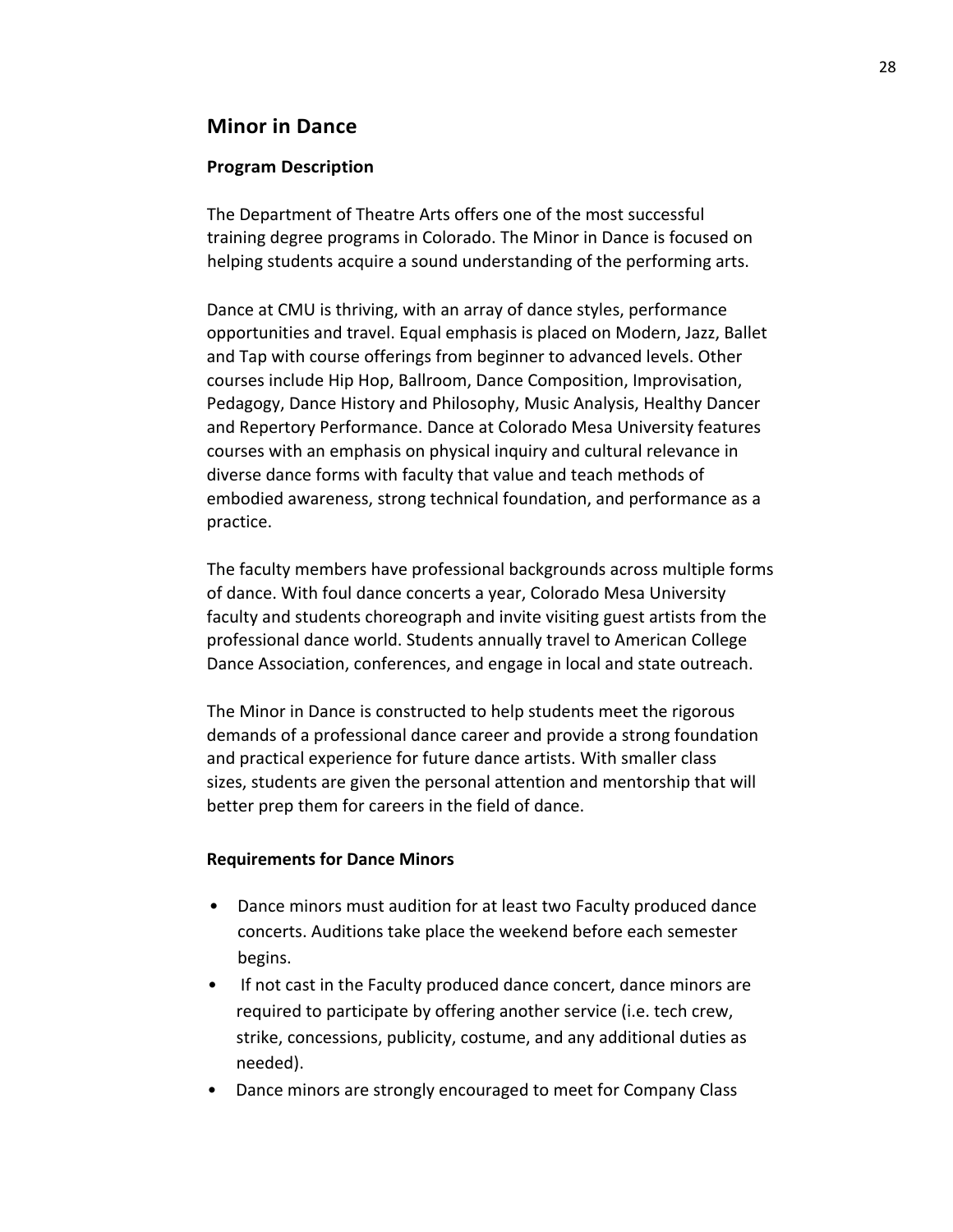every Friday from 3:30- 5:30pm throughout the academic year.

• In order to receive performance opportunities within Fall and/or Spring semester, dance minors must be enrolled in at least one dance technique class during that semester.

## **Program Sheets**

### **2017-2018**

https://www.coloradomesa.edu/academic-program-sheets/documents/1819/minor-dance-1819.pdf

#### **Older Program Sheets**

See https://www.coloradomesa.edu/academic-program-sheets/index.html

## **Sophomore Review**

All students in the Dance Minor program will present a sophomore review. This review will take place approximately at the half-way point in a student's time in the program. For students who begin their training at CMU, this will happen toward the end of the Spring semester of their Sophomore year. For transfer students, this will happen toward the end of the first year in the program. Information regarding the requirements and scheduling sophomore review will be sent by faculty before the end of the Spring semester.

### **Audition and Performance Requirements**

To be eligible to perform in the Faculty produced concert, students must:

- Be enrolled in a technique course
- Attend Company Class each Friday unless given permission by the Dance Program Director.
- Attend all production week rehearsals and post-show strike.
- *• Failure to comply with these rules may result in removal from the cast.*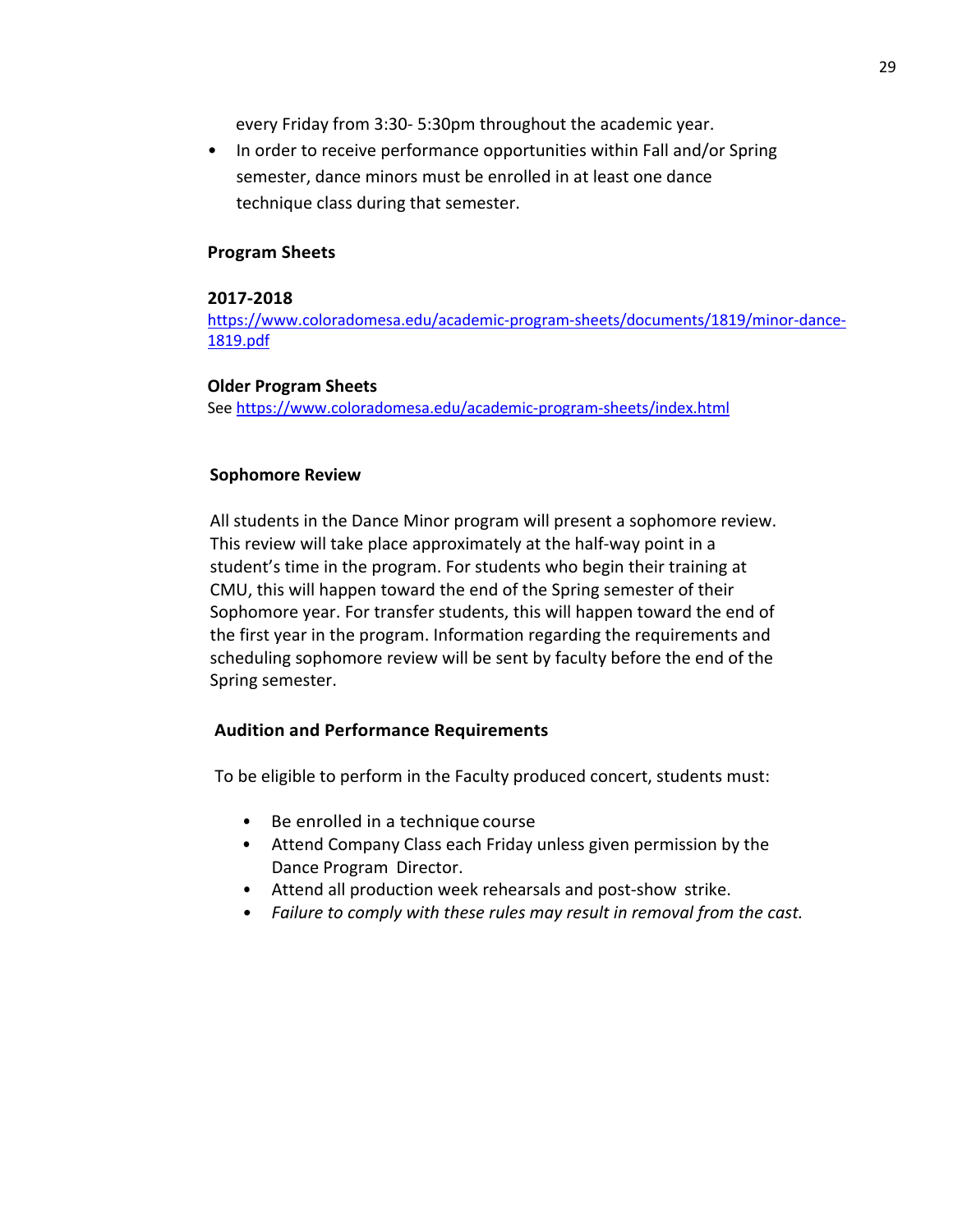## **Minor in Communication Studies**

## **Program Description**

The Communication Studies program at CMU is dedicated to providing our students with a forum to develop the analytical, argumentative, interpersonal, and delivery skills that are critical to academic and professional success. Students seeking careers in government, politics, law, education, business, broadcasting, public relations, and many others will find Speech courses an ideal supplement to their studies.

The Communication Studies Minor requires a completion of eighteen (18) credit hours. The minor has four (4) required courses (Interpersonal Communication, Speechmaking, Persuasion, Argumentation and Debate), which provide students with a foundation to the field of communication. The remaining two (2) courses are electives, which allows the student the opportunity to tailor the minor and enhance their studies and career goals.

## **Program Sheets**

## **2018-2019**

https://www.coloradomesa.edu/academic-program-sheets/documents/1819/minorcommstds-1819.pdf

## **Older Program Sheets**

See https://www.coloradomesa.edu/academic-program-sheets/index.html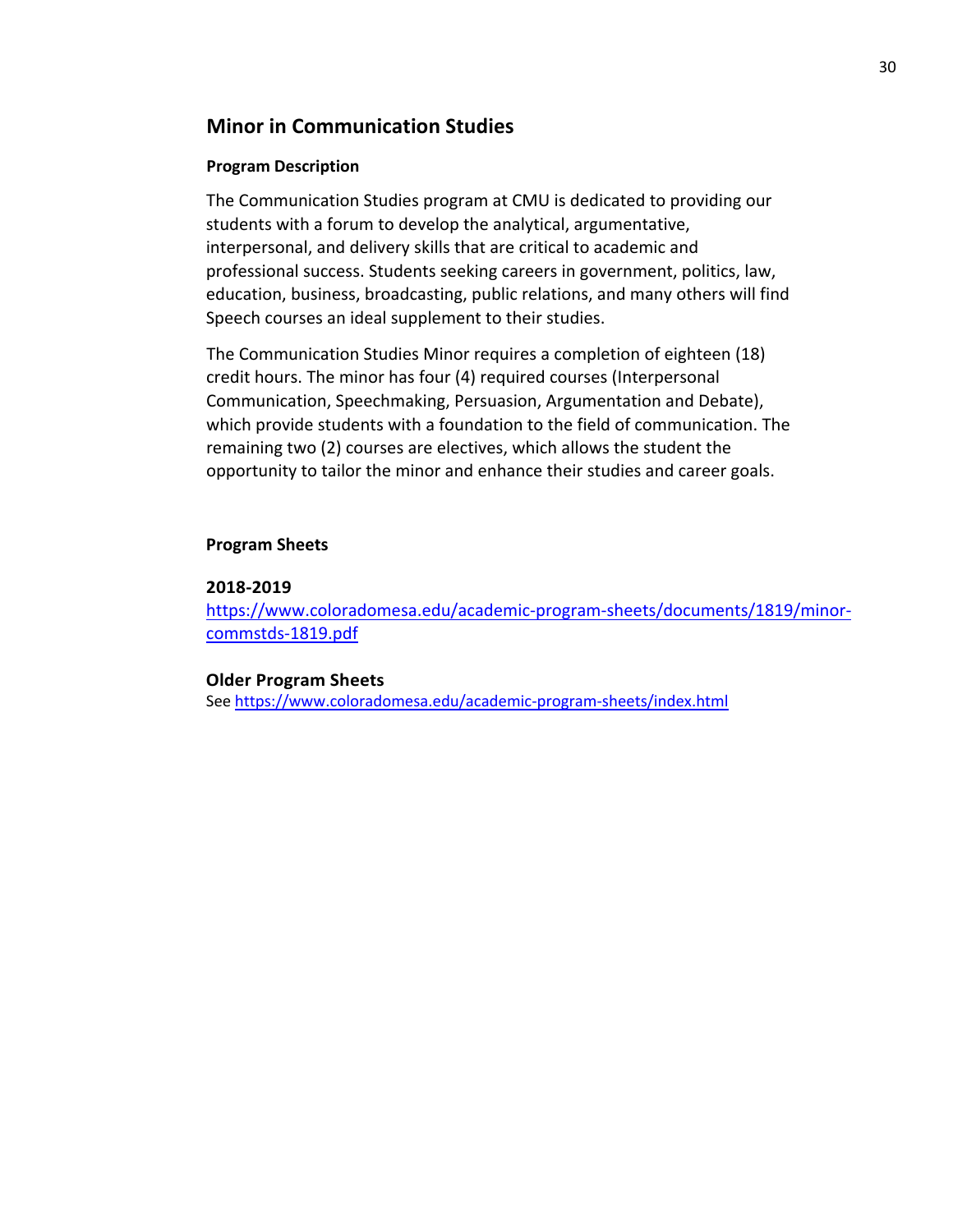# OTHER OPPORTUNITIES

## **PERFORMANCE/DIRECTION/DESIGN**

#### **MESA OUT LOUD**

Mesa Out L oud! is CMU's premiere vocal ensemble focusing on Contemporary Commercial Music (CCM). Its primary responsibilities are recruitment and outreach for the Department of Theatre Arts and the University as a whole. It consists of six to eight (6-8) auditioned members who receive a scholarship for the academic year. Auditions are held every April/May. Members may be invited to remain in the group for a second year without re-auditioning; all members will be re-auditioned after their second year in the group. In addition to the singers, a sound engineer will also be chosen to travel with the group. The sound engineer will be auditioned during the same time as the singing auditions. Sound engineers also receive a scholarship for the academic year. All members are responsible for preparation of music and staging, extensive travel, and daytime performances from August through May of the academic year. For more information, contact MOL director Jeremy Franklin at jefrankl@coloradomesa.edu.

#### **MAVETTES**

The Mavettes Dance Team is a Division II varsity team that performs in jazz, jazz funk, hip hop, and pom styles of dance. The Mavettes are housed in the dance department. They perform at athletic sports events, community events, and national competitions. For further information, contact Director Gabrielle Cahill at gcahill@coloradomesa.edu.

#### **LUNCHBAG**

Lunchbag is a mandatory department-wide meeting held the second and fourth Wednesdays of the month in the Mesa Experimental Theatre. It is an opportunity for all students and faculty to meet face to face for announcements. It is also an opportunity for anyone in the department to show off and practice their work before a friendly and supportive audience. Lunchbag performances and presentations can include: dances, speeches, monologues, songs, improvised scenes, designs, and anything else applicable.

All department majors and minors who do not have class at that time are expected to attend. Lunches may of course be brought and eaten during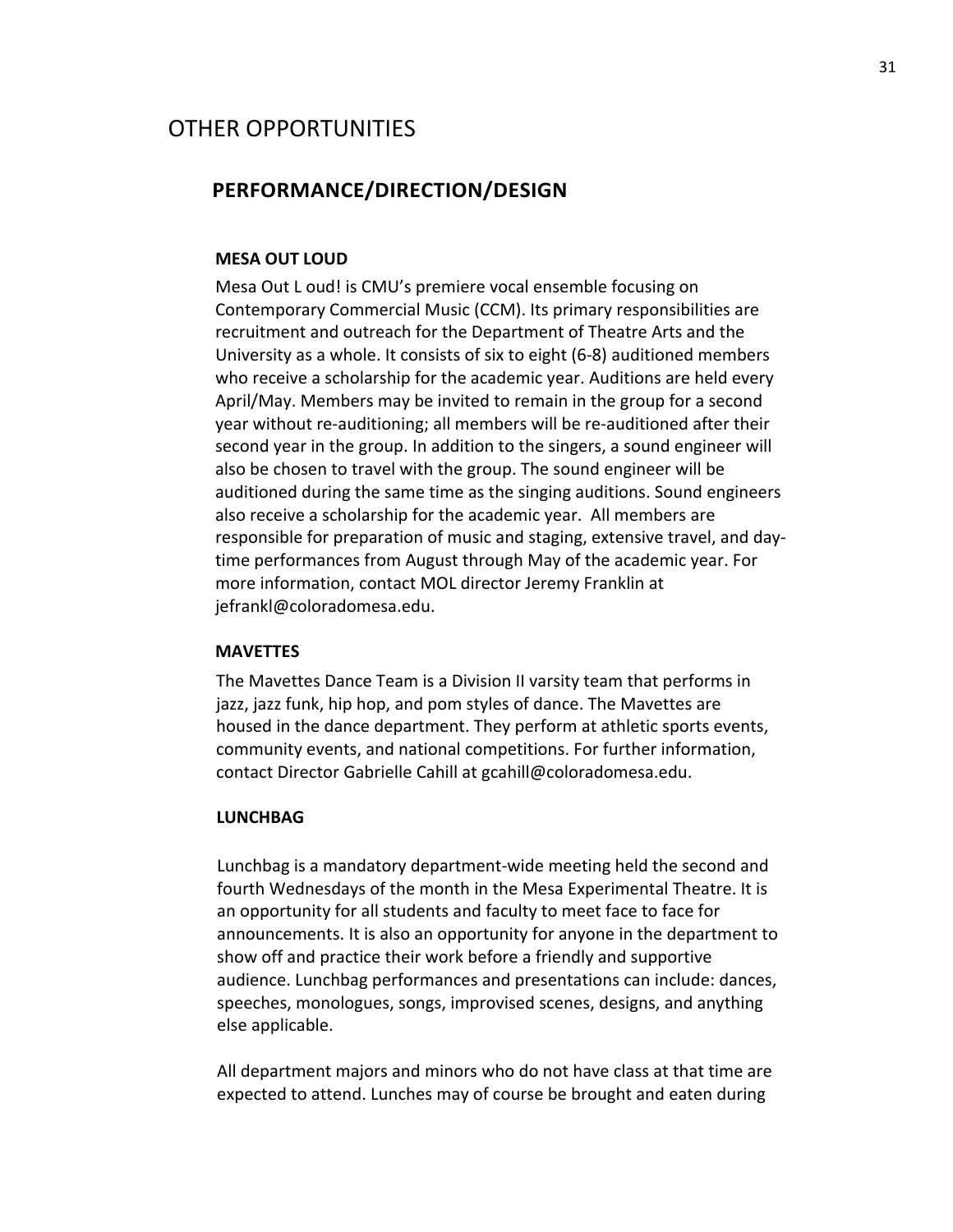these meetings.

Requests to perform should be made to the Lunchbag coordinator at least one week in advance.

#### **STUDENT SHOWCASE**

The Student Showcase event highlights student accomplishments completed over the past year under the guidance of a faculty member. While all students are strongly encouraged to take advantage of this opportunity to share their work, Capstone students are required to participate. For further information, go to http://www.coIoradomesa.edu/showcase/index.html.

## **STUDENT ORGANIZATIONS**

#### **DANCE SOCIETY**

Any CMU student may become a member of the club. The purpose of the club is to encourage interest in artistic and creative dance by fostering standards of performance, appreciation and understanding of dance as an art form within higher education. The club sponsors trips to professional dance performances, festivals, master classes and other artistic activities.

#### **MESA THEATRE TECH SOCIETY**

The Mesa Theatre Tech Society's mission is to organize theatre technicians and designers, prepare for education and design opportunities, and support fellow students as technicians and artists. We are happy to accept everyone, theatre majors or not.

## **THESPIAN SOCIETY**

Any CMU Student may become a member of this club. The purpose of the club is to stimulate interest in Theatre activity primarily at the college level, but also provide students with an appreciation of what is transpiring within their local community and around the country.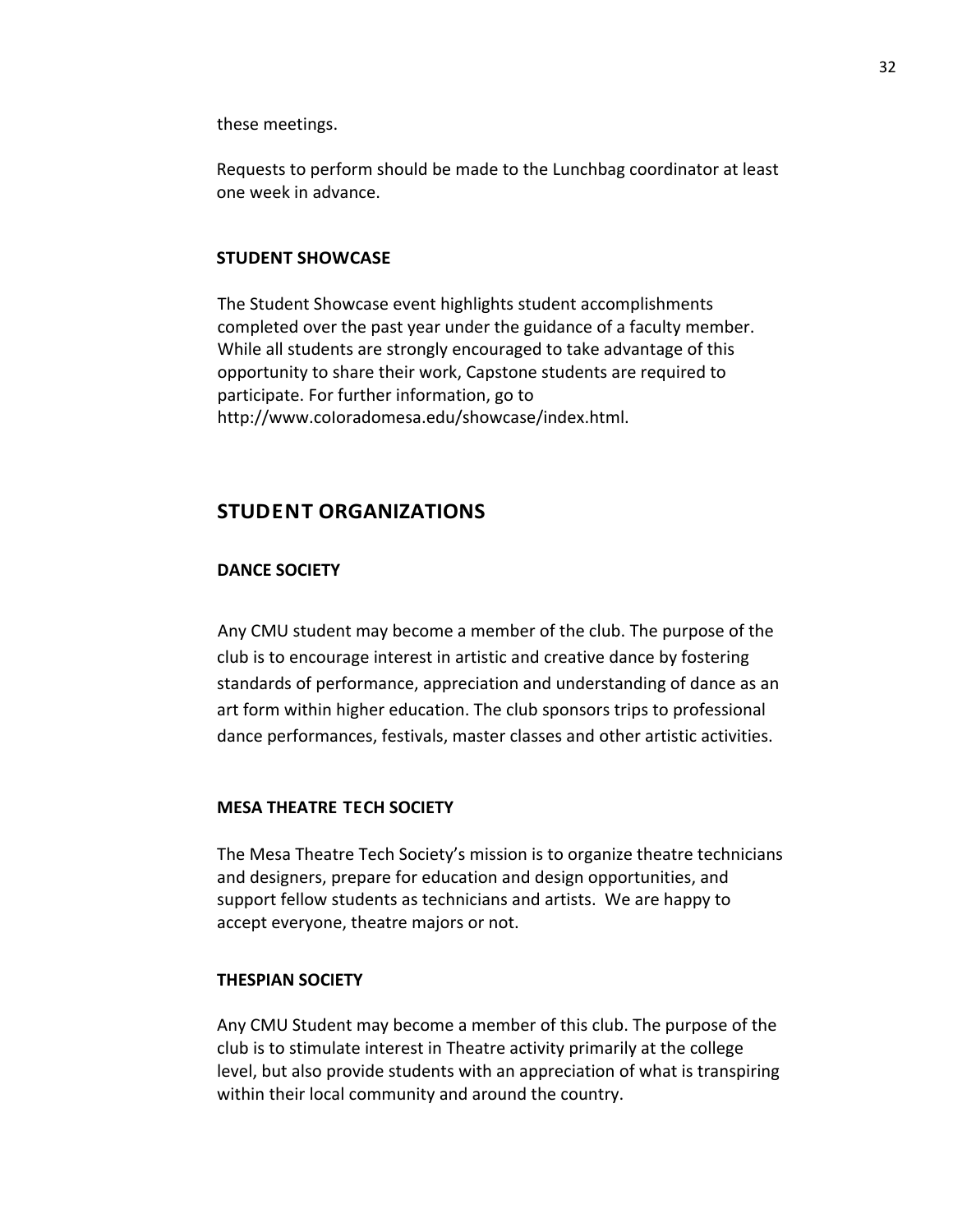The club sponsors several events each year which may include: Thespian trips, Conference attendance, movie nights, Guest Artist appearances, carnival participation, lmprov Sessions/presentations, Community appreciation events, and other artistic endeavors.

#### **THE TALK**

The Talk is a club for all CMU students!!! As a Communication Studies club, The Talk focuses on helping fellow students enhance their communication skills, from presentation assistance to mock interviews, and everything in between, The opportunities for the club are endless and go beyond CMU and into the Grand Valley by helping local high schools and organizations. Club events include: regular meetings, adjudication opportunities, recruitment activities, and pizza parties.

## **FINANCIAL**

#### **SCHOLARSHIPS**

All Theatre, Dance, and Communication Studies majors and minors are eligible to apply for Departmental and Institutional Scholarships. Students wishing to apply for Departmental Scholarships should check the website upon arrival at CMU at http://www.coloradomesa.edu Financial Aid Office. Students wishing to apply for Institutional Scholarships should fill out applications either before they arrive (based on their High School GPA) or after (based on their University GPA). Follow same website to find information.

#### **WORK/STUDY AND MAVWORKS**

As most of the rehearsal and performance work is done at night, and as theatre, music theatre, dance and speech are ensemble arts, night jobs are difficult to schedule. All performance students are therefore advised to seek on campus job appointments (if eligible). For additional information for on campus work: http://www.coIoradomesa.edu/financial-aid/studentemployment/index.html

#### **STUDENT ASSIST**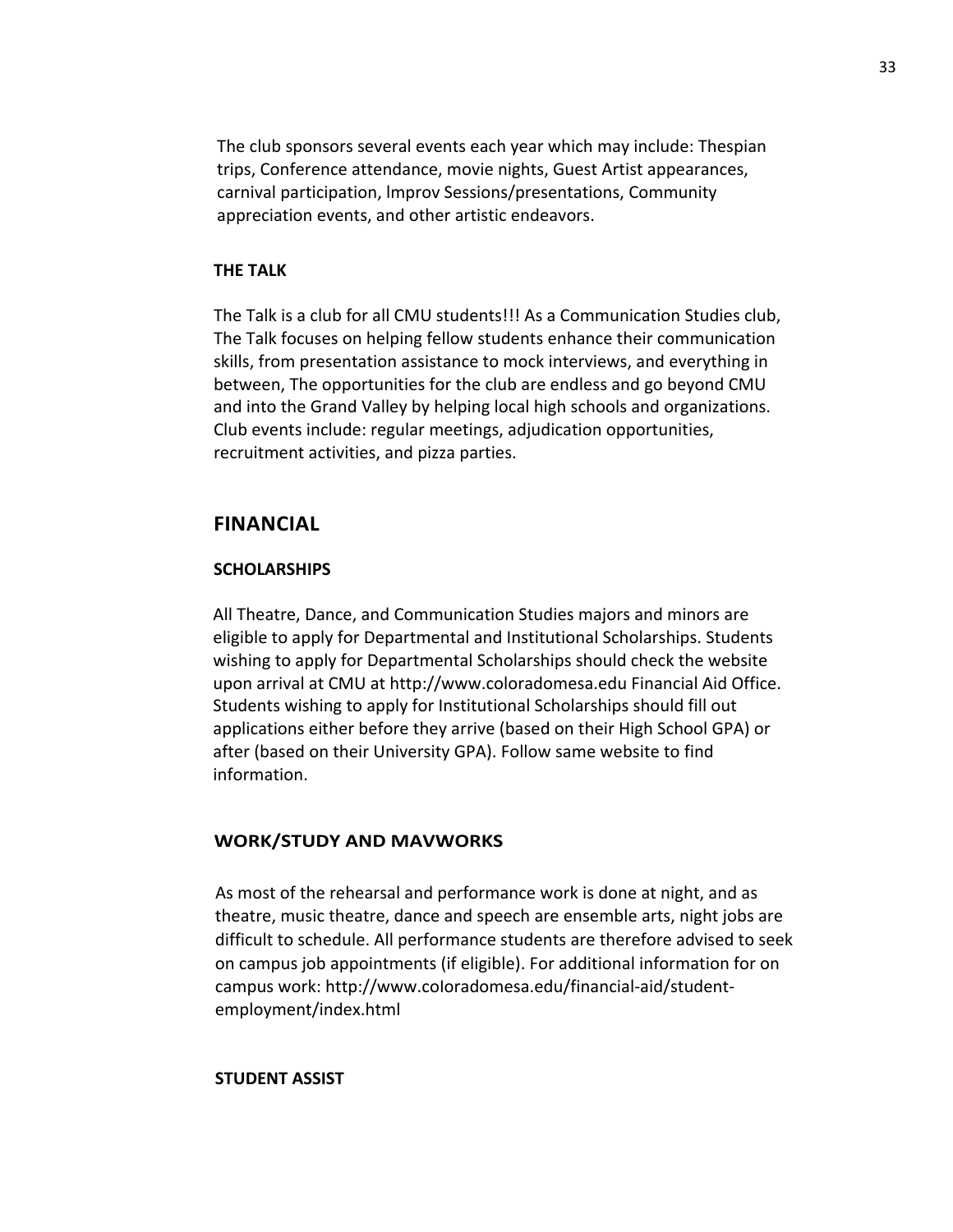A limited amount of paid non-work study appointments are available each semester in administrative, costume, and scene shop areas. Consult area supervisors for requirements and availability.

#### **AMBASSADOR PROGRAM**

The Colorado Mesa University Ambassador Program is comprised of 30 top student leaders that provide prospective students with a firsthand account of college life. This highly competitive program provides full tuition and fees to CMU. For application information, go to: http://www.coIoradomesa.edu/admissions/ambassadors/index.html

#### **INTERNSHIPS**

Students from all disciplines are encouraged to seek out professional internships. The department will offer guidance and support as appropriate. Some internships may offer the opportunity for college credit. Interested students should speak to their advisor or the department head for more information. Helpful links and forms are found below:

https://www.coloradomesa.edu/academic-affairs/documents/forms/internshipagreement\_6.7.18.pdf

https://www.coloradomesa.edu/academic-affairs/documents/forms/internshipagreement\_6.7.18.pdf

https://www.coloradomesa.edu/academicaffairs/documents/forms/internshipstudentexperienceeval.pdf

https://www.coloradomesa.edu/academicaffairs/documents/forms/internshipsupervisorevaluation.pdf

# GENERAL DEPARTMENTAL POLICIES

#### **ATTENDING DEPARTMENT PRODUCTIONS**

The theatre arts faculty expects that all majors in theatre arts degree programs will make it their professional responsibility to attend all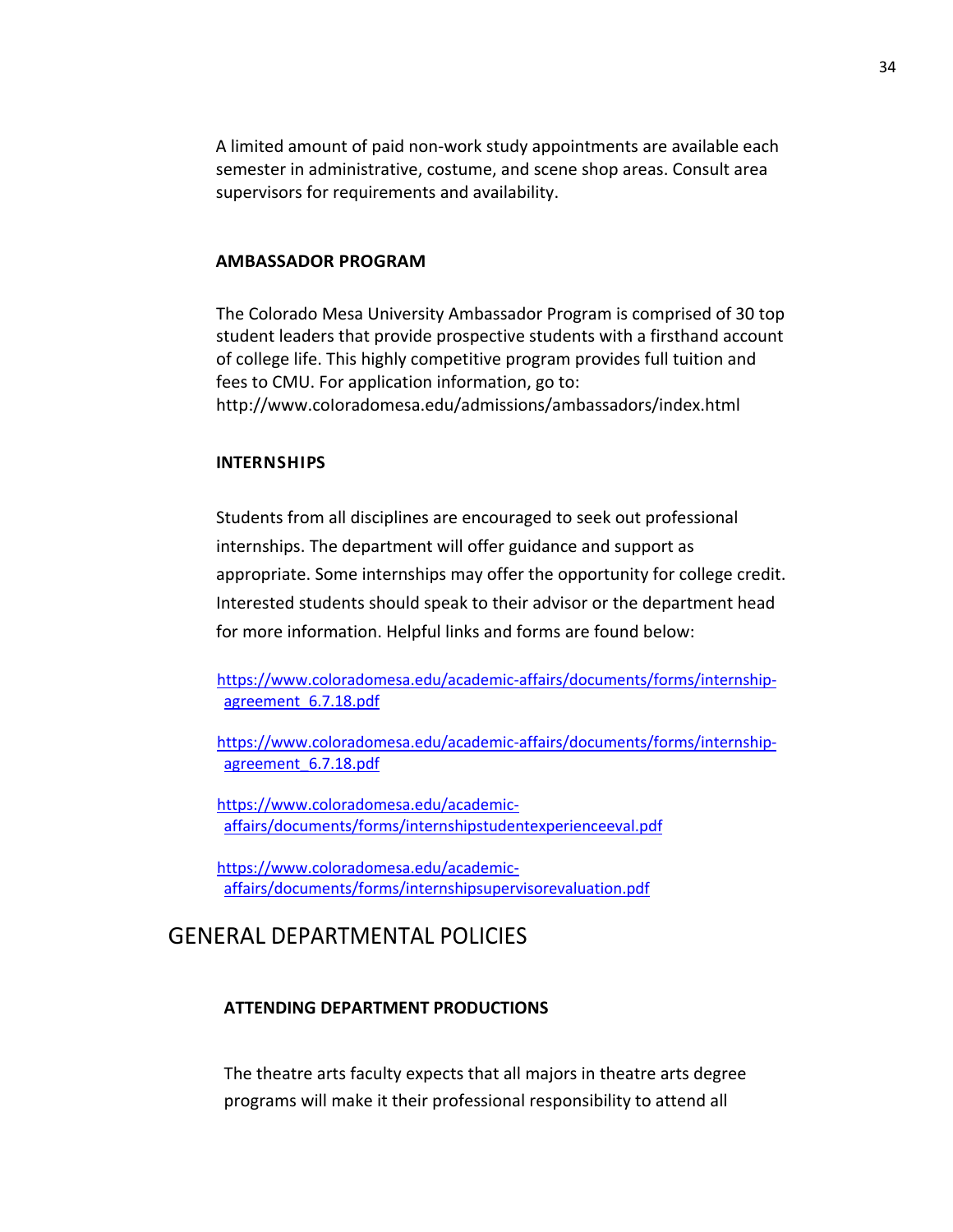mainstage and studio productions produced by the department.

#### **OUTSIDE EMPLOYMENT POLICY**

It is the expectation of the faculty that the students' first priority is to their work in the department and progress towards completion of their degree requirements. Please bear this in mind when considering work commitments outside the department.

## **PARTICIPATING IN EXTRA-DEPARTMENTAL PRODUCTIONS**

Before any full-time student accepts any role or technical position outside the jurisdiction of the program, he or she must secure written permission from the faculty. Specifically, students must secure the authorization of the department head, advisor and technical faculty of any CMU productions impacted by the student's absence. Because it is important to the student's academic and artistic success, failure to secure written permission, as stated above, may result in a loss of any and all theatre, music theatre, or dance scholarship monies; and severance of any production responsibilities for the year and possibly other sanctions. The Community Outreach Approval form must be submitted to the department head within at least two weeks prior to the commencement of any outside commitment.

COMMUNITY OUTREACH APPROVAL FORM https://www.coloradomesa.edu/theatre/current-students/student-resources.html

If there are any questions regarding this process, or how to communicate when an opportunity arises, consult your Advisor or Department Head.

#### **COMPLIMENTARY TICKET POLICY**

You are now able to order comps online by logging in to University Tickets using your MAVzone login.

Bookmark URL: http://tickets.coloradomesa.edu Log in as Students/Faculty/Staff and use your MAVzone log in details.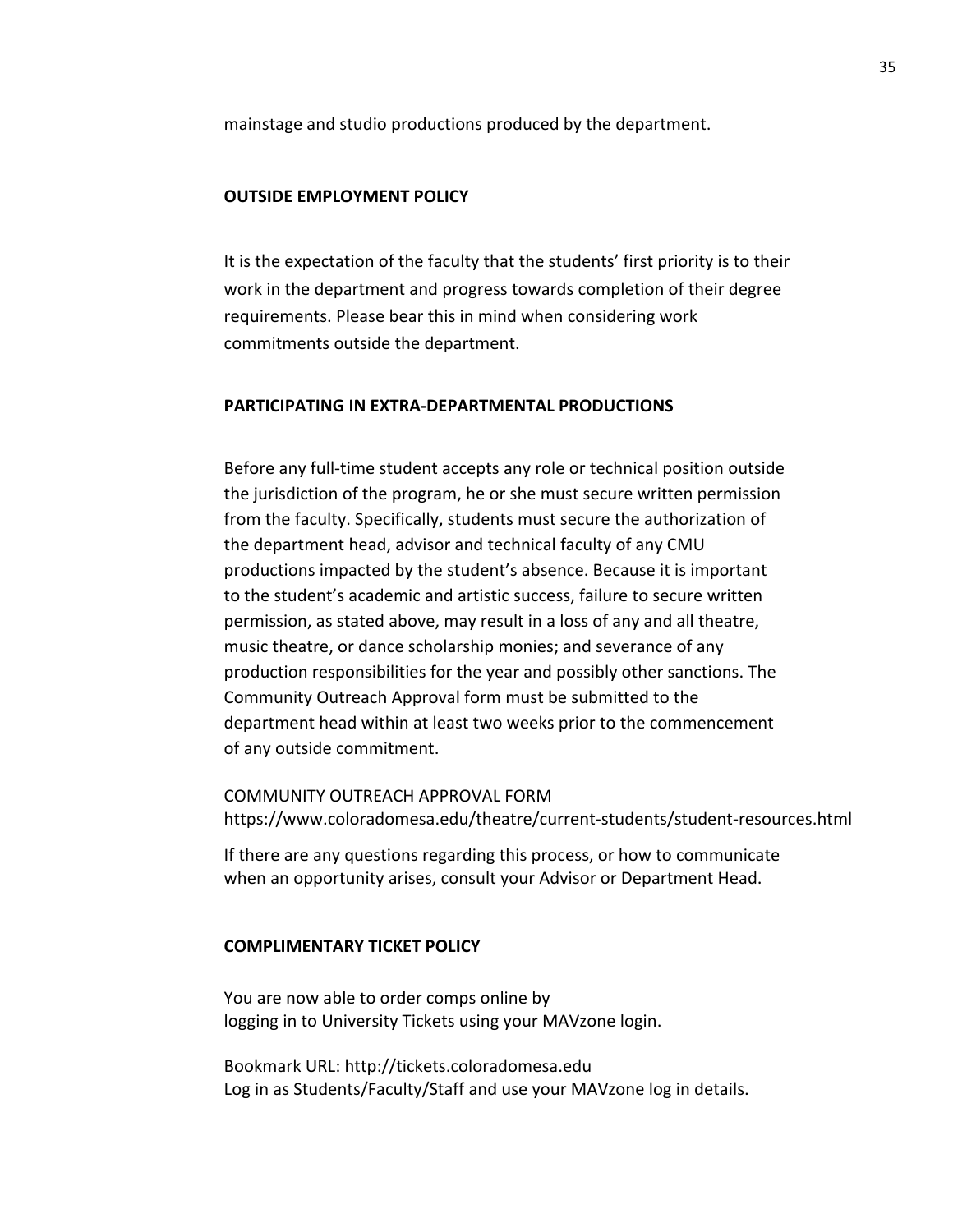The director and technical director of each production will provide the Box Office with a list of those persons eligible for complimentary tickets. Only those whose names appear on the list may receive tickets under these policies.

Your total pool of tickets for the season is 14. Tickets are good for any theatre performance except for cabarets and Mesa Lab. You should be able to see how many of those 14 you have remaining when you log in and once you choose an event to attend. You will only have access to 2 of those tickets for any given performance in Robinson, and 1 for any MET and for Macbeth, however. You are also able to order extra tickets and pay for them on the same order now.

You may request these tickets be held at will call or you can download them to your phone or computer as e-tickets for you to print yourself or just show at the door on your phone.

As always, comps are not available to you the night of the show (if you are in it) as you are not supposed to be in the lobby so please do this online ahead of time. If you have trouble, you can go to the UC to have them print tickets.

For cabarets, please wait until a couple minutes before curtain and you will be told if there are any remaining seats for you to sit in.

#### **COMMUNICATION PRACTICES**

### **MAVS E-MAIL**

Every student is assigned an e-mail address when they enroll at CMU. Please use this e-mail address for all University-related communication. Vital information from both the department and the University is sent via this account. It is the student's responsibility to be aware of any information sent to this e-mail account, and respond in an appropriate and timely manner.

## **CALL BOARDS**

Hard Copies of General Departmental communications as well as production communications will be posted on the two callboards. The West Hallway call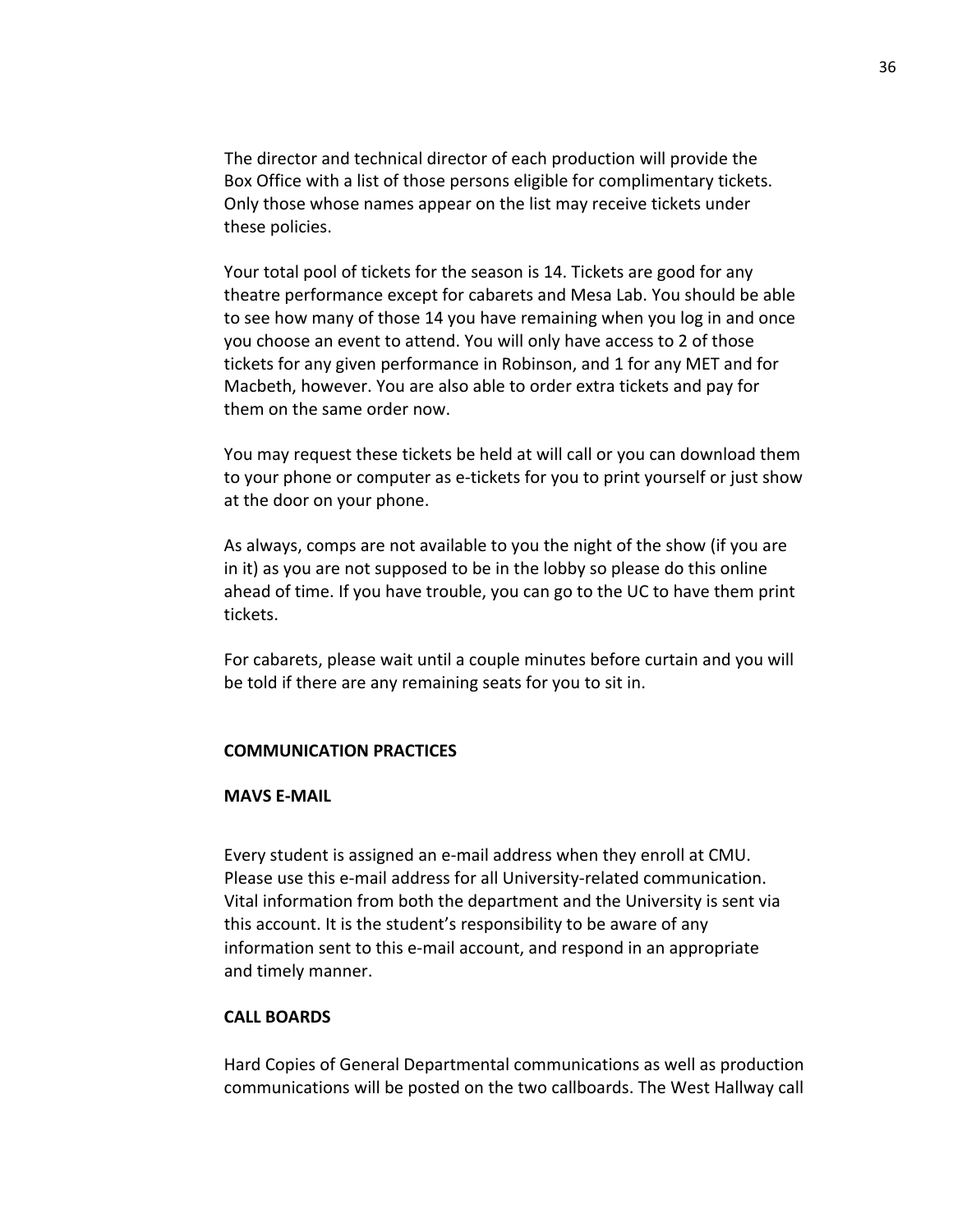board hosts society, production, and general information notices. The East Hallway callboard host s Design/Tech specific information. Students should make it a practice to check the callboard twice daily.

## **ONLINE CALLBOARDS**

All department productions will collaborate via the online private callboard app, BAND.com. This will include other vital information and updates. All personnel involved in a production will receive an invitation and be required to join and communicate via the show group page.

#### **TECHNOLOGY AND SOCIAL MEDIA GUIDELINES**

For guidance on proper use of technology and social media, refer to the Section "Netiquette" found in all CMU syllabi and/or all class pages on D2L.

## WELLNESS, HEALTH, & SAFETY

## **INTRODUCTION**

The Department of Theatre Arts intends to provide the safest possible environment for our staff and students.

All program majors must complete a Waiver and Warning of Risk form annually.

WAIVER OF LIABILITY https://www.coloradomesa.edu/academic-affairs/documents/forms/cmu-courseliability-waiver\_9.20.17.pdf

### **WELLNESS AND HEALTH**

Good physical and emotional health is important for a successful college experience. The Department of Theatre Arts looks at health holistically; mental and emotional health are as critical to success in our program as physical health.

All students should familiarize themselves with Colorado Mesa Universities Student Wellness Center: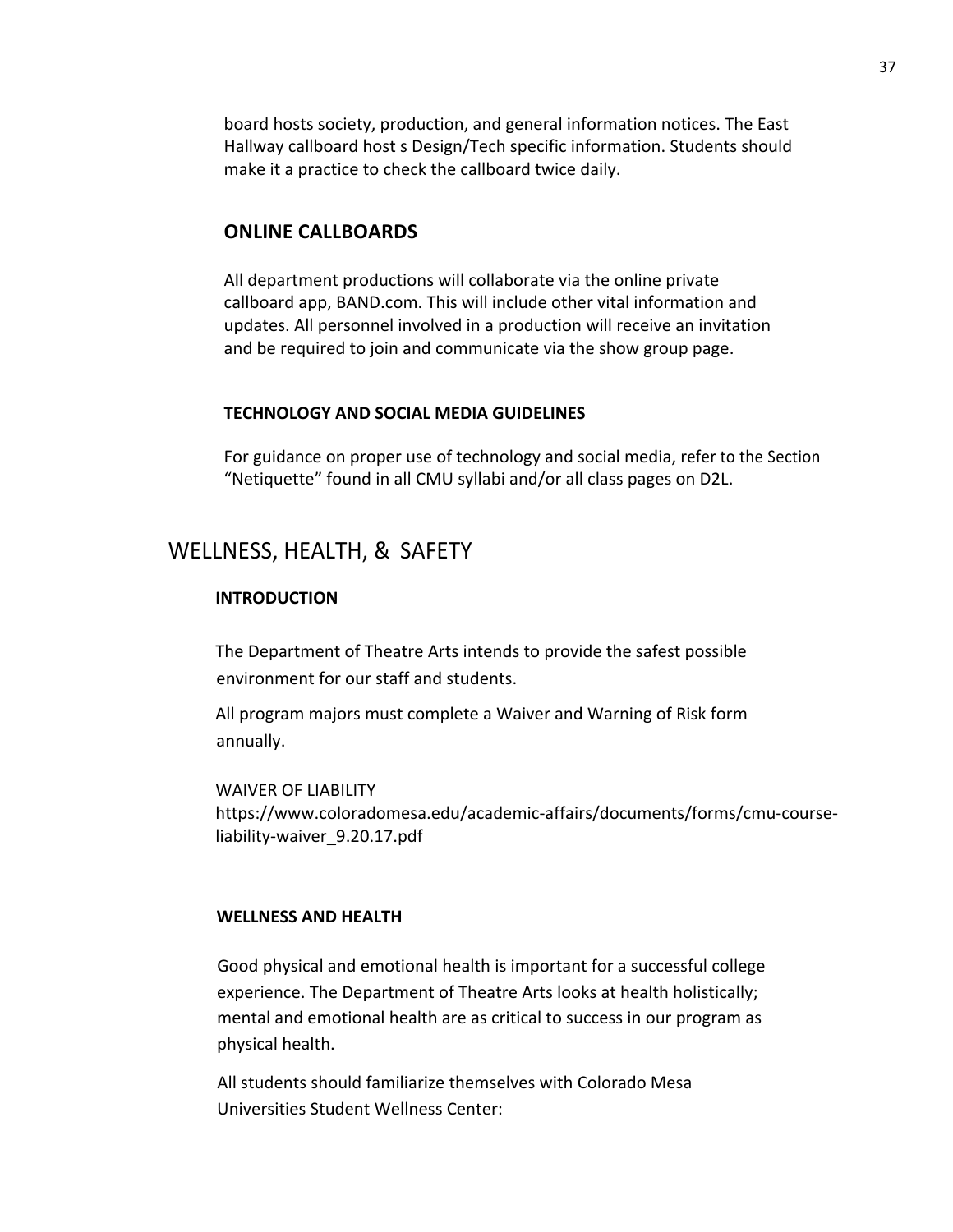http://www.coIoradomesa.edu/studentservices/health-safety/healthcenter.html

If you have concerns about a fellow student, please submit a Student of Concern form at the following link: http://www.coloradomesa.edu/safety/report.html

## **ALCOHOL AND DRUG POLICIES**

The use of alcohol or drugs by production personnel will not be tolerated in and around any class, department sanctioned production, before or during rehearsals, cast and crew calls, production or strike. Students found to be under the influence of drugs or alcohol during any CMU production or academic activity will immediately be subjected to consequences up to and including removal from the production/class, prohibition from subsequent productions, loss of departmental scholarships, or expulsion from the College.

For further information on CMU Campus Alcohol and Drug Policy, see the Maverick Guide.

## **SMOKING POLICY**

Under Colorado law, no smoking is permitted within any campus building. The Trustees prohibit the use of any tobacco product within forty feet (40') of any Colorado Mesa University leased, owned, operated and controlled buildings. Smokers should also be sensitive to colleagues' needs and maintain appropriate hygienic practices during rehearsals and performances.

For further information as to what constitutes a 'tobacco product' see the Maverick Guide.

### **ACOMMODATIONS FOR DISABILITIES**

See https://www.coloradomesa.edu/educational-access/links.html

### **SEXUAL ASSAULT/SEXUAL HARASSMENT**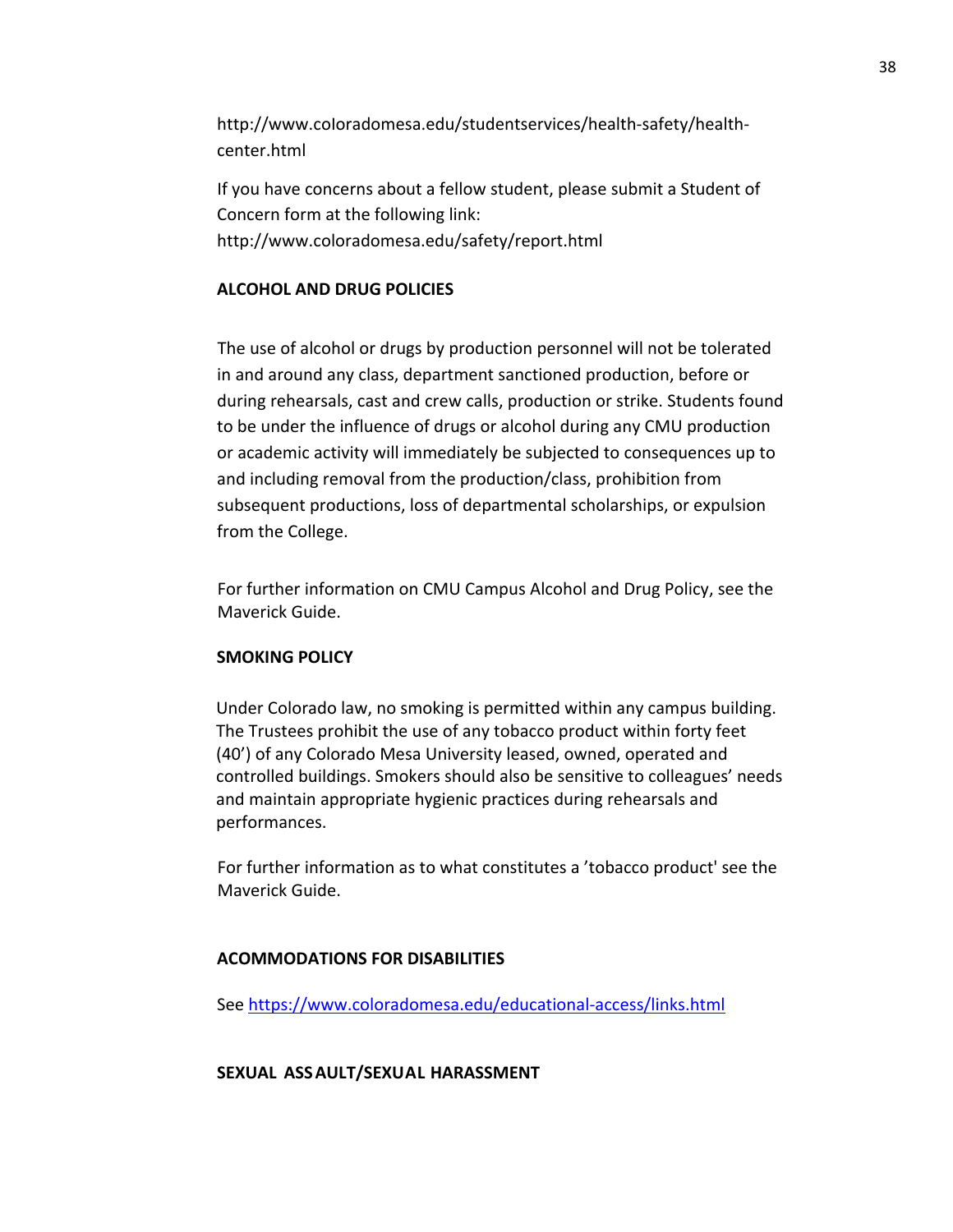See https://www.coloradomesa.edu/safety/awareness/sexual-assault-prevention.html

## **SAFETY**

See https://www.coloradomesa.edu/safety/index.html

## **EMERGENCY PROCEDURES**

See https://www.coloradomesa.edu/safety/response-guide.html

# DEPARTMENT FACILITY (AND SHOP) POLICIES

## **SCHEDULING ROOMS, REHEARSAL, AND PERFORMANCE SPACE**

A schedule of room usage will be posted outside each available Theatre Arts space by Friday of each week for the week following. Students may sign up FOR THAT WEEK on that space's schedule. If they wish to reserve a space further than one week in advance (e.g., for the entirety of their one-act rehearsal process), requests are processed through Melinda Scott MPAC 128G via completion of forms available outside her office. Dance studio requests are processed through Meredith Lyons (see pg. ?? of handbook).

Dance majors and minors wishing to use the 3rd floor Dance Studio must email Meredith Lyons, Assistant Professor of Dance at: mlyons@coloradomesa.edu

## **THEATRE AND SHOP**

## **SCENE SHOP PROCEDURES FOR STUDENT SUPERVISORS**

- Scene shop keys are made available to only the Student Shop Foreman at the beginning of the year. Keys may not be given to other students and must be returned at the end of the semester, or upon termination of the student's employment.
- The shop must be tidied at the end of each day's work hours. All lumber must be stored, tools put away, tool and goods cabinets closed, and shop doors closed and locked.
- Tools and shop materials may not be loaned to individuals outside the student workforce unless given approval by the Technical Director.
- Student workers who have inappropriate footwear or clothing for work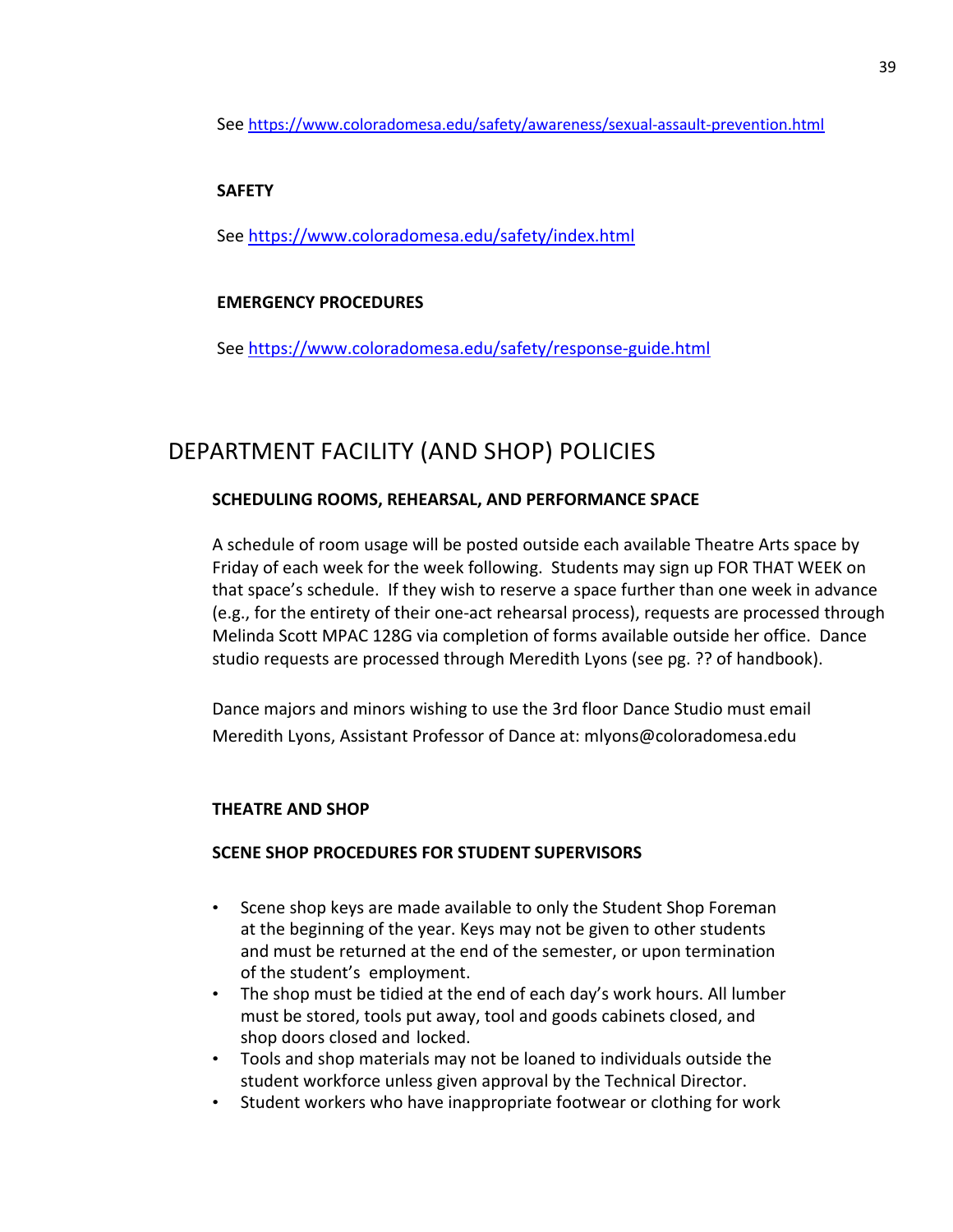may be sent away from the shop by the Technical Director, or by Professor Schleif. to replace these items. Student workers who conduct themselves in a manner that may lead to harm to themselves or other individuals may be sent away from the scene shop for the day.

### **SOUND AND LIGHTING PROCEDURES**

- Sound and lighting equipment is only to be made available to students if they are part of a production's design crew. Sound and lighting equipment is not to be loaned to anyone without prior authorization by the Technical Director. Work on personal projects may be allowed if arranged with the Technical Director.
- Control booths and storage areas should remain locked outside of normal working hours, and at all times unless approved by the Technical Director. Access to these areas outside of working hours may be arranged with the Technical Director.
- At least two persons must be on site during any scenic, lighting, sound, or related work. At least three persons must be on site during rigging. The Technical Director or Student Shop Foreman or another Faculty Member must be on site if ladders or Genie Lifts are to be used, or any electrical work done. Setting lighting or sound cues without a second person on site is permissible.

## **ROBINSON THEATRE PROCEDURES**

- Theatre hours of operation end at 10:30pm each day. Work after hours is permitted with faculty approval.
- Operation of the counterweight system is not permitted without prior training.
- Use of ladders or the Genie Lift may be used upon approval by the Technical Director. At least two people must be present.
- Student use of the theatre is permitted unless reserved by an individual, class-related or otherwise, or presenting group. Theatre productions, during the pre-production period (typically six weeks before show) assume the Robinson theatre space for production use only. Student use unrelated to the production may be able to use the theatre with theatre faculty approval.

### **MET PROCEDURES**

- Theatre hours of operation end at 10:30pm each day. Work after hours is permitted with faculty approval.
- Ladders or the Genie Lift may be used—if the user is trained—upon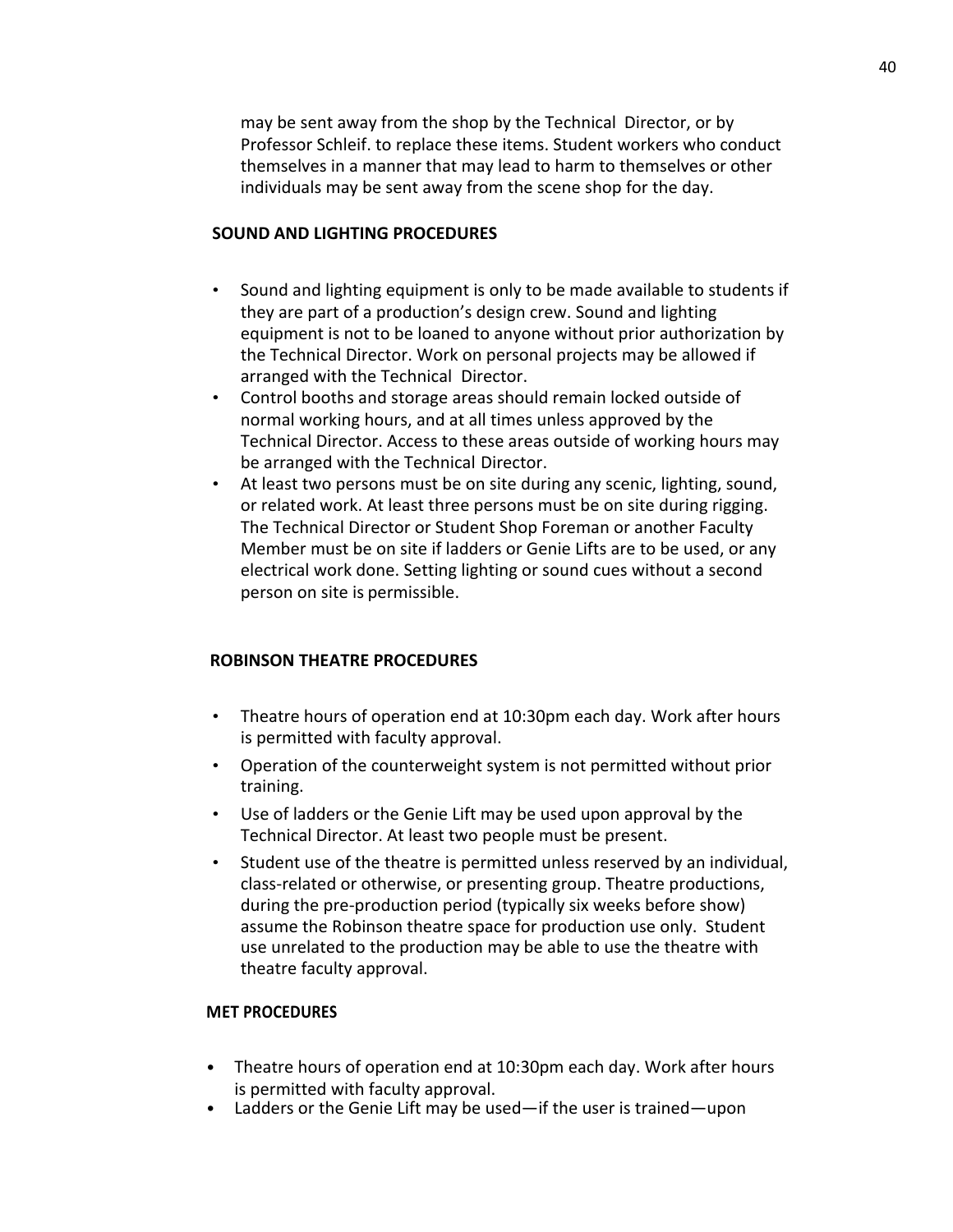approval by the Technical Director.

- Student use of the theatre is permitted unless reserved by an individual, class-related or otherwise, or presenting group. Classes held in the MET assume the theatre space for classroom use only. Students may use the theatre with theatre faculty approval. Please refer to the "Scheduling Rooms" section, above, for the proper procedure.
- Students involved in any use of the MET are responsible for cleaning up the stage and seating area, including storing props, sweeping, and throwing away garbage, as well as closing and locking all appropriate doors.

## **PROP AND SCENERY LENDING PROCEDURES**

- Props and Scenic elements may be gathered upon request of the director for productions. Props must be stored and locked up inside the props cabinet at the end of every rehearsal. Both actions require the approval of (1) Professor Schleif, via (2) the Technical Director.
- Props and scenic elements may be gathered and used for classroom functions upon approval by the Technical Director. Broken items should be reported to the Technical Director. Students are responsible for lost items. Students are responsible for returning all props and scenic elements to their original location.
- Props and scenic elements may be loaned to individuals outside the department at the Technical Director's discretion.

## **COSTUME LENDING PROCEDURES**

- Rehearsal Garments: Upon request of the director, selected rehearsal items will be made available for major productions. Be aware that stock is limited. Rehearsal clothing is a tool of your profession; it is wise to acquire your own in order to ensure availability and fit.
- Costumes for directing projects and classroom scenes are free and will be handled on an individual basis at the discretion of the costume shop manager. Anyone signing out costumes is personally responsible for their return or replacement.
- Community Loans and Rentals are available by appointment with the Costume Shop Manager. Prices are negotiable. Renters are responsible for all laundering and dry cleaning, as well as being liable for any damages incurred.

## **BUILDING MAINTENANCE AND SAFETY**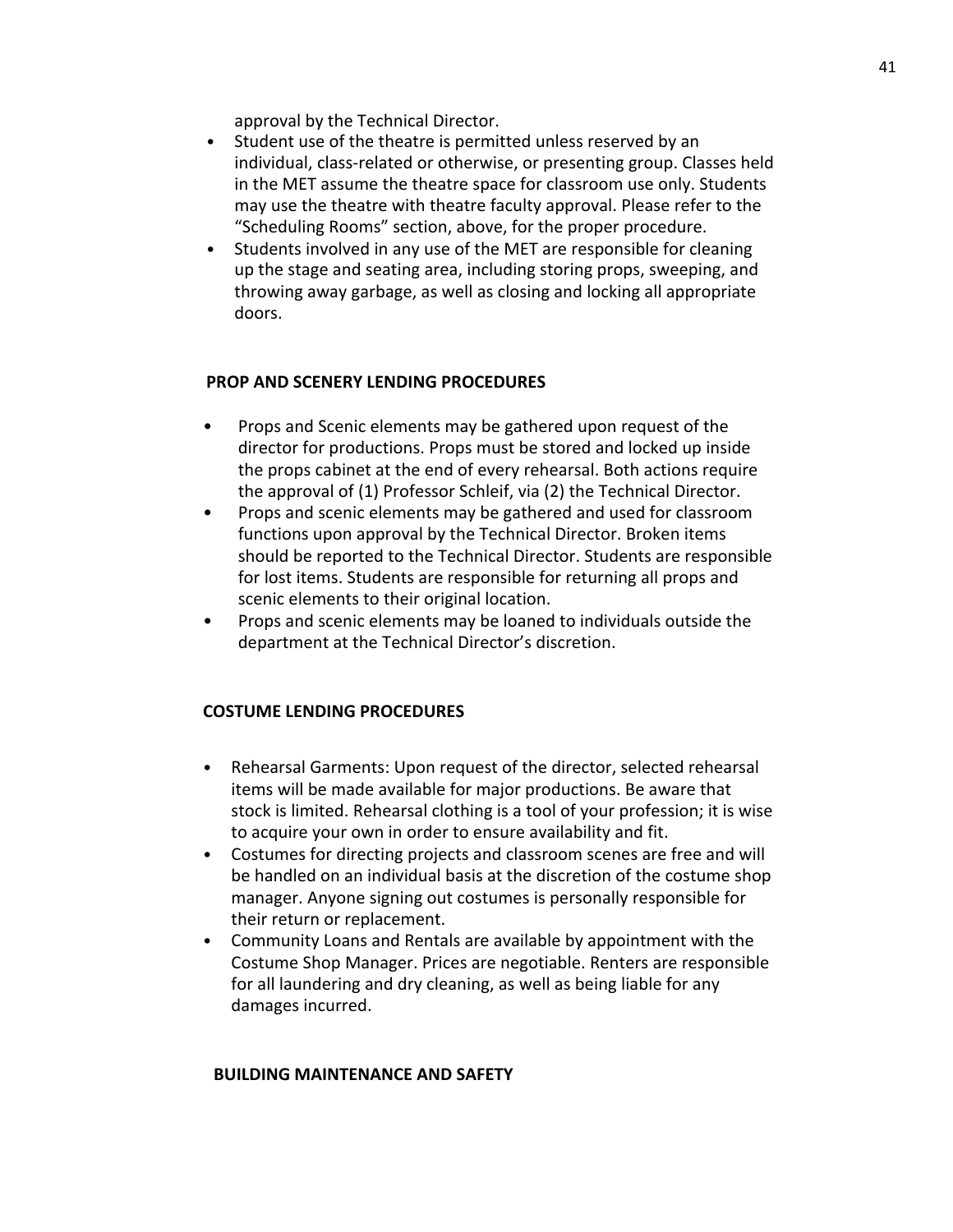All faculty members have the necessary keys or card access for their areas. No student will be allowed in the building at any time without faculty supervision or authorization; students in the building must be working on departmentally sanctioned projects with the full knowledge of faculty supervisors and/or the department head. After-hours security issues should be immediately addressed to the Grand Junction Police Department, 242-6707 or 911 in emergencies, as well as the department head and/or faculty supervisor as soon as possible. Any person or persons gaining unlawful access to CMU facilities (by forced entry or by unauthorized use of acquired or duplicated CMU keys, etc.) shall also be reported to the authorities. If deemed necessary by CMU administrators, campus and/or city officials, the violator shall be prosecuted to the full extent of the law.

#### Equipment

The removal of CMU equipment, tools, property or educational material from the premises without prior notification and approval by authorized supervisors shall be considered theft and reported as such to the authorities.

> **In case of emergency, call 911. Grand Junction Police Department, 242-6707**

**As per Colorado Mesa University Policy: Any employee or student of the university found guilty of acts of misconduct, including but not limited to those set forth above, can further incur penalties ranging from official warning to expulsion or dismissal from the University, depending upon the seriousness of the misconduct.**

## THEATRE PRODUCTION POLICIES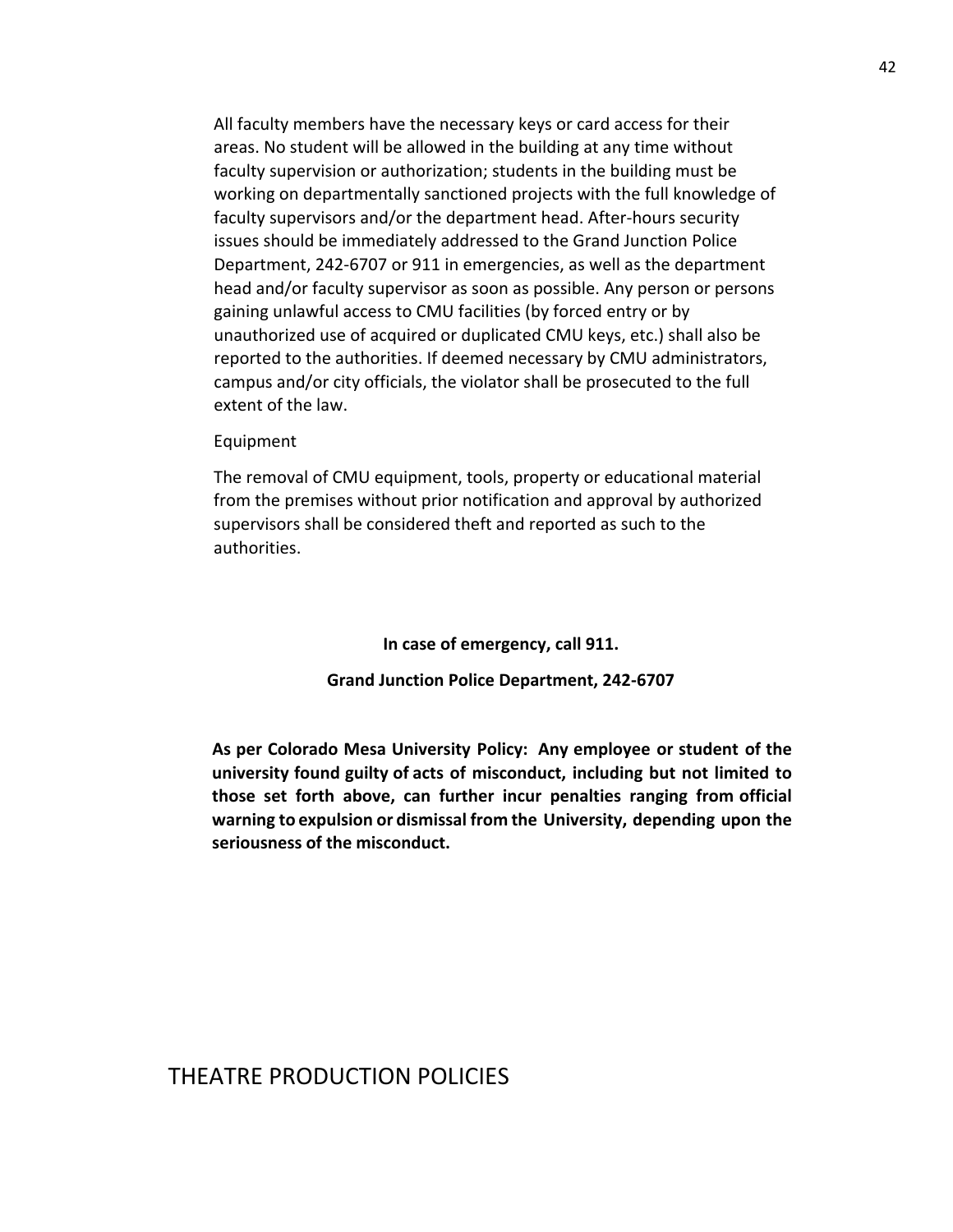## **THEATRE STUDENT GPA REQUIREMENTS**

Theatre majors in all concentrations are required to maintain a minimum GPA of the following

- 2.6 to participate in a limited number of productions per semester (at the discretion of the faculty).
- GPA of 3.2 or higher to participate in multiple projects per semester (at the discretion of the faculty).
- Failure to maintain the required GPA may result in a loss of scholarships, production work and/or assignments (casting, design, etc.).

## **Probation**

- If a BFA student earns a GPA of less than 2.8 in any semester, that student will be placed on probation for the entirety of the following semester. If the student earns higher than a 2.8 in the probationary semester, their probation will be lifted. If the students fails to earn a 2.8 or better during the probationary semester, the students will forfeit their BFA status as well as any departmental scholarships.
- A student placed on probation 3 times will forfeit BFA status and any departmental scholarships.

## **AUDITIONING POLICIES AND PROCEDURES**

The Department of Theatre Arts and its allied student organizations sponsor up to twelve productions annually. Auditions are open to any student. All audition information is posted on the bulletin board in the southwest hall of the Moss Performing Arts Center as it is received. If directors have special requirements for auditions, that information will be included in the announcement.

Audition notices for off-campus groups, TV and radio commercials, film cattle calls, etc. are also posted on the auditions board (see Music and Theatre administrative assistant for permission to post). The departmental program takes no responsibility for outside activities listed on the auditions board beyond those officially sponsored by the department. It is the student's responsibility to find out about off- campus groups before becoming involved with them. Please note that the student's faculty advisor and department head must approve all off-campus performance opportunities during the academic school year.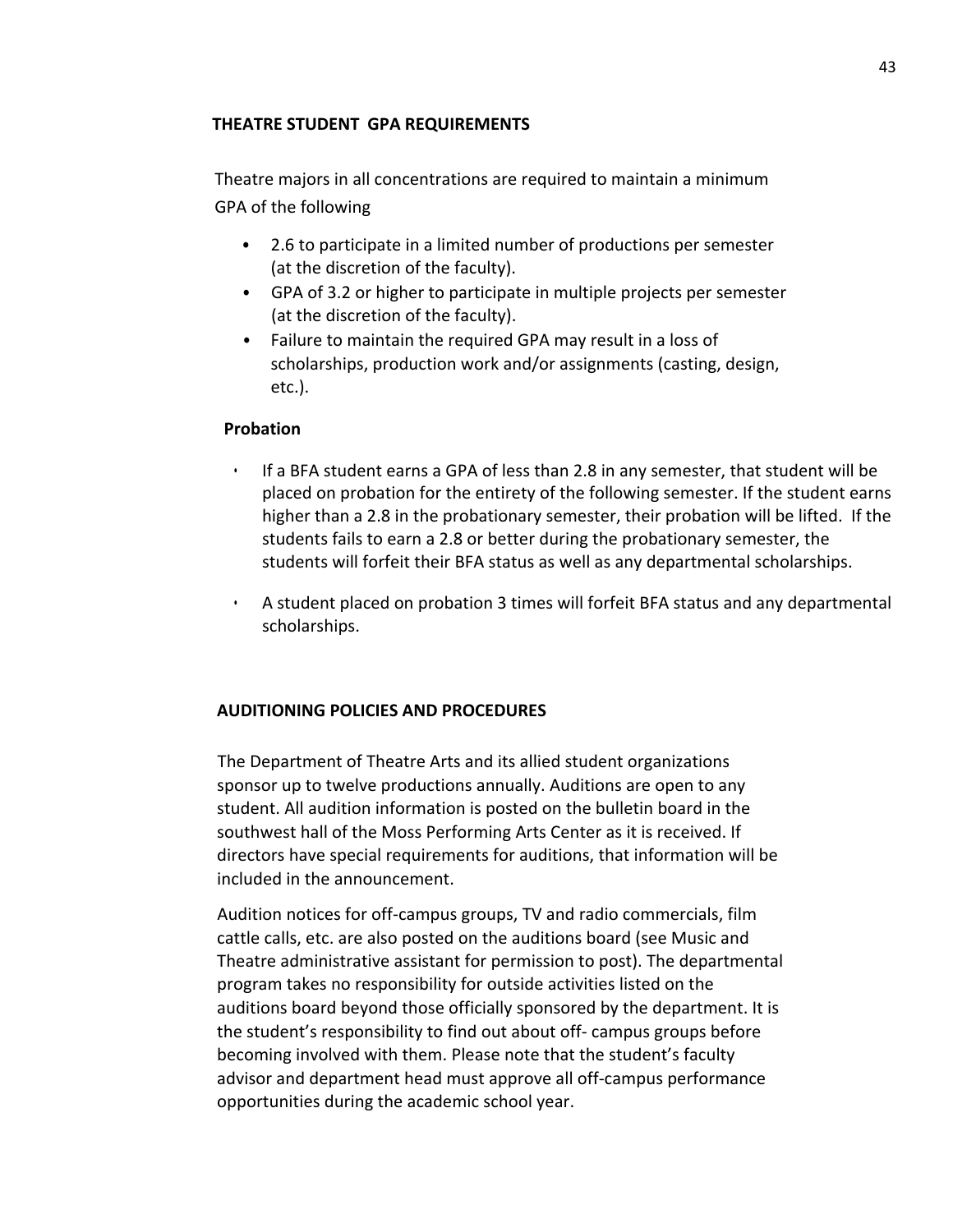Additional departmental and production notices may be posted on the auditions callboard, or on the production callboard, or in the dance studio. Students are strongly advised to read them two or three times daily.

All majors within the Department of Theatre Arts are required to audition as specified by concentration. (See Concentration Policies for specifics.)

#### **CASTING PRIORITIES**

The first priority of the mainstage theatre and dance productions is to provide performance and training opportunities for the majors and minors enrolled in the department. However, students from across campus, as well and members of the community, may also audition and be cast at the discretion of the director.

All student directors must seek prior approval from the faculty advisor or department head before casting.

#### **GENERAL REHEARSAL SCHEDULE**

Standard rehearsal times for dance productions occur Monday—Friday 5- 10 pm, as well as some time on Saturdays.

Standard rehearsal times for musicals and plays are Monday—Friday 6-10 pm.

Technical and dress rehearsals for all shows include later nights and weekends.

## **REHEARSAL SCHEDULING POLICIES**

Any rehearsals held outside the regularly scheduled evening times must be approved by the department head and should only be conducted in special circumstances. This policy extends to faculty and student directors.

#### **REHEARSAL PROTOCOL**

The CMU Department of Theatre Arts recognizes the educational importance of developing professional attitudes and work habits in aspiring theatre students. Success is determined largely by a sense of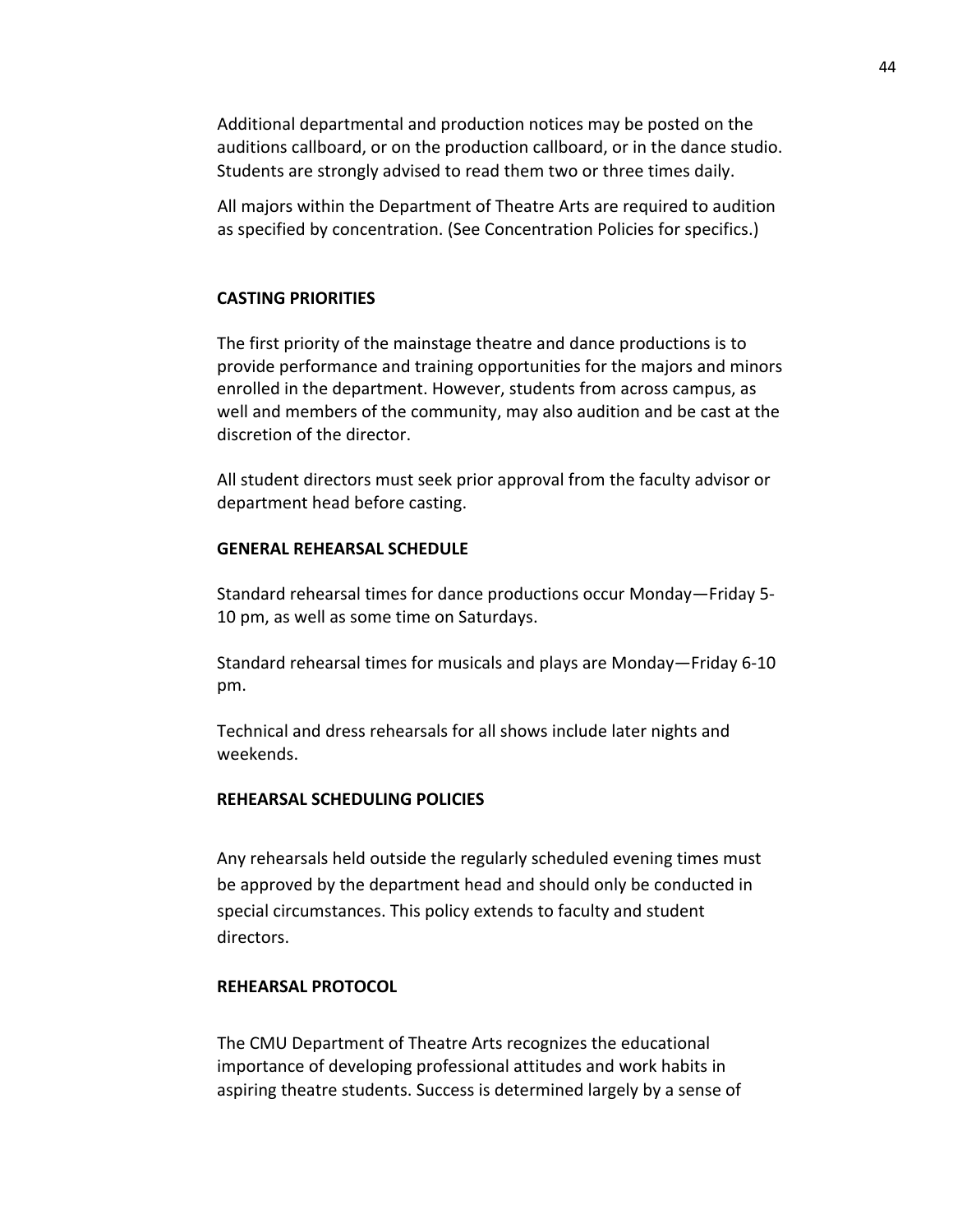responsibility and commitment. As such, the department encourages and expects professionalism in all phases of the production, including rehearsals. The following policies will be applied to students participating in all departmental (and program sanctioned) productions as actors, dancers, directors and production crew members.

- Be early. Always. Late plus an excuse does not equal being on time. Early is on time, on time is late, and late is inexcusable.
- Be mentally, physically, and professionally prepared for all rehearsals, photo shoots, and assignments. Arrive early to allow adequate preparation time.
- Attend all required rehearsals, as scheduled by the director and/or stage manager and/or posted on the daily callboards.
- Learn lines, choreography, blocking, and assigned duties as scheduled.
- When taking trips away from campus, plan ahead to ensure an on-time return on time for rehearsal
- Scheduling conflicts will be governed by departmental priorities.
- Stay safe! Do not engage in outside-of-rehearsal activities that may endanger your person, or in any way jeopardize your commitment to the production.
- No later than the second full-company rehearsal, the cast (outside of the presence of the director) shall elect a student production deputy. The student production deputy must be an enrolled student at CMU and will serve as liaison between the students and directors. The production stage manager/assistant director, who is not eligible for the position of production deputy, will administer the election.
- Required material and dress: If scheduled as a rehearsal need, students are to bring with them a make-up kit, appropriate shoes and clothing. In addition, women are to have a rehearsal skirt and men are to bring a jacket. (NOTE: The department will not provide these items. The department will supply only highly unusual items of make-up as may be required by the production. The department will not provide haircuts or styling, unless the role requires an unusual cut or style.)

#### **OTHER ETIQUETTE TIPS (from ACTOR'S EQUITY ASSOC.)**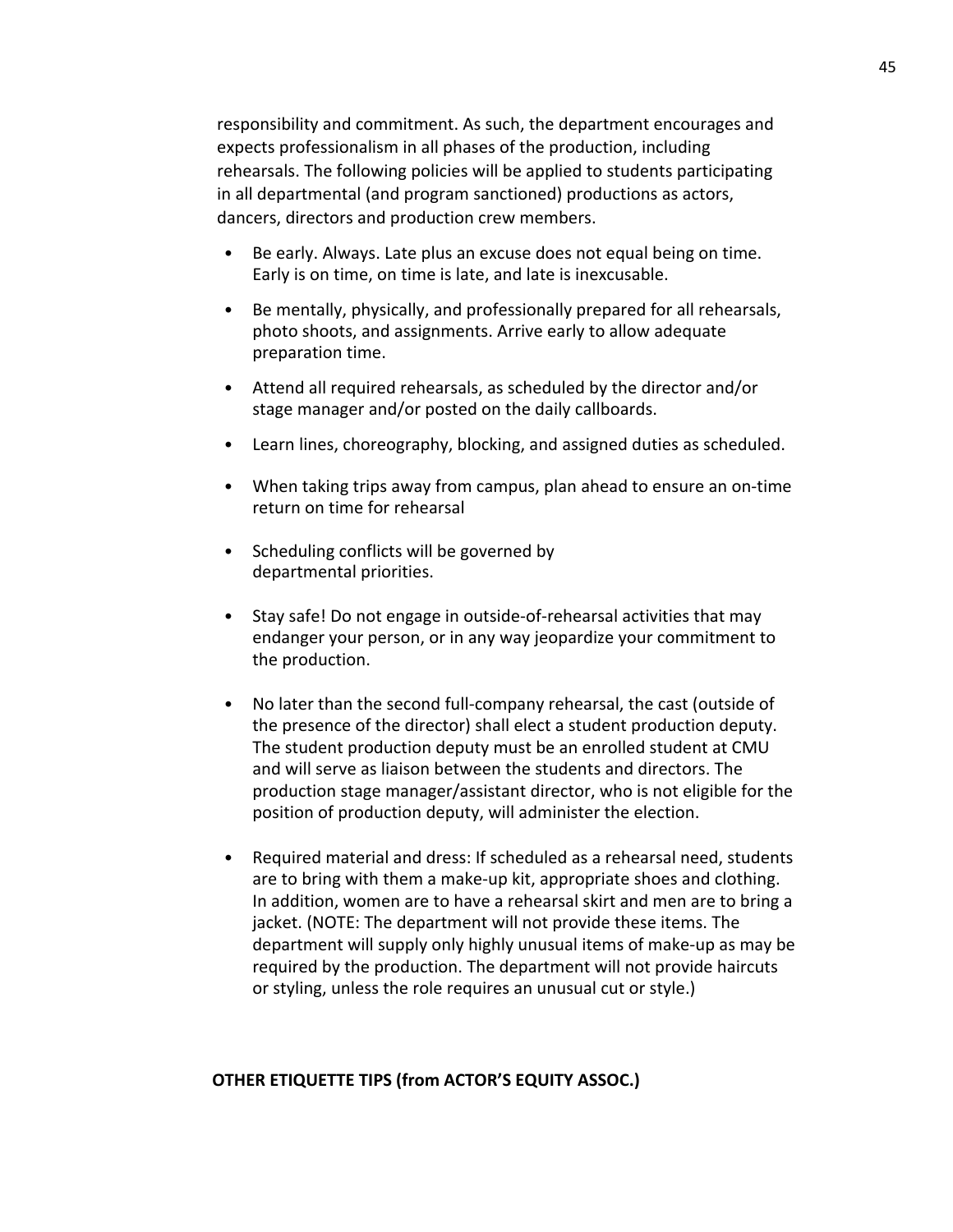- Cell phones: Turn them off when entering a rehearsal or performance space. There are appropriate times to use them, so hang up!
- Notes: Getting Them: Always be gracious, even if you disagree. Say "Thank you" after the director gives you the note, or "May we speak about this later?" if you don't understand or disagree. The note session is not therapy for your character, but rather a session of quick fixes for many elements of the show. Find time for you and the director to solve issues that affect you or your character only.
- Notes: Giving Them: NEVER, (did you read that?) never give another actor notes and never allow yourself to receive notes from another actor. A response could be, "Thanks for your help, but I think it's best we do this kind of thing through the stage manager or director."
- Gossip: You know it's wrong.
- Quiet: As you learned in the last rule, sometimes keeping your mouth shut is a good thing. We will expand on that theme—keep the noise down when you are backstage. Avoid all talking and/or whispering; some theatres actually DO have good acoustics. Keep your voice and laughter down even when in the dressing room. Also respect other peoples' processes. You may like loud noise, music, or chaos before you perform, but many do not. Many are also too nice to ask you to keep it down.
- Tech rehearsals: You know what we're going to say, right? That is the only time the designers get to fine tune their work with you there. So, pay attention. Don't disrupt their rehearsal and stay close to the stage, because they're always going to go back a few scenes when they resume.
- Backstage drama: Don't be a stereotypical diva or demanding actor. If love should bloom while in a show, great! Keep it outside! If you have a personal struggle, sorry, but keep it outside. You were hired for your performance abilities; perform.
- Props: never play with a prop (even if it's yours), never touch a prop that isn't yours, and always check your props before each show. Those rules seem instantly understandable but are rarely followed. Follow them.
- Ad libs and changes to the script: NO! As the performance wears on,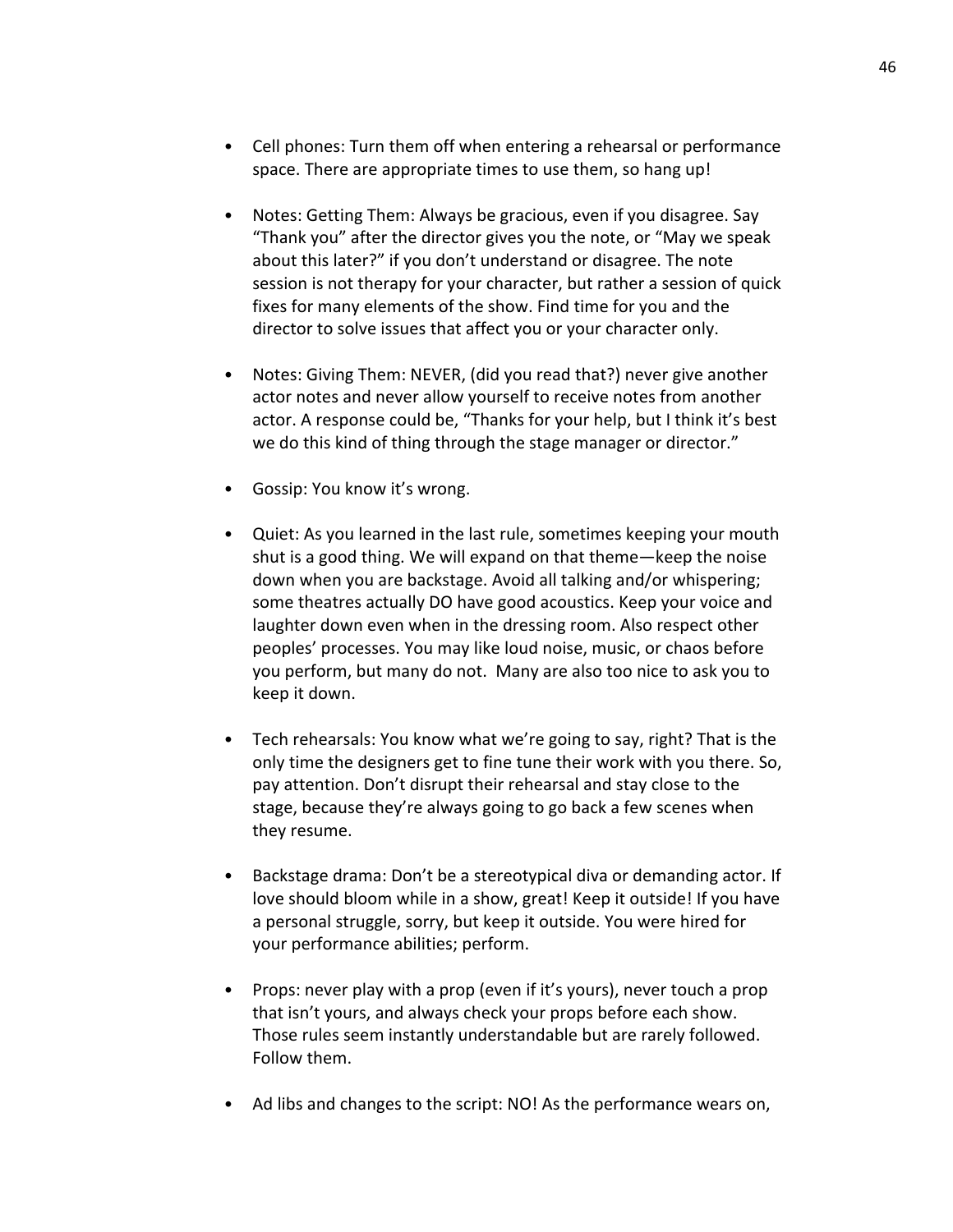you may feel that you understand the character better than the playwright. You don't, so quit making up lines.

- Opening night: Congratulations! Have fun at the party but remember, you have a show tomorrow night.
- Marking a performance: The lone audience member today paid the same ticket price as the full house that loved your performance last night. You have a responsibility to all involved to perform the show as rehearsed and to do your best
- Respect: The staff, the crew, the directors, the designers, your cast mates, the audience, and yourself. Remember, nothing spreads faster than your reputation

### **PRODUCTION GRIEVANCES**

Students wishing to file and/or resolve a production grievance should at all times maintain civility in their approach. Students should first attempt to resolve the conflict at its source. If this fails the student should then record all pertinent facts in writing and deliver them to the production student deputy and/or dance captain, who will then act as a liaison between student and student, or student and faculty. In any disciplinary cases, the faculty will determine the appropriate action. Both parties may appeal to the Department Head.

#### **ACCOMMODATIONS FOR DRAMATIC CONTENT**

As stated in the core values of the departmental mission, the department is "dedicated to promoting a learning environment that encourages the creative and intellectual participation of all individuals." The faculty realizes that while offering a wide range of styles of productions and classes is a key component to a successful training program, some productions or class projects will contain activities that go against a given student's religious, cultural, or moral code. In cases such as this, the student has the right to request an accommodation to production requirements or class projects.

In the case of a class assignment or project, the request must be presented to the faculty member in writing, with a copy to the department head, no later than 10 days prior to the scheduled requirement.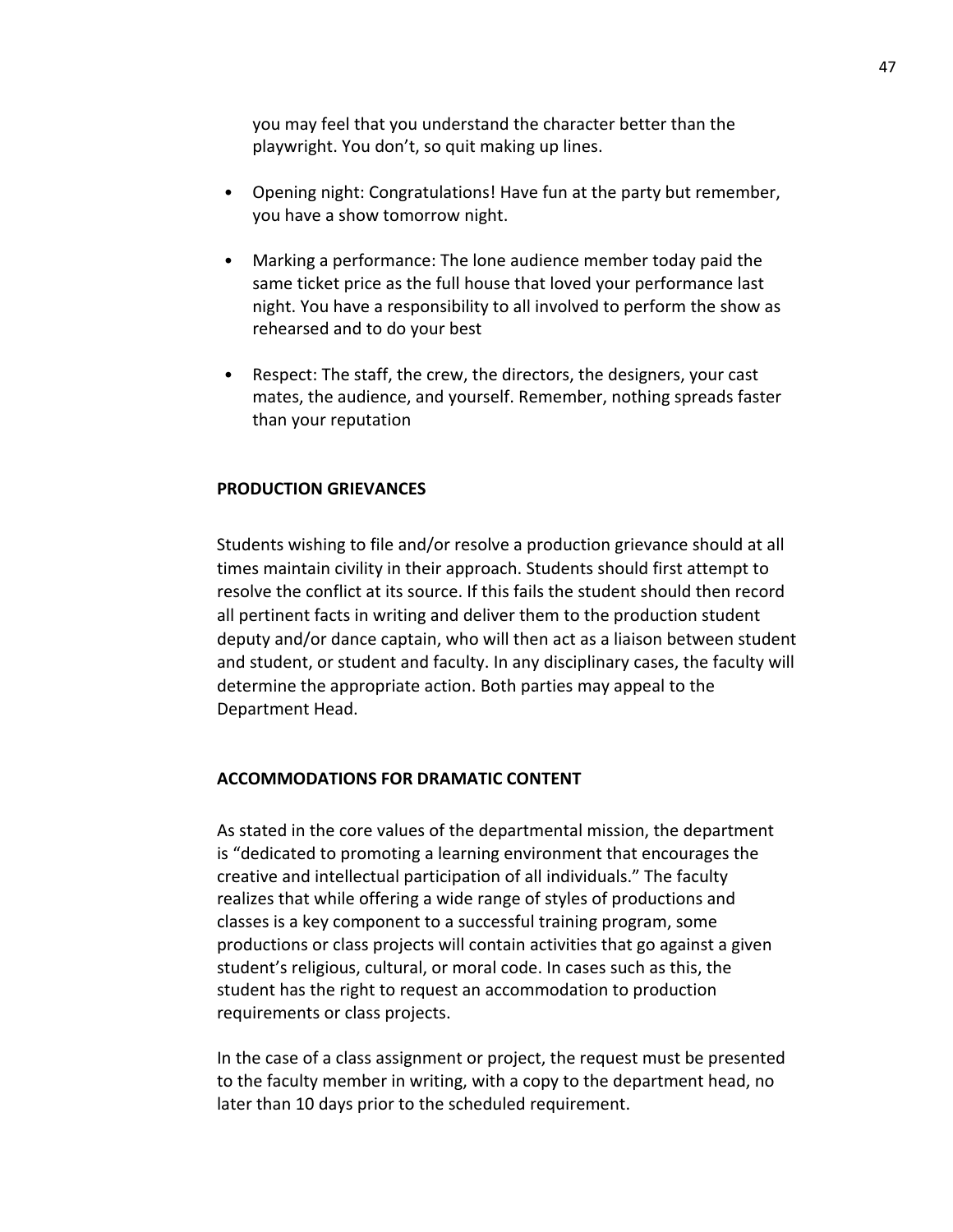In the case of a production, it is the student's responsibility to read and become familiar with a script before casting or production assignments are decided. A request for an accommodation must be presented to the Department Head in writing, no later than 10 days prior to the scheduled audition. Ignorance of a show's subject matter may not be used as an excuse for a late request. If the request is approved, the department head will work with students to locate equivalent duties or assignments to replace the requirement in question. If the issue remains unresolved, the student should contact the Assistant Vice President for Academic Affairs to address the situation. In the case that an accommodation may affect the student's ability to fulfill academic obligations detailed in the program sheet, the Department Head will work with the student to achieve a reasonable accommodation which may entail the completion of additional coursework in substitution for the production credit(s).

#### **STRIKE POLICY**

All members of the company (cast and crew) must assist in the striking of the show. Striking may include the tear down, restocking or return of items borrowed and the general cleanup of stage facilities, costumes and equipment utilized in a given production and may be part of grading criteria in some cases. Failure to attend a required strike will affect a student's future participation in departmental productions. All majors and minors not directly involved in said productions are encouraged to participate in strike as ensemble support to their program.

#### **STUDENT PRODUCTIONS**

Some seniors may be given permission by the student's primary professors topresent a seniorrecitalor project. Scheduling for such events must be secured and verified with the Music and Theatre administrative assistant, the director of publicity, and the entire theatre, music theatre and dance faculty. Students applying forrecital consideration should follow similar guidelines astheOrganization Directing ProposalsetforthbytheDrama Society. Students should check with faculty advisors to ensure that proposal criteria are current, for faculty reserves the right to amend them as needed.

Student directors may not cast their production until after departmental productions are cast and in consultation with a faculty supervisor.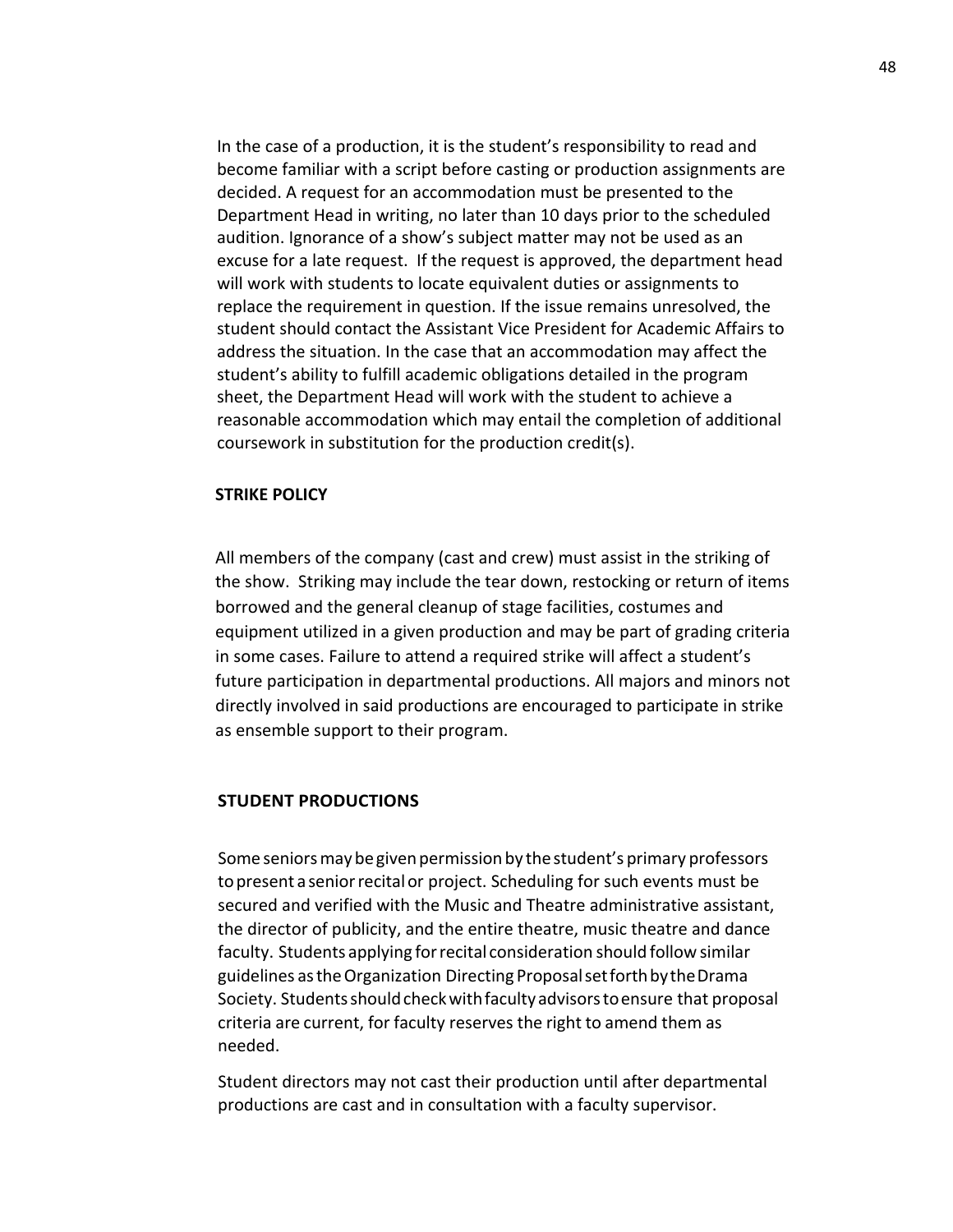Auditions will be open to all students eligible for casting in accordance with the department's casting priority list.

Royalties and Materials Rental Fees — Royalties and rental fees must be examined by the student director and documented by written correspondence with publisher, writer, or his agent. In cases where the department assumes Royalty Fee the above completed information should be passed on to the instructor and approved by the department head.

Rehearsal Schedule – The student director will provide the department with a completed rehearsal schedule. This schedule will be developed, and performance dates finalized in consultation with the faculty club advisor or the instructor of record.

Rehearsal Space — Booking of rehearsal space, time and equipment may in no way conflict with the priorityofdepartmental productiondemands. Should a conflict occur, priority rests with productions as follows:

- 1. Mainstage productions and Repertory Dance productions
- 2. Fully-produced laboratory productions
- 3. Directing class one-acts and rehearsals for informal dance productions
- 4. Other class assignments (scene work, etc.)

Striking  $-$  While the entire student (cast and crew) are obligated to assist in strike of the production, it is ultimately the student director's responsibility to see the completion of strike assignments, including return of props, costumes(after dry cleaning), and borrowed materials with one week.

Borrowed items that are damaged or lost must be replaced or repaired (see Liability Rental Forms).

### **Departmental Obligations**

All persons participating in a student-directed production as director, cast, staffortechnicalsupport are expected to fulfill as their first priority the departmental requirements — class work and mainstage rehearsals.

The department cannot guarantee the availability of materials, hardware, set pieces, properties, costumes or lighting instruments. However, dependent on departmental needs and classroom usage, appropriation of the above items is negotiable. Check-out of all production materials must be accomplished through the supervisor of the appropriate technical area in consultation with the instructor and/or student director.

Final approval or disapproval of proposed the project will be determined by the theatre,music theatre and dance faculty and Department Head.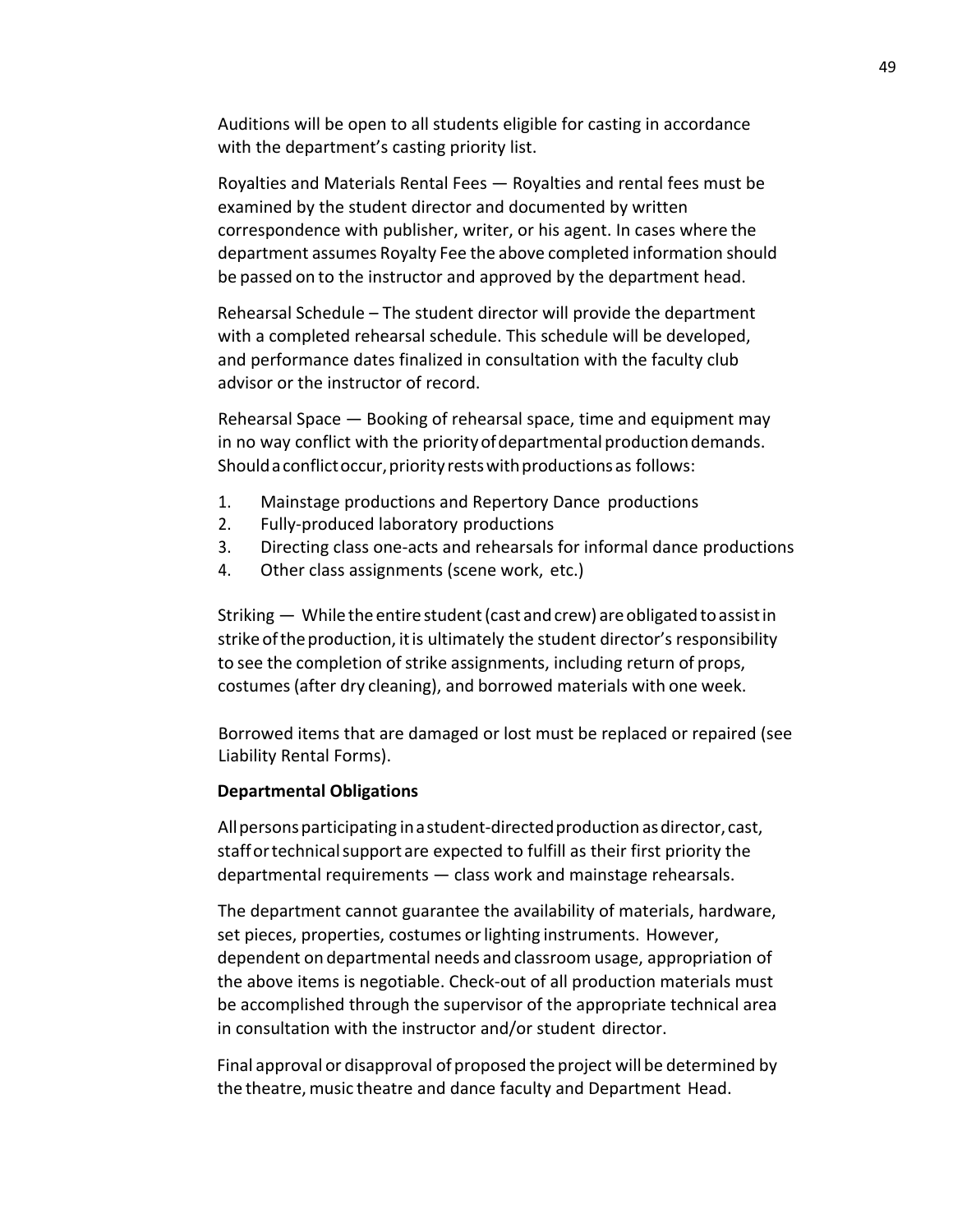While the department may elect to aid or include student production publicity in its own format and resources it is not obligated to do so.

## **COSTUME AND MAKEUP PROCEDURES AND POLICIES**

## **Providing Personal Items**

Actors may be asked to provide personal items such as clothing or shoes as part of their costume. If you choose to do so, please be advised that you will be required to leave those items at the theatre in costume storage beginning at the first dress rehearsal. Wardrobe will provide cleaning as necessary. You are NOT required to use your personal wardrobe items if you do not wish to. The Costume Shop will provide for your needs.

## **Fittings**

- Fittings are requested by the costume shop and scheduled through the stage manager and/or the show call board as per production. Should any scheduling problems occur, the actor should contact the costume shop so that accommodations can be made.
- Performers must arrive at their fittings on time, with appropriate underwear, and in a state of physical cleanliness. Performers with shoulder-length hair or longer should come prepared to arrange it up from their necks.

### **Production**

- There is no eating, drinking, or smoking permitted in costume. Warmups should be conducted in appropriate clothing before the costume is put on. If the performer has an extended period of time between entrances, s/he might be well advised to remove the costume for this period.
- Performers should report/document any damage or problems to their dressers.
- The performers are expected to hang his/her costume(s) up neatly on the provided racks and conduct any required check-ins with their dresser. S/he is also responsible for keeping the dressing room neat, clean, and free of clutter. Specifically, each performer will pick up after him/herself each night.

### **Makeup**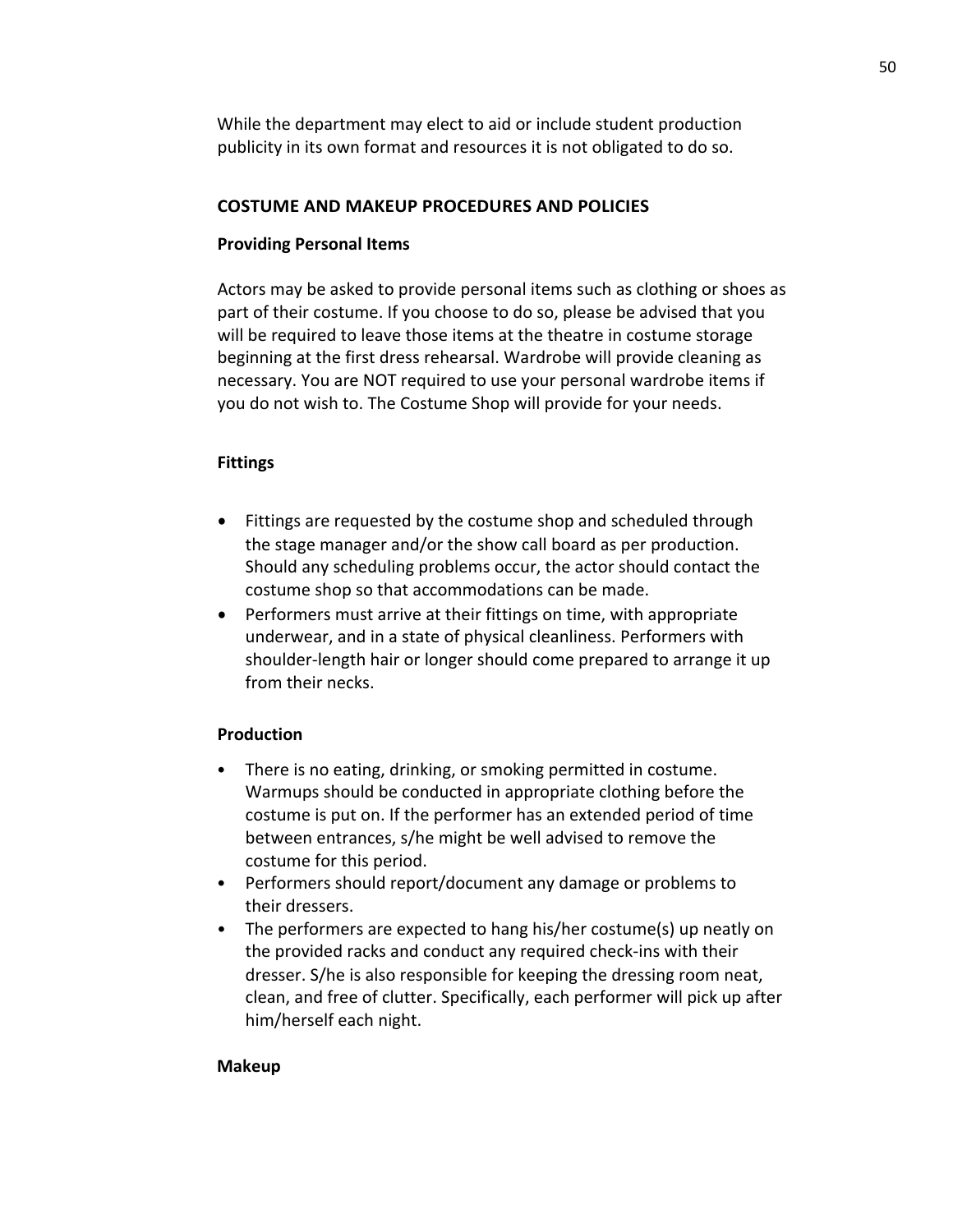AII performers are expected and required to provide their own makeup kit for productions and must have it in time for the first dress rehearsal. The kit used for classroom and production purposes is the Ben Nye Theatrical Crème Kit, available at the University bookstore or online through various sources. This kit is the standard for the industry and will serve through several years of productions. Occasionally performers will be asked to provide certain personal items such as false eyelashes, but every attempt will be made by the costume department to provide any specialty items specific to the production. If you are unsure what to purchase or are unable to purchase a kit for any reason, please speak directly to the costume designer and accommodations will be made.